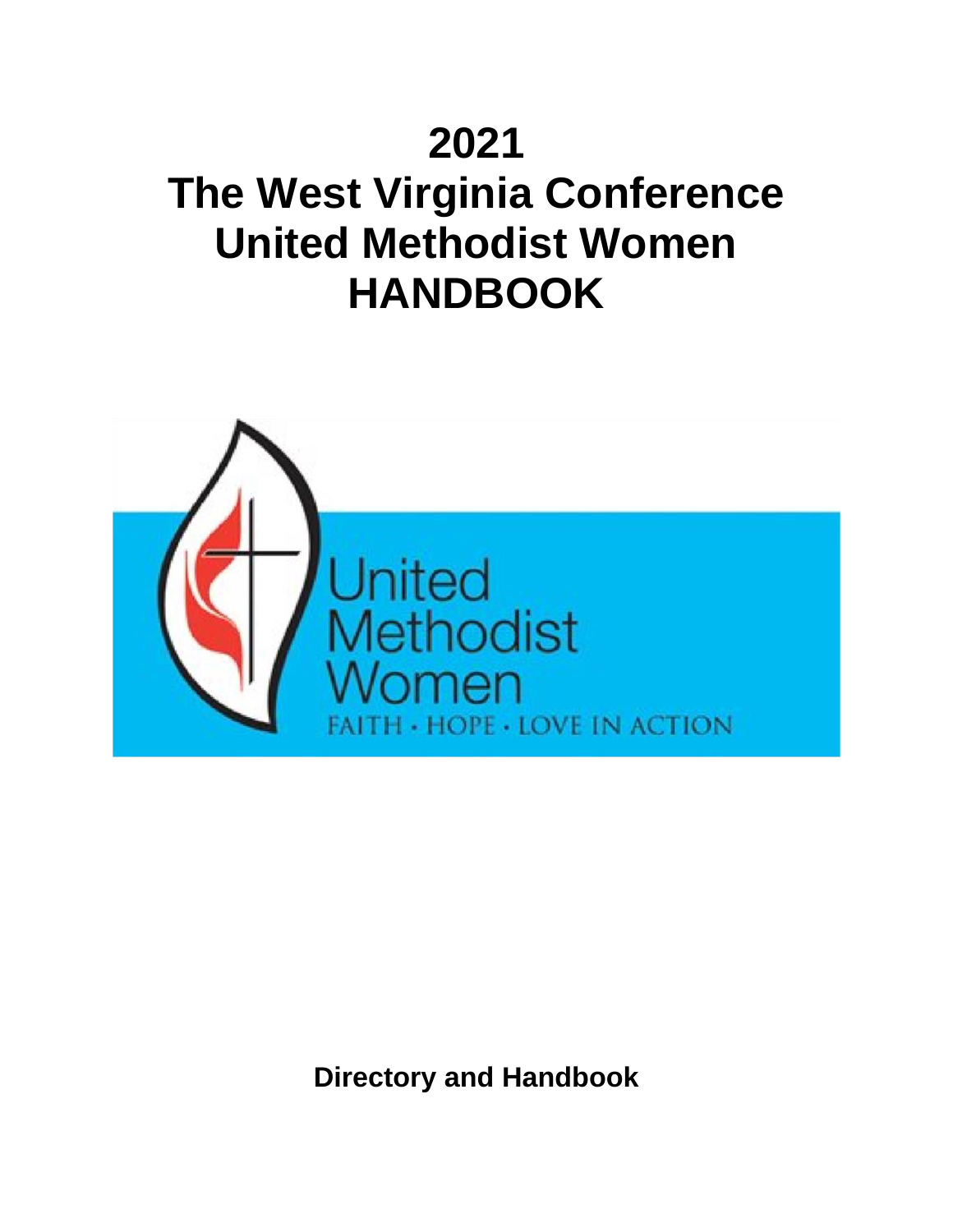#### This handbook update covers the period October 2020 – October 2021 **Table of Contents**

|                                                                                                            | Page  |
|------------------------------------------------------------------------------------------------------------|-------|
| United Methodist Women - PURPOSE, Vision Statement, Priorities                                             | 3     |
| Directory of Leaders with Contact Information                                                              |       |
| Conference Leaders, Charter for Racial Justice Policy<br>$\bullet$<br>Committee, and Conference Committees | 4-6   |
| <b>Greenbrier District</b><br>$\bullet$                                                                    | 7     |
| Little Kanawha District                                                                                    | 8     |
| <b>Midland South District</b>                                                                              | 9     |
| <b>Mon Valley District</b><br>$\bullet$                                                                    | 10    |
| <b>Northern District</b>                                                                                   | 11    |
| Potomac Highlands District                                                                                 | 12    |
| Southern District                                                                                          | 13    |
| <b>Wesleyan District</b>                                                                                   | 14    |
| <b>Western District</b>                                                                                    | 15    |
| <b>Mission Personnel</b>                                                                                   | 16-17 |
| <b>Missionaries</b>                                                                                        | 16    |
| 2.<br><b>Church and Community Workers</b>                                                                  | 16    |
| 3.<br><b>Mission Projects</b>                                                                              | 17    |

West Virginia Conference United Methodist Women Web Page: <https://www.wvumc.org/change-the-world/umw/>

*Please "Like" and Share our WV United Methodist Women Facebook page:*  <https://www.facebook.com/umwwv/>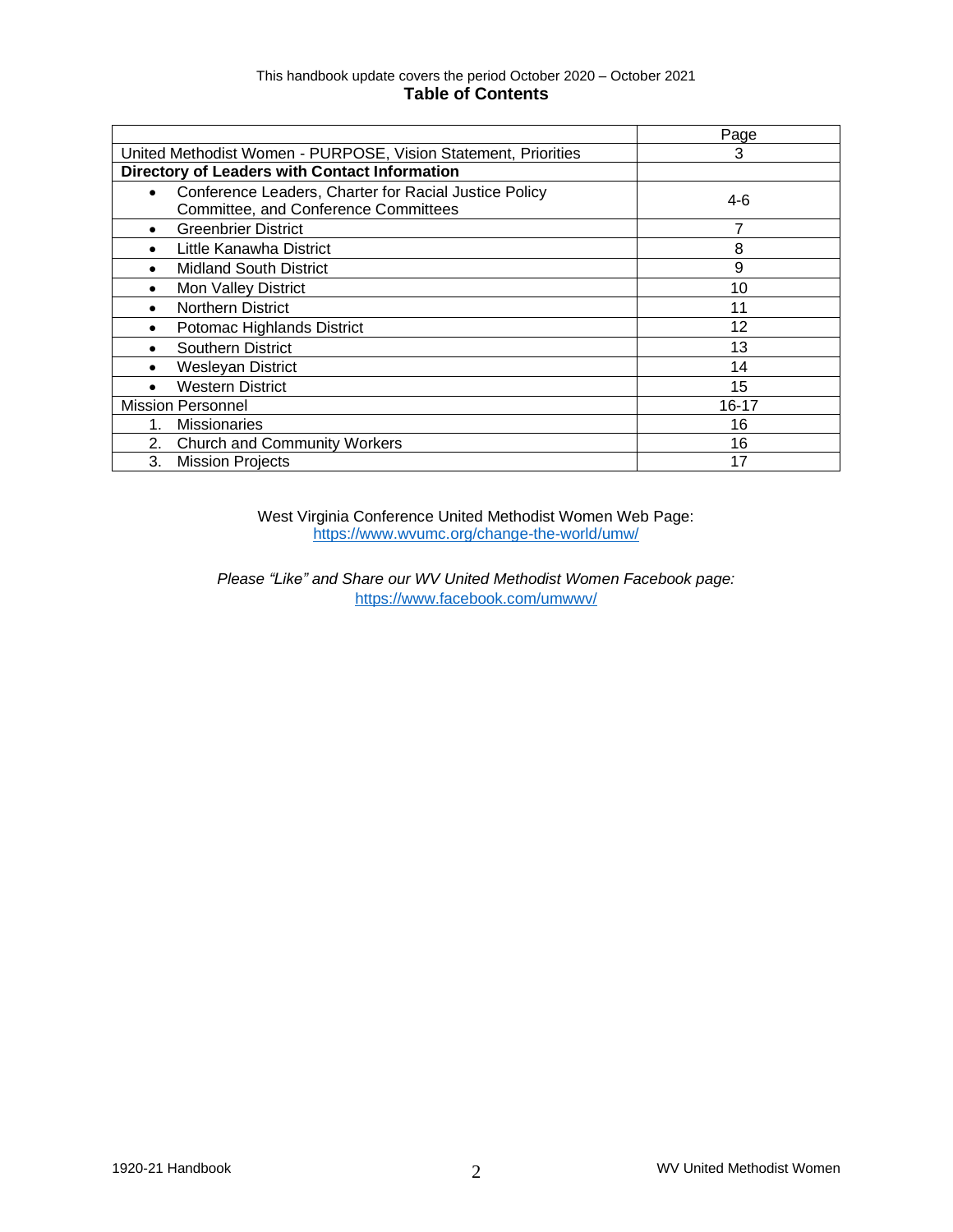# **United Methodist Women Purpose**

United Methodist Women shall be a community of women whose purpose is to know God and to experience freedom as whole persons through Jesus Christ; to develop a creative, supportive fellowship; and to expand concepts of mission through participation in the global ministries of the church.

# **United Methodist Women Vision Statement**

Turning faith, hope and love into action on behalf of women, children and youth around the world.



# **2021 Conference Priority**

**Communicate** Educate Participate

# **2021 Social Action Priorities**

Local – Hunger National – Child Wellness (including WV Advocacy Network and WV Kids) Global – Climate Justice

The greatest gifts a leader gives are a caring heart, a listening ear, and a forward-facing approach.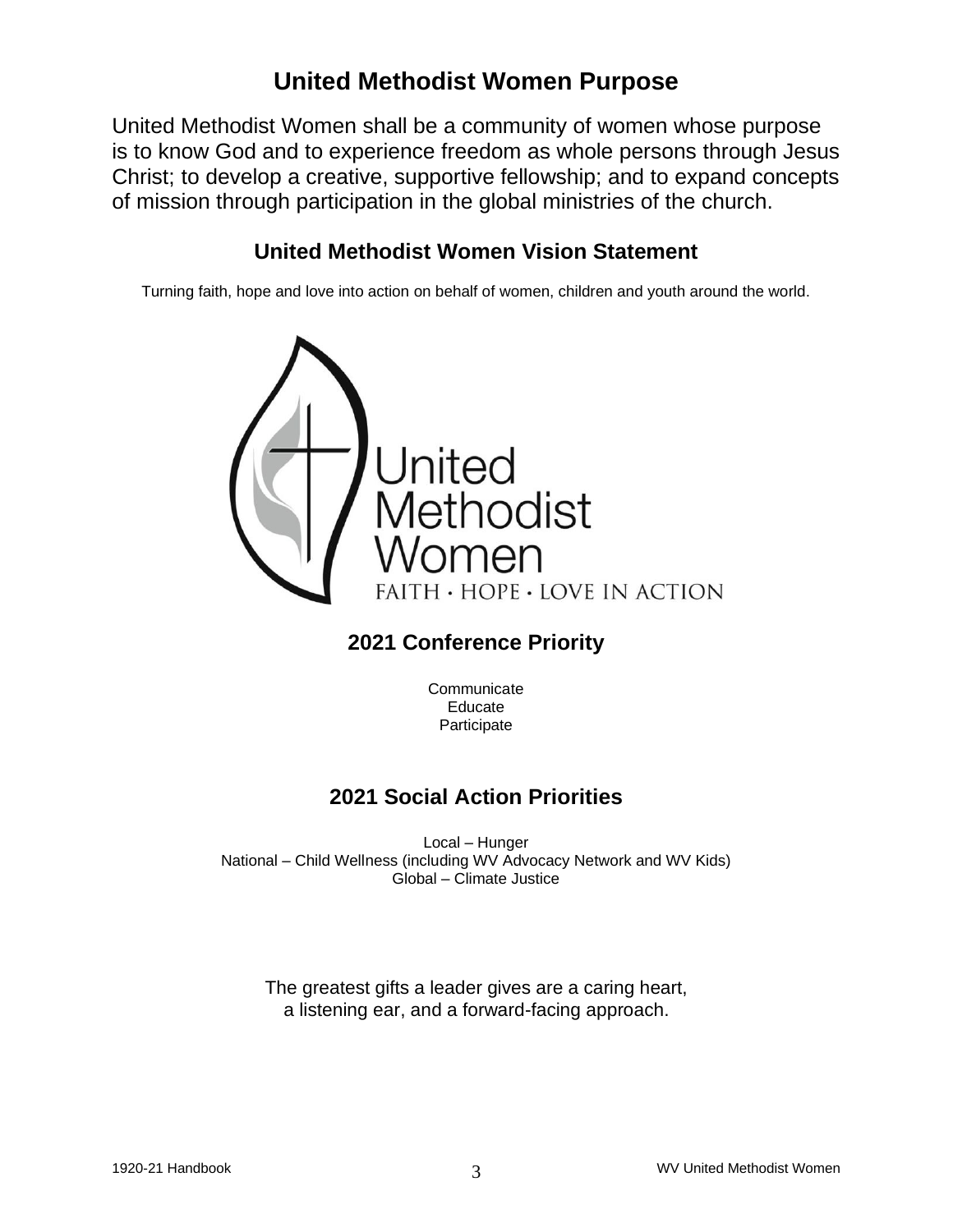# **2020 – 2021 Directory**

**West Virginia Conference Resident and Presiding Bishop Sandra Steiner Ball** 900 Washington Street, East Charleston, West Virginia 25301 [ssteinerball@wvumc.org](mailto:ssteinerball@wvumc.org) 304-344-8331, Ext 34

> **Cabinet Liaison Rev. Melissa D. Shortridge** P O Box 764 Lewisburg, West Virginia 24901 [melissadshortridge@gmail.com](mailto:melissadshortridge@gmail.com)

**Northeast Jurisdiction Committee on Nominations Donna Lowe** 686 Gordon Drive Charleston, WV 25314 [draelowe@suddenlink.net](mailto:draelowe@suddenlink.net)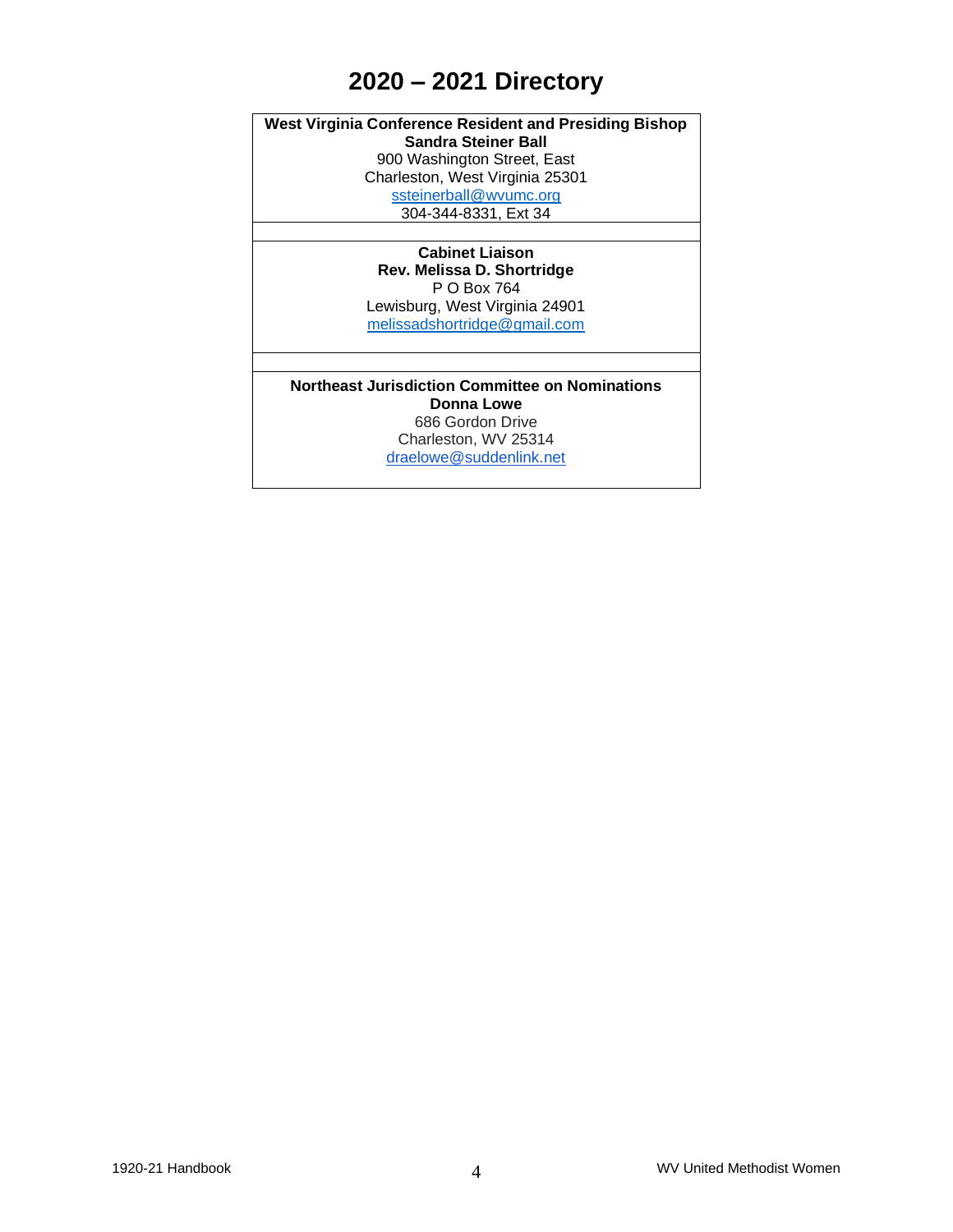# **Conference Leaders**

| <b>President: Sue Dostal</b>                      | <b>Vice President: Becky Adkins</b>         |
|---------------------------------------------------|---------------------------------------------|
| 814 N Norwood Road, Huntington, WV 25705          | 904 Old Nicholas Road, Mt. Nebo, WV 26651   |
| Suedostal2020@yahoo.com                           | beckyadkins_26651@yahoo.com                 |
|                                                   |                                             |
| Secretary: Pam Braden                             | <b>Treasurer: Karen Grafton</b>             |
| 100 Willow Bend Lane, Ripley, WV 25271            | 1348 Egypt Road, Lookout, WV 25868          |
| Pam.braden@wvup.edu                               | kaynewgee@yahoo.com                         |
|                                                   |                                             |
|                                                   | <b>Conference Mission Coordinators:</b>     |
| <b>Mission Coordinator for Spiritual Growth:</b>  | <b>Social Action: Elizabeth Bailes</b>      |
| <b>Joy Hicks</b>                                  | 104 Ann Street, Ravenswood, WV 26164        |
| 350 Kings Road, Cottageville, WV 25239            | eebailes1962@gmail.com                      |
| joyellehix@hotmail.com                            |                                             |
| <b>Education &amp; Interpretation:</b>            | <b>Membership, Nurture &amp; Outreach:</b>  |
| Vacant                                            | Vacant                                      |
|                                                   |                                             |
| <b>Communications: Margaret VanZandt</b>          | Program Resources: Pam Skotnicki            |
| <b>Harrison</b>                                   | 4814 Charleston Road, Ripley, WV 25271      |
| 1702 7 <sup>th</sup> Avenue, Huntington, WV 25703 | pam2010@frontier.com                        |
| vanzandt@marshall.edu                             |                                             |
|                                                   | <b>Conference Nominations Committee:</b>    |
| <b>Nominations 2020 Acting Chair:</b>             |                                             |
| <b>Letha Caplinger (Nominations Committee</b>     |                                             |
| <b>Class of 2022)</b>                             |                                             |
| 142 Pendleton Street, Keyser, WV 26726            |                                             |
| lglc76@yahoo.com                                  |                                             |
|                                                   |                                             |
| <b>Northern District Nominations:</b>             | <b>Southern District Nominations</b>        |
| <b>Shelby Straub (Class of 2021)</b>              | Vacant                                      |
| 10 Dorman Road, Wheeling, WV 26003                |                                             |
| shelby2359@hotmail.com                            |                                             |
| <b>Greenbrier District Nominations:</b>           | <b>Little Kanawha District Nominations:</b> |
| <b>Barbara Mullens: (Class of 2022)</b>           | <b>Carol Spriggs (Class of 2022)</b>        |
| 305 Venus Road, Summersville, WV 26651            | 625 Wigner Avenue, Harrisville, WV 26362    |
| <u>barbsad@hotmail.com</u>                        | sprigg12@zoominternet.net                   |
|                                                   |                                             |
| <b>Midland South District Nominations:</b>        | <b>Western District Nominations:</b>        |
| <b>Becky Britton: (Class of 2023)</b>             | Joyce Ray (Class of 2023)                   |
| 1907 Kanawha Avenue SE, Charleston, WV            | 6820 Mud River Road, Barboursville, WV      |
| 25304 beckybrittonwy@gmail.com                    | 25504 cray293541@aol.com                    |
|                                                   |                                             |
| <b>MonValley District Nominations:</b>            | <b>Wesleyan District Nominations:</b>       |
| Vacant                                            | Rose Sterling (Class of 2024)               |
|                                                   | 647 Sun Valley Road, Clarksburg, WV 26301   |
|                                                   | Rsterling2310@gmail.com                     |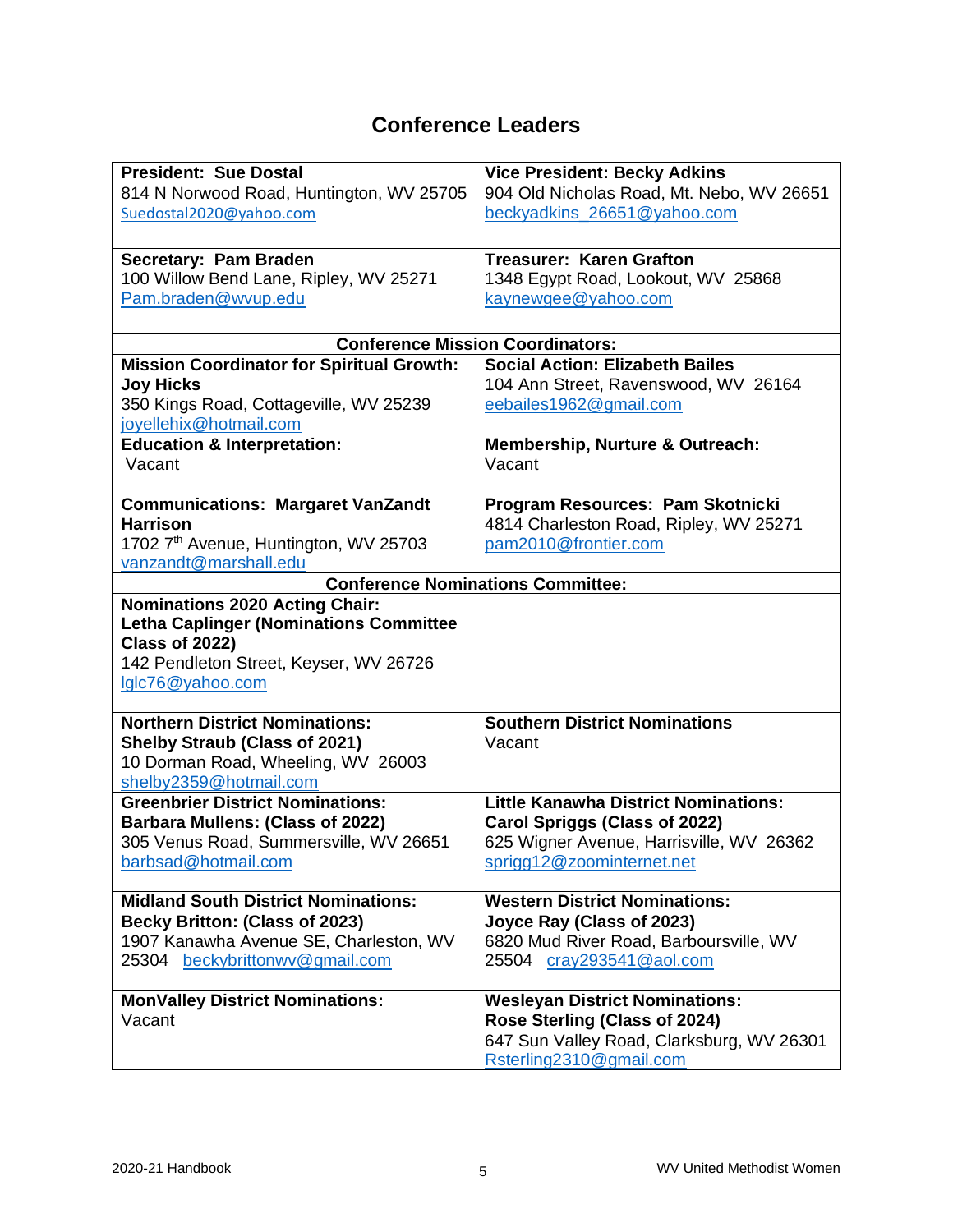### **Committee on Charter for Racial Justice Policies**

| <b>Sue Dostal, Chair</b><br>814 N Norwood Road, Huntington, WV<br>25705<br>Suedostal2020@yahoo.com | Letha Caplinger, By Virtue of Office<br>142 Pendleton Street Keyser, WV 26726<br>lglc76@yahoo.com |
|----------------------------------------------------------------------------------------------------|---------------------------------------------------------------------------------------------------|
| <b>Elizabeth Bailes, By Virtue of Office</b>                                                       | Joy Hicks, Conference Officer                                                                     |
| 104 Ann Street                                                                                     | (2-year term) Class of 2022                                                                       |
| Ravenswood, WV 26164                                                                               | 350 Kings Road, Cottageville, WV 25239                                                            |
| eebailes1962@gmail.com                                                                             | joyellehix@hotmail.com                                                                            |
| <b>Jessie Thompson, District President</b>                                                         | <b>Tammy Stoffregen</b>                                                                           |
| Class of 2022                                                                                      | Class of 2022                                                                                     |
| 256 Sage Lane                                                                                      | 957 Norway Avenue                                                                                 |
| Ripley, WV. 25271                                                                                  | Huntington, WV 25705                                                                              |
| jessiekaythompson@gmail.com                                                                        | Tstoff316@gmail.com                                                                               |

**Administrative Committee:** Sue Dostal, Chairperson, Becky Adkins, Pam Braden, Karen Grafton, and Elizabeth Bailes.

**Leadership Team:** Sue Dostal, Chairperson, remaining members of the conference elected leaders; the members of the conference Committee on Nominations (without vote); the nine district presidents; Donna Lowe, NEJ Committee on Nominations; Cabinet Liaison Rev. Melissa Shortridge (without vote): and Bishop Sandra Steiner Ball (without vote).

**Committee on Finance**: Karen Grafton, Chairperson, the remaining conference elected leaders, and the nine district treasurers.

**Committee on Mission u**: Margaret Harrison, dean; Elizabeth Bailes, assistant dean; appointed registrar; and the remaining conference elected leaders.

**Committee on Program:** Becky Adkins, Chairperson, and the remaining conference elected leaders.

**Committee on Spiritual Growth Retreat**: Joy Hicks, Chairperson; appointed registrar, and the remaining conference elected leaders.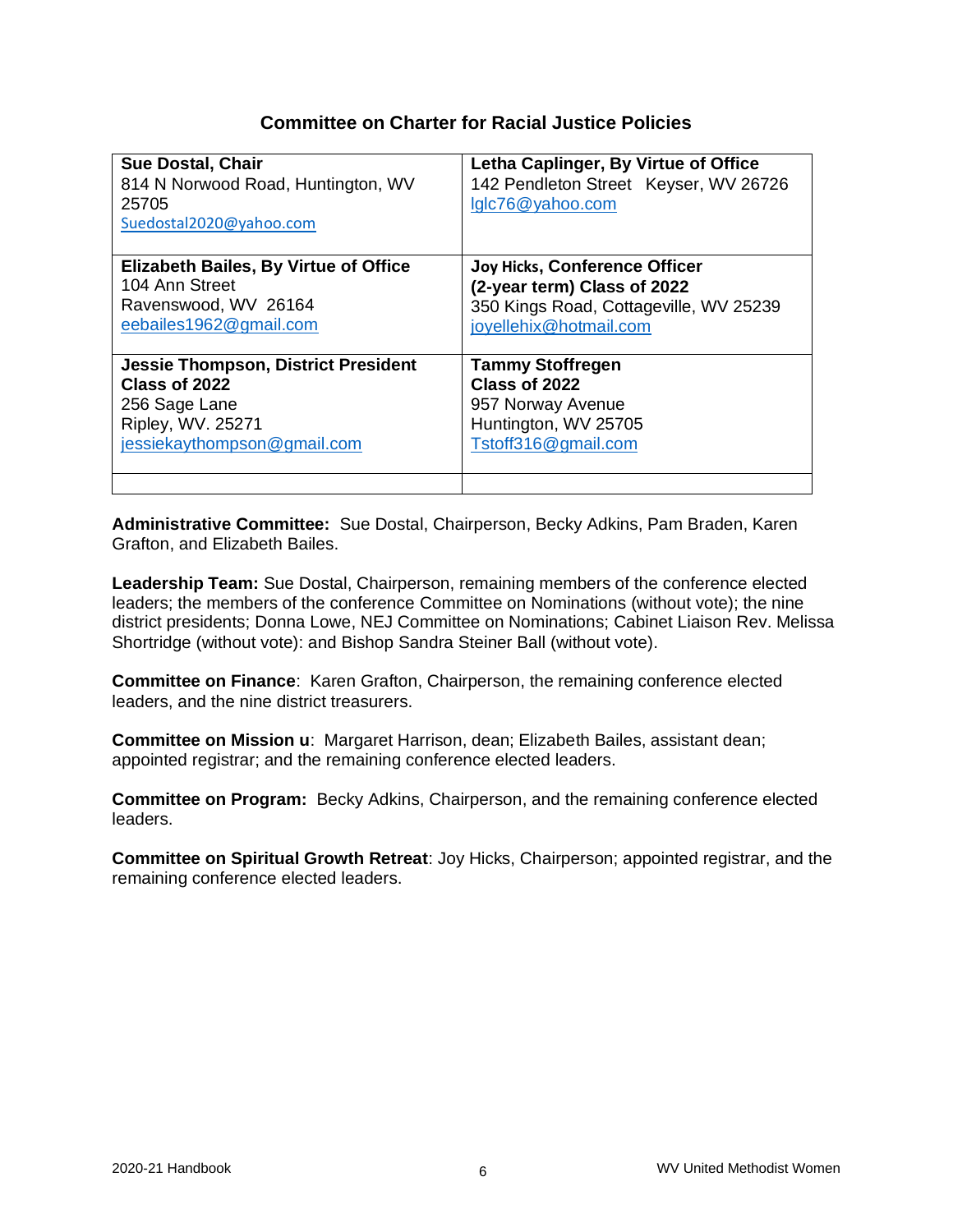| <b>Officers:</b>                                                                                                                                     |                                                                                                                                                                                                    |
|------------------------------------------------------------------------------------------------------------------------------------------------------|----------------------------------------------------------------------------------------------------------------------------------------------------------------------------------------------------|
| <b>President: Kay Williams</b><br>598 Vaughn Avenue, Summersville, WV<br>26651<br>kayfrywill@hotmail.com                                             | <b>Vice President: Pat Mick</b><br>48 Rockcreek Drive, Hinton, WV 25951<br>pdmick47@hotmail.com                                                                                                    |
| <b>Secretary: Peggy Gwinn</b><br>6071 Lockbridge Road, Meadow Bridge, WV<br>25976<br>psgwinn@msn.com                                                 | <b>Treasurer: Barbara Woods</b><br>4308 Irish Heights Dr., Summersville, WV<br>26651<br>No email.                                                                                                  |
| <b>Mission Coordinators</b>                                                                                                                          |                                                                                                                                                                                                    |
| <b>Spiritual Growth: Andi Allen</b><br>7822 Willow Bend Road, Union, WV 24983<br>hideawayfarm1@frontier.com<br>(304) 772-3360(H). (304) 646-7543 (C) | <b>Social Action:</b>                                                                                                                                                                              |
| <b>Education &amp; Interpretation:</b>                                                                                                               | Membership, Nurture & Outreach:<br>Vacant                                                                                                                                                          |
| <b>Communications: Amy Miller</b><br>1004 Greenbrier Drive, Hinton, WV 25951<br>millera55@hotmail.com                                                | <b>Program Resources:</b><br>Vacant                                                                                                                                                                |
| <b>Nominating Committee:</b>                                                                                                                         |                                                                                                                                                                                                    |
| Class of 2023: Camela Killen<br>P O Box 1493, Craigsville, WV 26205<br>bellepepper1@icloud.com                                                       | Class of 2022: Suzanne Ward<br>P O Box 305, Craigsville, WV 26505-0305                                                                                                                             |
| Class of 2022: Kim Walker<br>309 Big Draft Road<br>White Sulphur Springs, WV 24986                                                                   | Parliamentarian: Charlotte Cartwright<br>617 Appalachian Drive, Summersville, WV<br>26651<br>Ccartwright190@yahoo.com                                                                              |
| <b>Ex-Officio Members of the Leadership Team</b>                                                                                                     |                                                                                                                                                                                                    |
| Karen Grafton, Conference Treasurer<br>1348 Egypt Road, Lookout, WV 25868<br>kaynewgee@yahoo.com<br><b>Becky Adkins, Conference Vice President</b>   | Rev. Melissa D. Shortridge<br><b>District Superintendent (without vote)</b><br>P. O. Box 764, Lewisburg, WV 24901<br>melissadshortridge@gmail.com<br><b>Barbara Mullens- Conference Nominating</b> |
| 904 Old Nicholas Road, Mt. Nebo, WV 26651<br>beckyadkins_26651@yahoo.com                                                                             | Comm<br>305 Venus Road, Summersville, WV 26651<br>barbsad@hotmail.com                                                                                                                              |

# **Greenbrier District Leaders**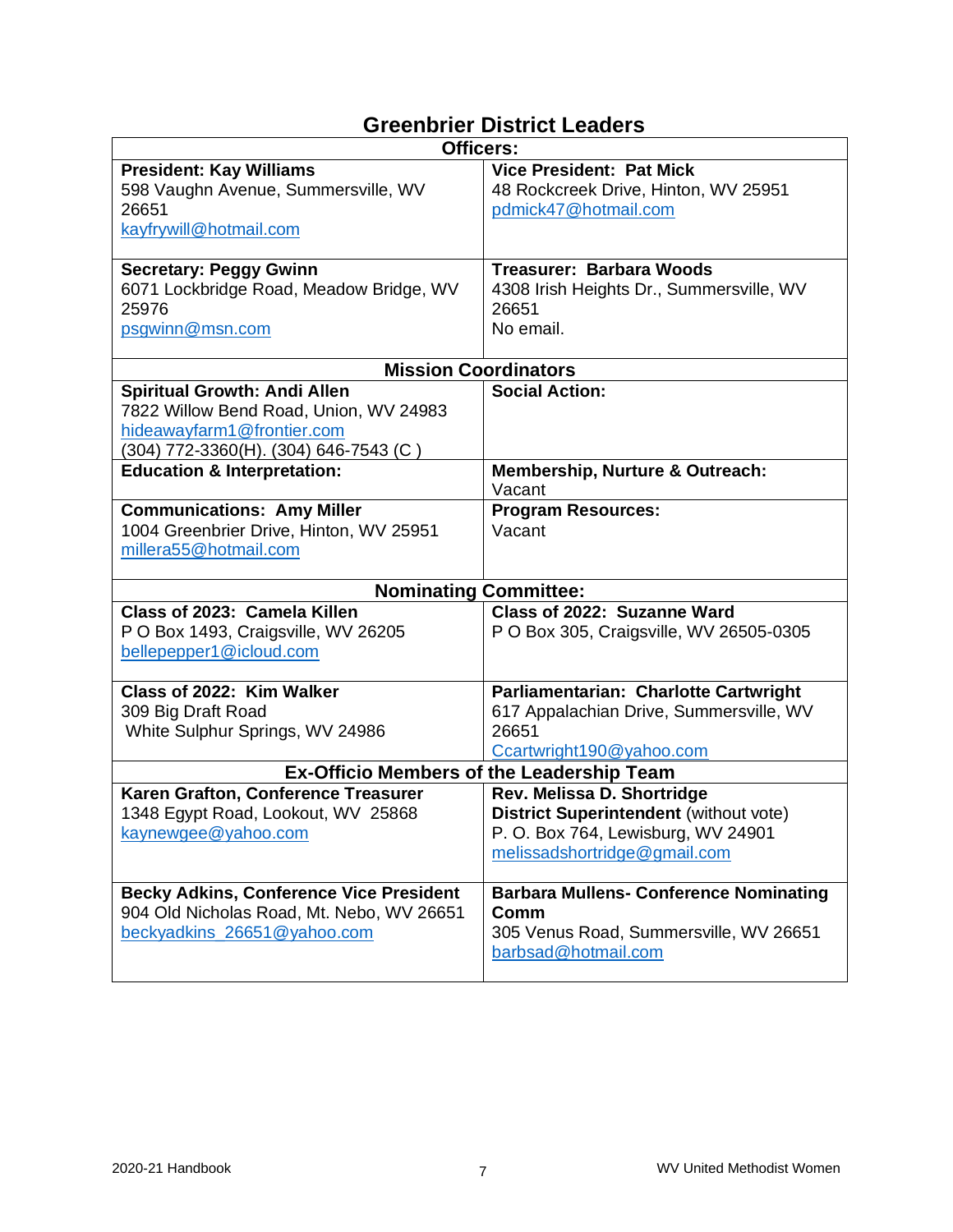# **Little Kanawha District Leaders**

| Officers:                                  |                                                                                 |
|--------------------------------------------|---------------------------------------------------------------------------------|
| <b>President: Jessie Thompson</b>          | Vice President: Marsha Plybon                                                   |
| 255 Sage Lane, Ripley, WV 25271            | 2800 Emerson Ave, Parkersburg, WV 26104                                         |
| jessiekaythompson@gmail.com                | mcplybon@lumos.net                                                              |
|                                            |                                                                                 |
| <b>Secretary: Jane Stinespring</b>         | <b>Treasurer: Fay Smith</b>                                                     |
| 209 Jean Marie Lane, Parkersburg, WV       | 160 Covington Way, Vienna, WV 26105                                             |
| 26106                                      | tonyfay1812@yahoo.com                                                           |
| nanajaneutt@lumos.net                      |                                                                                 |
|                                            |                                                                                 |
|                                            | <b>Mission Coordinators</b>                                                     |
| <b>Spiritual Growth: Cheryl Marshall</b>   | <b>Social Action: Janet Hall</b>                                                |
| 6973 Pike St., Mineral Wells, WV 26150     | 933 Sycamore Creek Rd, Ripley, WV 25271                                         |
| Cheryl.marshall@odfl.com                   | janetlynnhall@gmail.com                                                         |
|                                            |                                                                                 |
| <b>Education &amp; Interpretation:</b>     | <b>Membership Nurture and Outreach:</b>                                         |
| Vacant                                     | Donna Rae Mullenix                                                              |
|                                            | 580 Wigner Avenue, Harrisville, WV 26362                                        |
|                                            | donna_rae_m@yahoo.com                                                           |
| <b>Communications:</b>                     |                                                                                 |
| Vacant                                     | <b>Program Resources: Janet Hall</b><br>933 Sycamore Creek Rd, Ripley, WV 25271 |
|                                            | janetlynnhall@gmail.com                                                         |
|                                            |                                                                                 |
|                                            |                                                                                 |
|                                            | <b>Nominating Committee:</b>                                                    |
| Class of 2021: Chair: Brenda Ludolph       | Class of 2022: Cheryl Marshall                                                  |
| 1394 Greens Run Rd, St. Marys, WV 26170    | 25 Longwell Rd, Mineral Wells, WV. 26150                                        |
| brenda.ludolph@yahoo.com                   | cheryl.marshall@odfl.com                                                        |
|                                            |                                                                                 |
| Class of 2023: Cynthia Goldsworthy         | <b>Class of 2024: Sharlene Heinselman</b>                                       |
| 102 Kibler Lane, Williamstown, WV. 26187   | 38 Graham Lane, Mineral Wells, WV 26150                                         |
| princecasey1313@yahoo.com                  | Sharlene822@frontier.com                                                        |
| Ex-Officio Members of the Leadership Team  |                                                                                 |
| <b>Conference Secretary: Pam Braden</b>    | <b>Elizabeth Bailes: Conference Social Action</b>                               |
| 100 Willow Bend Lane, Ripley, WV 25271     | 104 Ann Street, Ravenswood, WV 26164                                            |
| Pam.braden@wvup.edu                        | eebailes1962@gmail.com                                                          |
| <b>Carol Sprigg: Conference Nominating</b> | <b>Rev. Loretta Isaiah</b>                                                      |
| Comm.                                      | <b>District Superintendent (without vote)</b>                                   |
| 625 Wigner Avenue, Harrisville, WV 26362   | 3301 Broad Street, Parkersburg, WV. 26101                                       |
| sprigg12@zoominternet.net                  | office@lkdumc.org                                                               |
|                                            |                                                                                 |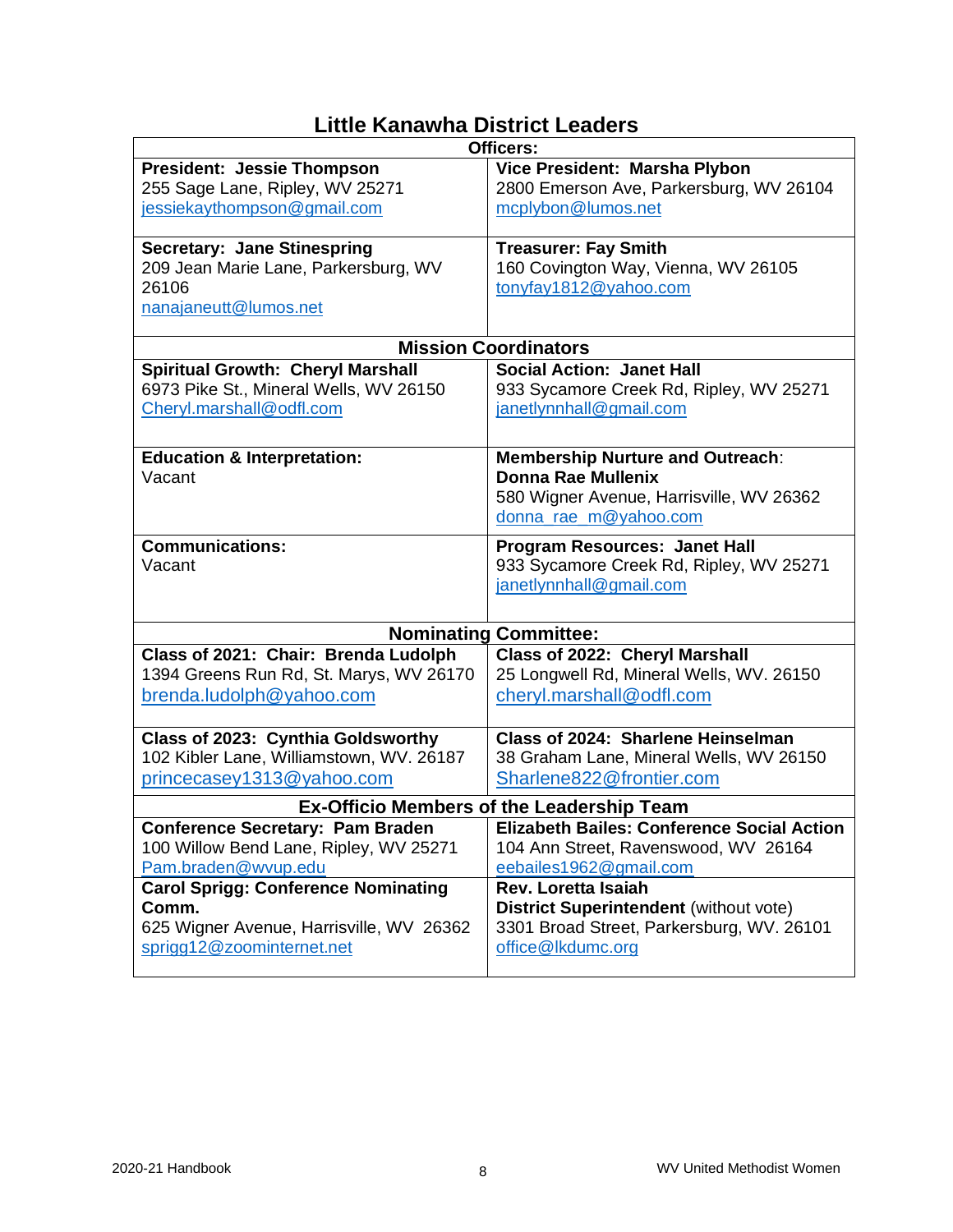# **Midland South District Leaders**

| <b>Officers:</b>                        |                                                  |
|-----------------------------------------|--------------------------------------------------|
| <b>Co-President: Kimberly Porter</b>    | <b>Co-President: Judith Pauley</b>               |
| 121 Woodward Estates, Winfield, WV      | 42 Round Knob Road. Red House, WV                |
| 25213                                   | 25168                                            |
| speechwv@msn.com                        | Judy.b.pauley@wv.gov                             |
|                                         |                                                  |
| <b>Secretary: Connie Armistead</b>      | <b>Treasurer: Margaret Waybright</b>             |
| 1096 Reunion Road                       | 125 Hardwood Drive                               |
| Elkview, WV 25071                       | Scott Depot, WV 25560                            |
| mtnmama246@suddenlink.net               | mgwaybright@aol.com                              |
|                                         |                                                  |
| <b>Mission Coordinators:</b>            |                                                  |
| <b>Spiritual Growth: Cindy Norman</b>   | <b>Social Action: Jeri Whitten</b>               |
| 122 Fairland Drive, Nitro, WV. 25143    | 2618 Woodland Ave, S. Charleston, WV             |
| cindynorman@suddenlink.net              | 25303                                            |
|                                         | crazycatlady24@frontier.com                      |
|                                         |                                                  |
| <b>Education &amp; Interpretation:</b>  | <b>Membership, Nurture &amp; Outreach:</b>       |
|                                         |                                                  |
| Vacant                                  | Vacant                                           |
| <b>Communications: Judy Slate</b>       | <b>Program Resources: Doris Parkins</b>          |
| 1101 Clearview Heights Road             | 3 Grandview Drive, Charleston, WV. 25302         |
| Charleston, WV. 25312                   | dparwy@yahoo.com                                 |
| judywy54@gmail.com                      |                                                  |
|                                         |                                                  |
|                                         | <b>Nominating Committee:</b>                     |
| Class of 2021: Chair: Susie Povick      |                                                  |
| 7022 Valley Brook Drive, Charleston, WV |                                                  |
| 25312 spovick@gmail.com                 |                                                  |
|                                         |                                                  |
|                                         | <b>Ex-Officio Members of the Leadership Team</b> |
| <b>Conference Nominating Committee:</b> | Rev. Joseph Hill, District Superintendent        |
| <b>Becky Britton</b>                    | (without vote)                                   |
| 1907 Kanawha Avenue SE, Charleston,     | Box 866, Charleston, WV 25323                    |
| WV 25304 beckybrittonwv@gmail.com       | jhill@wvumc.org                                  |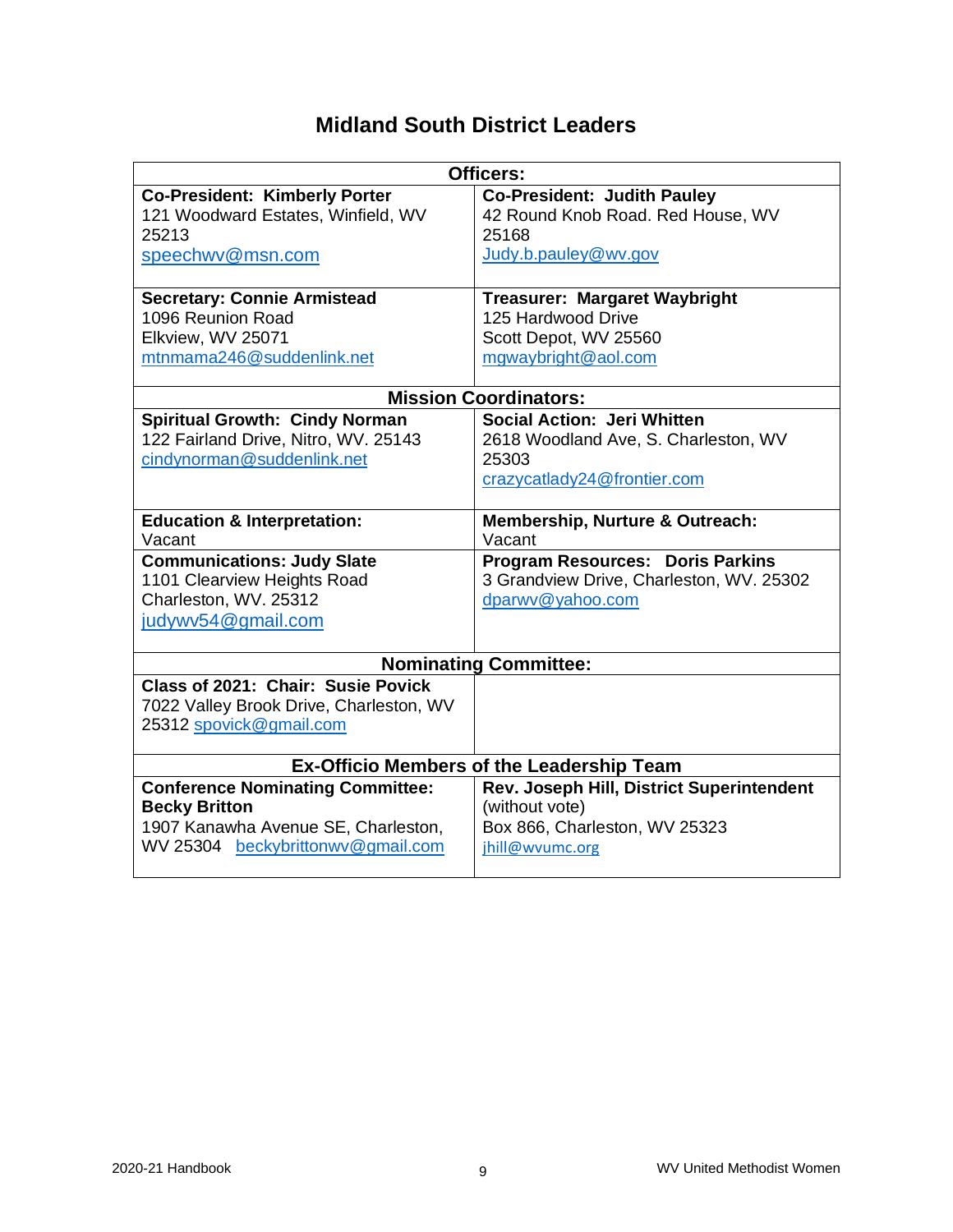# **Mon Valley District Leaders**

| <b>Officers:</b>                                                                                                                              |                                                                                                                                                       |
|-----------------------------------------------------------------------------------------------------------------------------------------------|-------------------------------------------------------------------------------------------------------------------------------------------------------|
| <b>President: Sue Johnson</b><br>104 Poplar Drive, Morgantown, WV 26505                                                                       | Vice President: Teresa Johnson<br>2425 Creek Road, Morgantown, WV26508                                                                                |
| suejrn1@yahoo.com                                                                                                                             | teresa81265@hotmail.com                                                                                                                               |
| <b>Secretary: Becky Vincent</b><br>5103 Beverly Pike, Grafton, WV 26354<br>rvincent151@comcast.net                                            | <b>Treasurer: Sue Johnson</b><br>104 Poplar Drive, Morgantown, WV 26505<br>suejrn1@yahoo.com                                                          |
|                                                                                                                                               | <b>Mission Coordinators:</b>                                                                                                                          |
| <b>Spiritual Growth: Mary Bane</b><br>457 Wheeling Street, Westover, WV 26501<br>crazymcb1@gmail.com                                          | Social Action: Judi McCracken<br>169 Darst Street, Morgantown, WV 26505<br>crack1111@comcast.net)                                                     |
| <b>Education and Interpretation:</b><br>Alice McKinney (co-chair)<br>P.O. Box 156, Masontown, WV 26452<br>ajmmusic51@yahoo.com                | <b>Education and Interpretation:</b><br><b>Brenda Smith (co-chair)</b><br>2159 Mountain Run Road, Masontown, WV<br>26542<br>DBTJsmith@frontiernet.net |
| <b>Membership Nurture and Outreach:</b><br><b>Barbara Morrison</b><br>3985 Corbin Branch Road, Bridgeport, WV<br>26330<br>aunteewho@gmail.com | <b>Communications: Meghann Gregory</b><br>12 Robin Lane, Morgantown, WV 26508<br>Archmegh919@gmail.com                                                |
| Program Resources: Carolyn Carr (co-<br>chair)<br>1307 Bakers Ridge Road, Morgantown, WV<br>26505<br>cdccarr@yahoo.com                        | Program Resources: Suzy Slaughter (co-<br>chair)<br>129 Savannah Street, Westover, WV 26501<br>basketbearlvr@hotmail.com                              |
|                                                                                                                                               |                                                                                                                                                       |
|                                                                                                                                               | <b>Nominating Committee:</b>                                                                                                                          |
| Class of 2021: Chair: Mary Ann Matheny<br>4449 Old Route 73                                                                                   |                                                                                                                                                       |
| Bruceton Mills, WV 26525                                                                                                                      |                                                                                                                                                       |
| ripsalis75@gmail.com                                                                                                                          |                                                                                                                                                       |
|                                                                                                                                               | <b>Ex-Officio Members of the Leadership Team</b>                                                                                                      |
| Rev. Amy Shanholtzer, District                                                                                                                |                                                                                                                                                       |
| <b>Superintendent</b> (without vote)                                                                                                          |                                                                                                                                                       |
| 309 Cleveland Avenue, Fairmont, WV 26554<br>ashanholtzer@wvumc.org                                                                            |                                                                                                                                                       |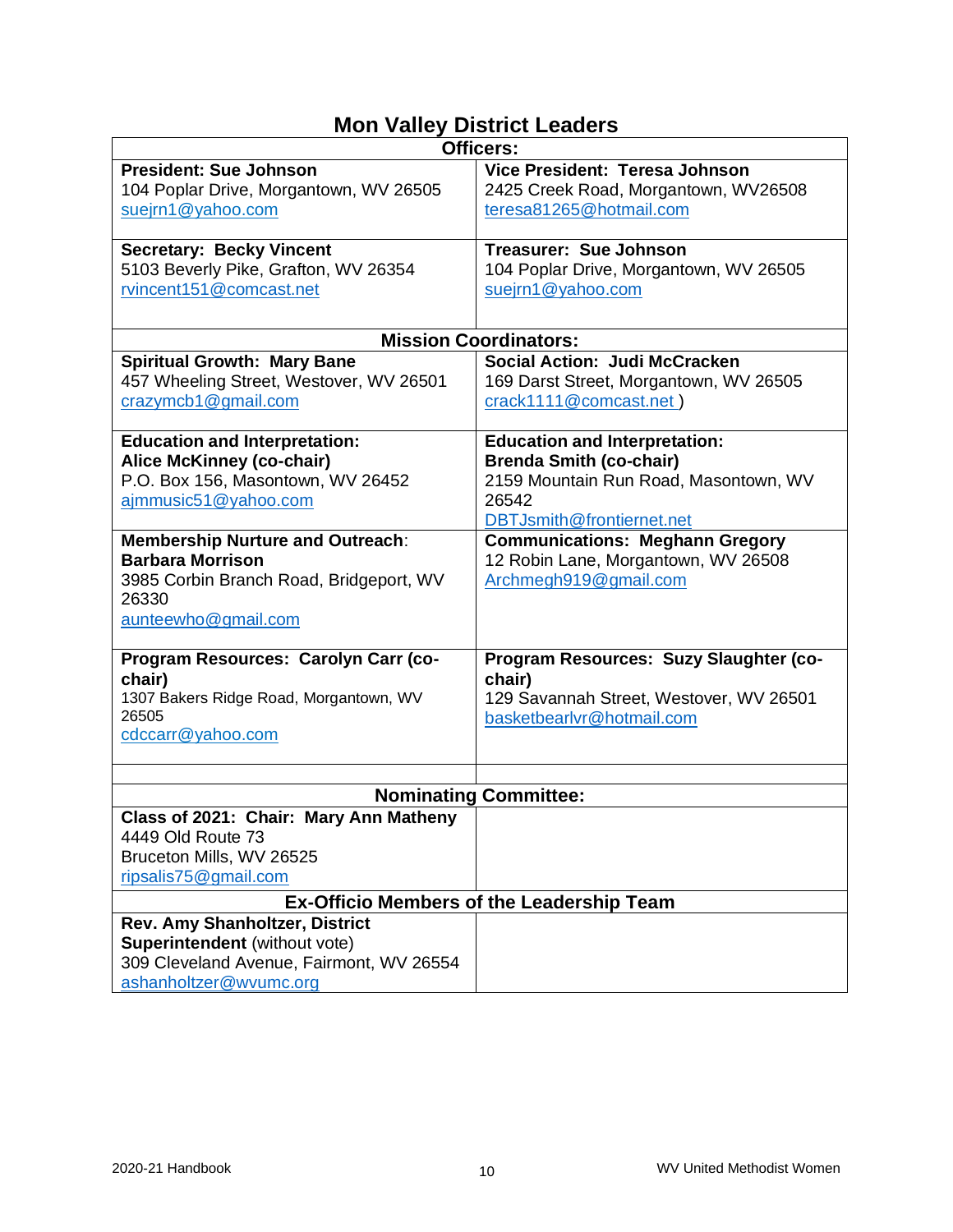# **Northern District Leaders**

| <b>Officers:</b>                                 |                                                      |
|--------------------------------------------------|------------------------------------------------------|
| <b>President: Crystal Welsh</b>                  | <b>Vice President: Vacant</b>                        |
| 511 Fulton Street, Wheeling, WV. 26003           |                                                      |
| Crystal_welsh@comcast.net                        |                                                      |
| <b>Secretary: Anita Chops</b>                    | <b>Treasurer: Diann Nickerson</b>                    |
| 373 Mount View Drive, Wheeling, WV 26003         | 246 Clearview Drive, Wheeling, WV 26003              |
| alcgb373@gmail.com                               | nickerson246@gmail.com                               |
|                                                  | <b>Mission Coordinators:</b>                         |
| Spiritual Growth: Arlene Lawson                  | <b>Social Action:</b>                                |
| 205 Debbie Ann Drive, Wheeling, WV 26003         | Vacant                                               |
| arlene511@aol.com                                |                                                      |
|                                                  |                                                      |
|                                                  |                                                      |
| <b>Education &amp; Interpretation:</b><br>Vacant | <b>Membership, Nurture &amp; Outreach:</b><br>Vacant |
|                                                  |                                                      |
|                                                  |                                                      |
| <b>Communications: Sharon Miller</b>             | <b>Program Resources:</b>                            |
| 206 Clearview Avenue, Wheeling, WV.              | Vacant                                               |
| 26003                                            |                                                      |
| shrmiller5@aol.com                               |                                                      |
|                                                  | <b>Nominating Committee:</b>                         |
| <b>Class of 2022: Carolyn McCafferty</b>         | <b>Class of 2023: Debra Beaver</b>                   |
| (Chair)                                          | 213 Incline Avenue, Wheeling, WV 26003               |
| 206 Blaney Avenue, Moundsville, WV               | Dbeaver213@gmail.com                                 |
| 26041                                            |                                                      |
| dacrIn@aol.com                                   |                                                      |
|                                                  |                                                      |
| Ex-Officio Members of the Leadership Team        |                                                      |
| <b>Conference Nominations Committee:</b>         | Rev. Martha S. Ognibene, District                    |
| <b>Shelby Straub</b>                             | Superintendent (without vote)                        |
| 10 Dorman Road, Wheeling, WV 26003               | The Methodist Bldg., Rm. 111                         |
| shelby2359@hotmail.com                           | 1060 Chapline Street, Wheeling, WV 26003             |
|                                                  | mlsognibene@gmail.com                                |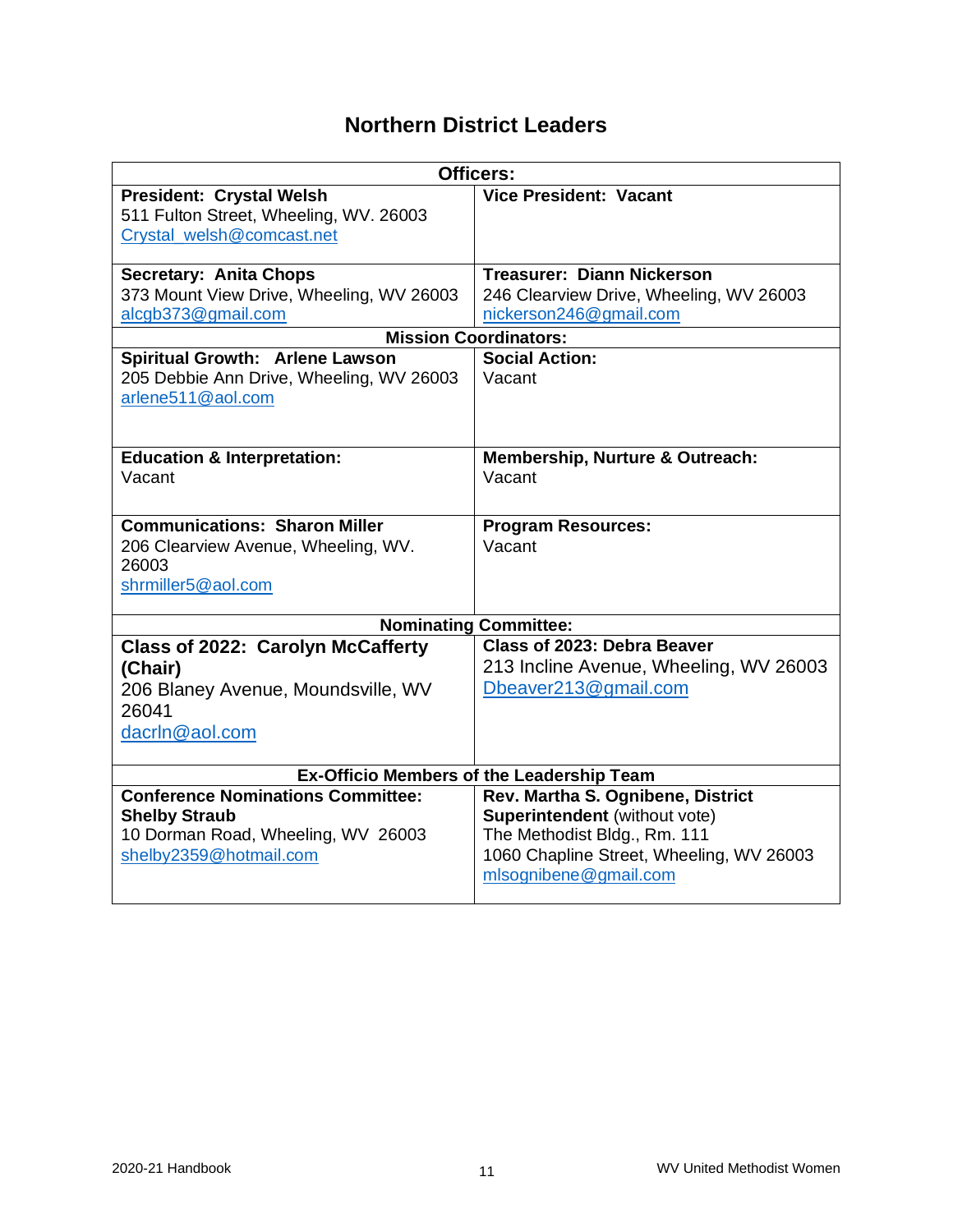# **Potomac Highlands District Leaders**

| <b>Officers:</b>                                                             |                                                                            |  |
|------------------------------------------------------------------------------|----------------------------------------------------------------------------|--|
| <b>President: Terry Lynn Bailes</b><br>16 Terry Lynn Court, Capon Bridge, WV | Vice President: Debbie Seldomridge<br>335 Hawthorne Road, Keyser, WV 26726 |  |
| 26711                                                                        | debbiesel@gmail.com                                                        |  |
| bailessteve@yahoo.com                                                        |                                                                            |  |
| Secretary: Kendra Rinard                                                     | <b>Treasurer: Debbie Ravenscroft</b>                                       |  |
| 2081 Sunnyside Road, Oakland, MD 21550                                       | 1683 Laurel Dale Road                                                      |  |
| sweitzermusic@hotmail.com                                                    | New Creek, WV 26743                                                        |  |
|                                                                              | dlrraven@yahoo.com                                                         |  |
| <b>Mission Coordinators:</b>                                                 |                                                                            |  |
| <b>Spiritual Growth: Patsy Oates</b>                                         | <b>Social Action: Teri Lea Price</b>                                       |  |
| 3081 Dunmore Ridge Road, Augusta, WV                                         | P.O. Box 233, Westernport, MD 21562                                        |  |
| 26704. patsyoates@yahoo.com                                                  |                                                                            |  |
| <b>Education &amp; Interpretation:</b>                                       | <b>Membership Nurture &amp; Outreach:</b>                                  |  |
| Vacant                                                                       | <b>Daisy Sulser</b>                                                        |  |
|                                                                              | 790 Fred Rinker Road, Purgitsville, WV 26852                               |  |
| <b>Communications: Kendra Rinard</b>                                         | Program Resources: Jane Arnold                                             |  |
| 2081 Sunnyside Road, Oakland, MD 21550                                       | P.O. Box 646, Capon Bridge, WV 26711                                       |  |
| sweitzermusic@hotmail.com                                                    | jpasings@frontiernet.net                                                   |  |
|                                                                              | <b>Crafts: Mary Bowley</b><br>P. O. Box 157, Hendricks, WV 26271           |  |
| <b>Nominating Committee:</b>                                                 |                                                                            |  |
| Class of 2020: Chair: Carol Bowen                                            | Class of 2023: Gladys Lashbaugh                                            |  |
| 17543 National Pike, Frostburg, MD 21532                                     | 17885 National Pike, Frostburg, MD 21532                                   |  |
| wbowen17543@comcast.net                                                      |                                                                            |  |
| <b>Class of 2020: Jeanette Croston</b>                                       | Class of 2021: Judy Upole                                                  |  |
| 221 Spruce Street, Parsons, WV 26287                                         | 1 Crellin Street, Oakland, MD 21550                                        |  |
| Class of 2022: Linda Conner                                                  | Class of 2022: Mary Bowman                                                 |  |
| 15401 Tanglewood Court, Cumberland, MD.<br>21502                             | 405 Shady Pine Drive, Capon Bridge, WV<br>26711                            |  |
| jlconner@atlanticbb.net                                                      | ron.mary@frontiernet.net                                                   |  |
| Class of 2023: Joni Wilson                                                   |                                                                            |  |
| P O Box 3041, Swanton, MD 51564                                              |                                                                            |  |
| Ex-Officio Members of the Leadership Team                                    |                                                                            |  |
| <b>Conference Committee on Nominations:</b>                                  | Rev. Scott M. Ferguson, District                                           |  |
| <b>Letha Caplinger (Acting Chair)</b>                                        | Superintendent (without vote)                                              |  |
| 142 Pendleton Street Keyser, WV 26726                                        | 97 Goldsboro Avenue, Romney, WV 26757                                      |  |
| lglc76@yahoo.com                                                             | potomachhighdistrict@yahoo.com<br>(304) 822-4191 (Office)                  |  |
|                                                                              |                                                                            |  |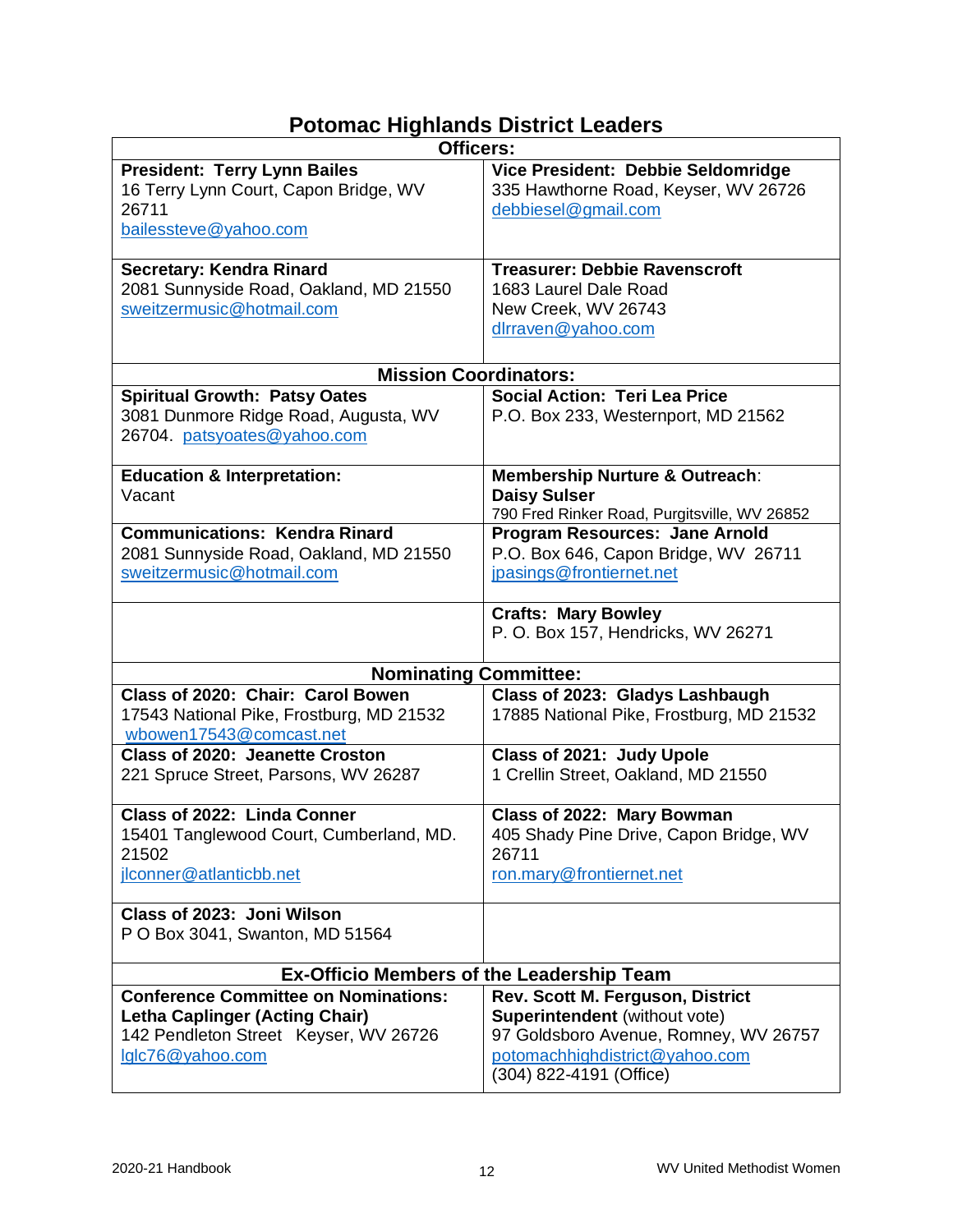# **Southern District Leaders**

| <b>Officers:</b>                                   |                                                 |  |
|----------------------------------------------------|-------------------------------------------------|--|
| <b>President: Judy Raines</b>                      | <b>Vice President:</b>                          |  |
| 1624 Ohio Street, Bluefield, WV. 24701             | Vacant                                          |  |
| denraines@frontier.com                             |                                                 |  |
|                                                    |                                                 |  |
|                                                    |                                                 |  |
| Secretary: Jana Church                             | <b>Treasurer: Mary Thomas</b>                   |  |
| 225 Granville Avenue, Beckley, WV 25801            | 110 Lee Avenue, Beckley, WV. 25801              |  |
| skywalk1717@hotmail.com                            | mbmthomas@suddenlink.net                        |  |
|                                                    |                                                 |  |
|                                                    |                                                 |  |
| <b>Mission Coordinators:</b>                       |                                                 |  |
| <b>Spiritual Growth: Eva Faulkner</b>              | Social Action: Martha Wilkinson                 |  |
| 645 Frazier Drive, Princeton, WV 24739             | 223 Mercer Street, Beckley, WV 25801            |  |
| fuzz1st@gmail.com                                  | martha.wilkinson79@gmail.com;                   |  |
| <b>Education &amp; Interpretation: Jane Hurley</b> | <b>Membership Nurture &amp; Outreach: Becky</b> |  |
| 2039 Littlesburg Road, Bluefield, WV 24701         | <b>Stinnett</b>                                 |  |
| normagillespie@frontier.com                        | 1412 Linden Street, Oak Hill, WV 25901          |  |
|                                                    | ohumcoffice@yahoo.com                           |  |
| <b>Communications: Martha Wilkinson</b>            | <b>Program Resources:</b>                       |  |
|                                                    | Vacant                                          |  |
| 223 Mercer Street, Beckley, WV 25801               |                                                 |  |
| martha.wilkinson79@gmail.com                       |                                                 |  |
|                                                    |                                                 |  |
| <b>Nominating Committee:</b>                       |                                                 |  |
| Class of 2023: Linda Eades                         | Class of 2023: Rose Aliff                       |  |
| 106 Honeysuckle Lane, Beckley, WV 25801            | 246 Cumbo Ridge Road, Oak Hill, WV              |  |
| churchladytwo@frontier.com;                        | 25901                                           |  |
|                                                    | r.aliff@wildblue.net                            |  |
| <b>Ex-Officio Members of the Leadership Team</b>   |                                                 |  |
| <b>Northeast Jurisdiction Committee on</b>         | Rev. Dr. Joseph S. Kenaston                     |  |
| <b>Nominations Chairperson: Judy Raines</b>        | District Superintendent (without vote)          |  |
| 1624 Ohio Street, Bluefield, WV 24701              | 213 S. Heber Street, Beckley, WV 25801          |  |
| denraines@frontier.net                             | joekenaston@gmail.com                           |  |
|                                                    |                                                 |  |
|                                                    |                                                 |  |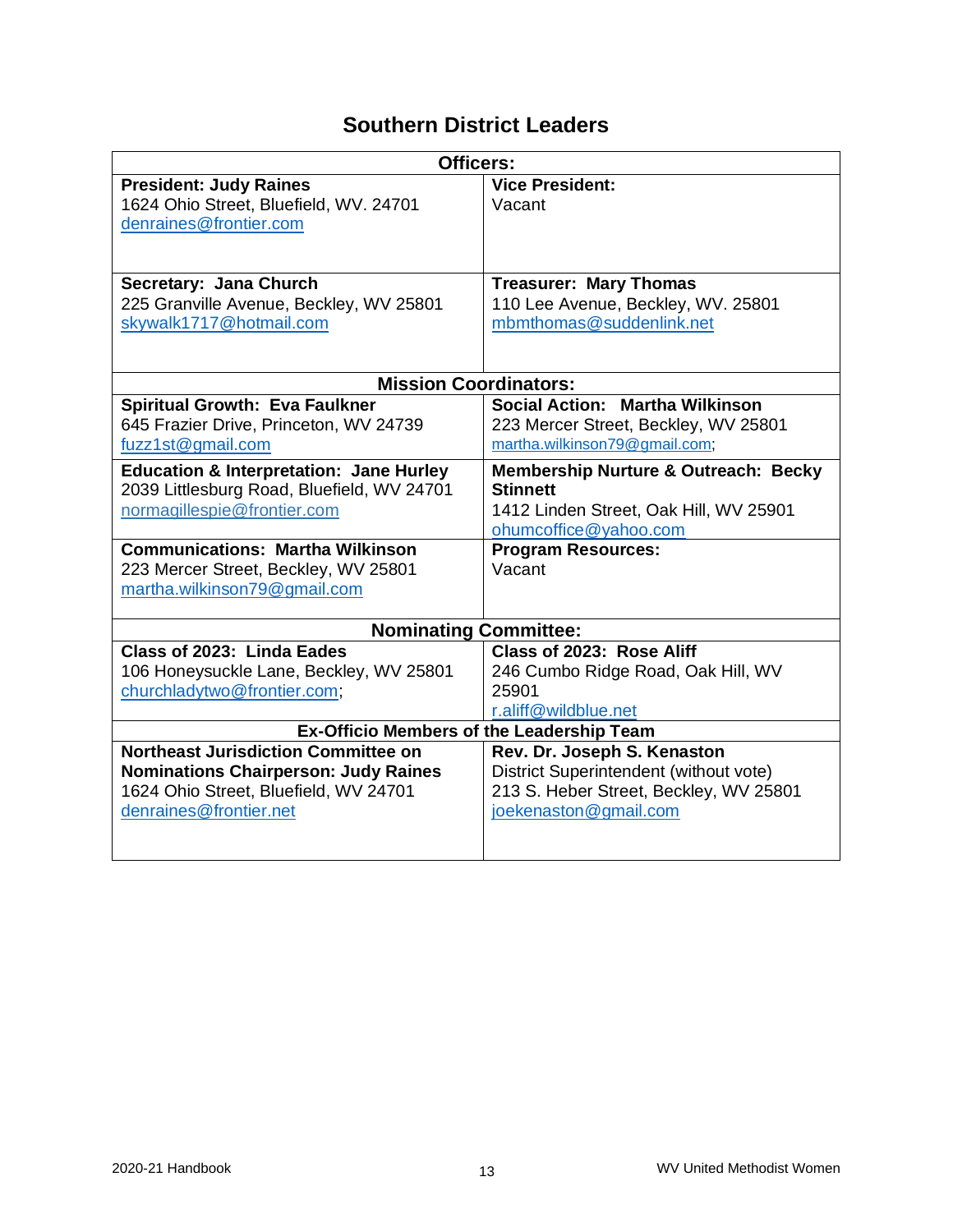# **Wesleyan District Leaders**

| Officers:                                 |                                                  |
|-------------------------------------------|--------------------------------------------------|
|                                           |                                                  |
| <b>President: Janet Prieto-Shanholtz</b>  | <b>Vice President:</b>                           |
| 996 Polk Street, Clarksburg, WV 26301     | Vacant                                           |
| jshan924@aol.com                          |                                                  |
|                                           |                                                  |
| <b>Secretary: Margaret Wolfe</b>          | <b>Treasurer: Patty Douglass</b>                 |
| 1537 Pearlman Avenue, Clarksburg, WV      | 426 Isaacs Creek Road, Lost Creek, WV            |
| 26301                                     | 26385                                            |
| mwolfeSSD@hotmail.com                     | pdouglass3@yahoo.com                             |
|                                           |                                                  |
| <b>Mission Coordinators:</b>              |                                                  |
| <b>Spiritual Growth: Betty Hager</b>      | <b>Social Action: Patty McComas</b>              |
| 21 Windsor Drive, Bridgeport, WV 26330    | 647 Shawnee Drive, Buckhannon, WV 26201          |
| bethager2013@gmail.com                    | pamcomas9000@yahoo.com                           |
|                                           |                                                  |
|                                           |                                                  |
| <b>Education &amp; Interpretation:</b>    | Membership, Nurture & Outreach:                  |
| Vacant                                    | Vacant                                           |
|                                           |                                                  |
|                                           | <b>Nominating Committee:</b>                     |
| Class of 2021: Chair: Cheryl Bramble      | Class of 2020: Karen Lang                        |
| 887 Mount Clare Road, Clarksburg, WV      | 6 Lindale Street, Bridgeport, WV 26330           |
| 26301                                     | lindale6@aol.com                                 |
| nfldteach@aol.com                         |                                                  |
|                                           |                                                  |
|                                           | <b>Ex-Officio Members of the Leadership Team</b> |
| <b>Conference Nominations Committee:</b>  | <b>Rev. Rick Swearengin, District</b>            |
| <b>Rose Sterling</b>                      | Superintendent (without vote)                    |
| 647 Sun Valley Road, Clarksburg, WV 26301 | P. O. Box 230, Buckhannon, WV 26201              |
| rsterling2310@gmail.com                   | rick_swearengin@hotmail.com                      |
|                                           | (304) 472-1095 (Office)                          |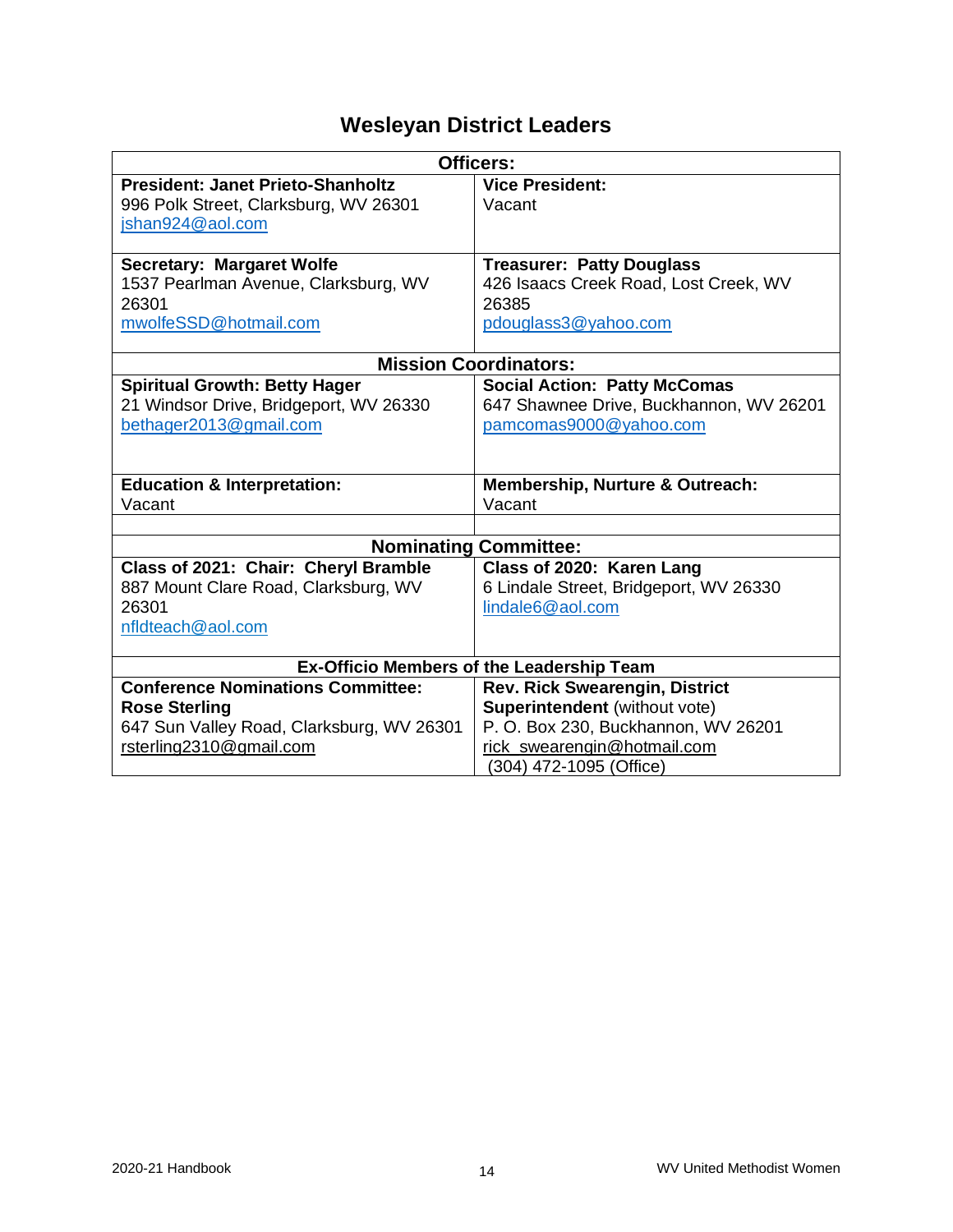# **Western District Leaders**

|                                                    | <b>Officers:</b>                                 |
|----------------------------------------------------|--------------------------------------------------|
| <b>President: Pam Sturgis</b>                      | Vice President: Linda Beaver                     |
| 1218 10 <sup>th</sup> Avenue, Huntington, WV 25701 | 5306 Forrest Heights, Huntington, WV 25705       |
| pamela.e.sturgis@wv.gov                            | ElliottL@marshall.edu                            |
|                                                    |                                                  |
| <b>Secretary: Melissa Williams Corbett</b>         | <b>Treasurer: Rita Hayes</b>                     |
| 18 Helen Kelly Avenue, Logan, WV 25601             | P O Box 179, Kermit, WV. 25674                   |
| lissann1074@me.com                                 | Ritaehayes25674@yahoo.com                        |
|                                                    |                                                  |
|                                                    | <b>Mission Coordinators</b>                      |
| <b>Spiritual Growth: Vickie Adkins</b>             | <b>Social Action: Mary Leighton</b>              |
| 2846 S. Staunton Road, Huntington, WV              | 4720 Bradley Road, Huntington, WV 25704          |
| 25702                                              | meleighton1@live.com                             |
| vedageorge00@gmail.com                             |                                                  |
|                                                    |                                                  |
| <b>Education &amp; Interpretation:</b>             | <b>Membership Nurture and Outreach:</b>          |
| Vacant                                             | <b>Roberta Ferguson</b>                          |
|                                                    | 145 Wyngate Drive, Barboursville, WV. 25504      |
|                                                    | fergusor@marhall.edu (304) 972-3294              |
| Program Resources: Cheryl Blankenship              | <b>Communications: Wanda Skidmore</b>            |
| 386 Twp. Road 1371, Proctorville, OH               | 38 Larkspur Drive, Huntington, WV 25705          |
| 45669                                              | skiddles@aol.com                                 |
| cblankenship@zoominternet.net                      |                                                  |
|                                                    |                                                  |
|                                                    | <b>Nominating Committee:</b>                     |
| Class of 2021: Janet Foss                          | Class of 2022: Barbara Hale                      |
| 7 Greenspring Circle, Huntington, WV 25705         | 2223 Avinell Drive, Milton, WV 25541             |
| Jfoss50@gmail.com                                  | barbhale37@yahoo.com                             |
|                                                    |                                                  |
| Class of 2023: Marsha Ball                         | Class of 2023: Becky Haer                        |
| 32 Heritage Park Road, Huntington, WV              | 7649 Ohio Valley Road, Pt. Pleasant, WV          |
| 25704                                              | 25550                                            |
| marsha@zoominternet.net                            | Rhaer52@gmail.com                                |
|                                                    |                                                  |
|                                                    |                                                  |
|                                                    | <b>Ex-Officio Members of the Leadership Team</b> |
| Sue Dostal, Conference President                   | <b>Conference Communications: Margaret</b>       |
| 814 N Norwood Road, Huntington, WV                 | <b>VanZandt Harrison</b>                         |
| 25705                                              | 1702 7th Avenue, Huntington, WV 25703            |
| Suedostal2020@yahoo.com                            | vanzandt@marshall.edu                            |
|                                                    |                                                  |
| Joyce Ray, Member, Conference                      | Rev. Joseph Hill, District Superintendent        |
| <b>Committee on Nominations</b>                    | (without vote)                                   |
| 6820 Mud River Road, Barboursville, WV             | Box 866, Charleston, WV 25323                    |
| 25504 cray293541@aol.com                           | jhill@wvumc.org                                  |
|                                                    |                                                  |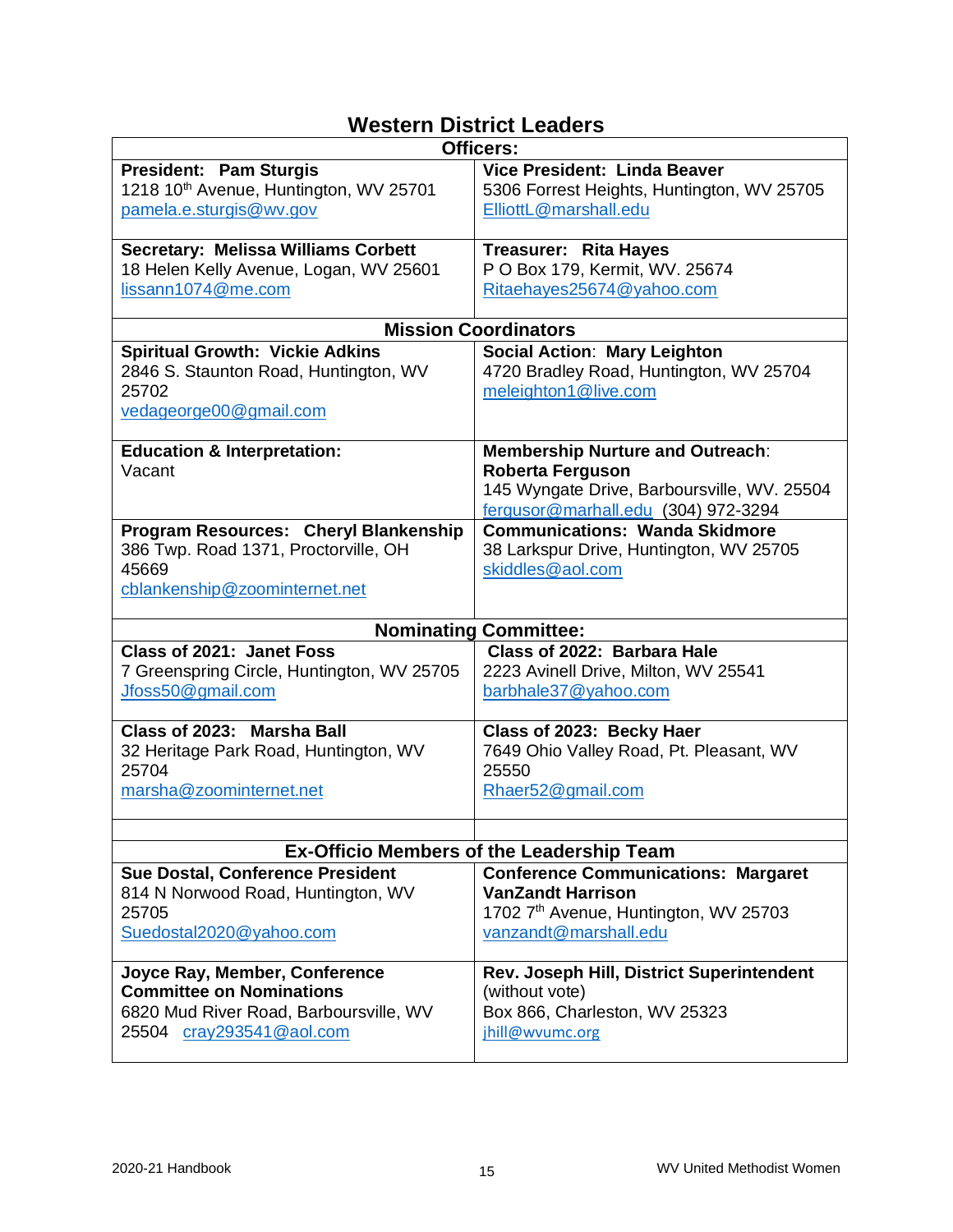# **Mission Personnel with Special Relationship to The United Methodist Women of The West Virginia Conference**

What can you do? As a local unit:

- Send birthday cards.
- Pray for these people and their projects.
- Support through volunteering and providing financial support.

As a conference and district team:

- Lift up these people in prayer during meetings
- Sign birthday cards or cards of encouragement during meetings.
- Hold a planning meeting at one of the conference sites.

# **Missionaries:**

Currently there are no active missionaries serving from West Virginia through the General Board of Global Ministries. Marilyn Uhl, from West Virginia, is serving as the director of Living Hope High School, Kenya Africa, which is an Advance Special through GBGM (#3021425)

### **Retired Missionaries and Deaconesses: From West Virginia and/or Served in West Virginia**

|                                         | <u>I IVIII WEST VII YIIIIA ANAJOI OEI VEU III WEST VII YIIIIA</u> |
|-----------------------------------------|-------------------------------------------------------------------|
| Marilyn Sue Benson (bd May 15)          | Sarah L. Carr (bd August 31)                                      |
| <b>Brooks-Howell Home</b>               | 15 Meade Street                                                   |
| 266 Merrimon Avenue, Ashville, NC 28801 | Buckhannon, WV 26201                                              |
| bulbulsmom@gmail.com                    | sarahlynchcarr@verizon.net                                        |
| Margaret Craven (bd December 25)        | Deborah (Debbie) Pittman (bd July 9)                              |
| <b>Brooks-Howell Home</b>               | <b>Brooks-Howell Home</b>                                         |
| 266 Merrimon Avenue                     | 266 Merrimon Avenue                                               |
| Ashville, NC 28801-1218                 | Ashville, NC 28801-1218                                           |
| Melva Joyce Humphrey (bd November 6)    | Judy C. Matheny (bd February 23)                                  |
|                                         | P.O. Box 5, Lake Junaluska, NC 28745                              |
|                                         | Jcm2174@gmail.com                                                 |
| Gayle Lesure (bd October 6)             | Rev. Ronald A. Whitlatch (bd September 27)                        |
| P.O. Box 2043                           | 3606 Dayton Avenue, Louisville, KY. 40207                         |
| Clarksburg, WV 26302                    | ronwhitlach@gmail.com                                             |
| cburgparishgayle@yahoo.com              |                                                                   |
|                                         |                                                                   |
| <b>Church and Community Worker:</b>     | <b>Health and Welfare Agency:</b>                                 |
| <b>Anna Troy</b>                        | Christopher Mullett, CEO                                          |
| Greater Clarksburg Cooperative Parish   | <b>Burlington United Methodist Family Services</b>                |
| 120 Murray Street, Clarksburg, WV 26301 | Both Campuses: Burlington and Beckley                             |
| 304-622-472 830-431-1305                | P O Box 69, Burlington, WV. 26710                                 |
| atroy@umcnission.org                    | (304) 289-6010. cpmullett@bmfs.org                                |
| <b>Disaster Response Coordinators</b>   |                                                                   |
| Revs. Dan and Sue Lowther               |                                                                   |
| 115 Park Avenue, Mullens, WV. 25882     |                                                                   |
| (304) 642-0897                          |                                                                   |
| dclowther@gmail.com (Dan)               |                                                                   |
| wsuelowther@gmail.com (Sue)             |                                                                   |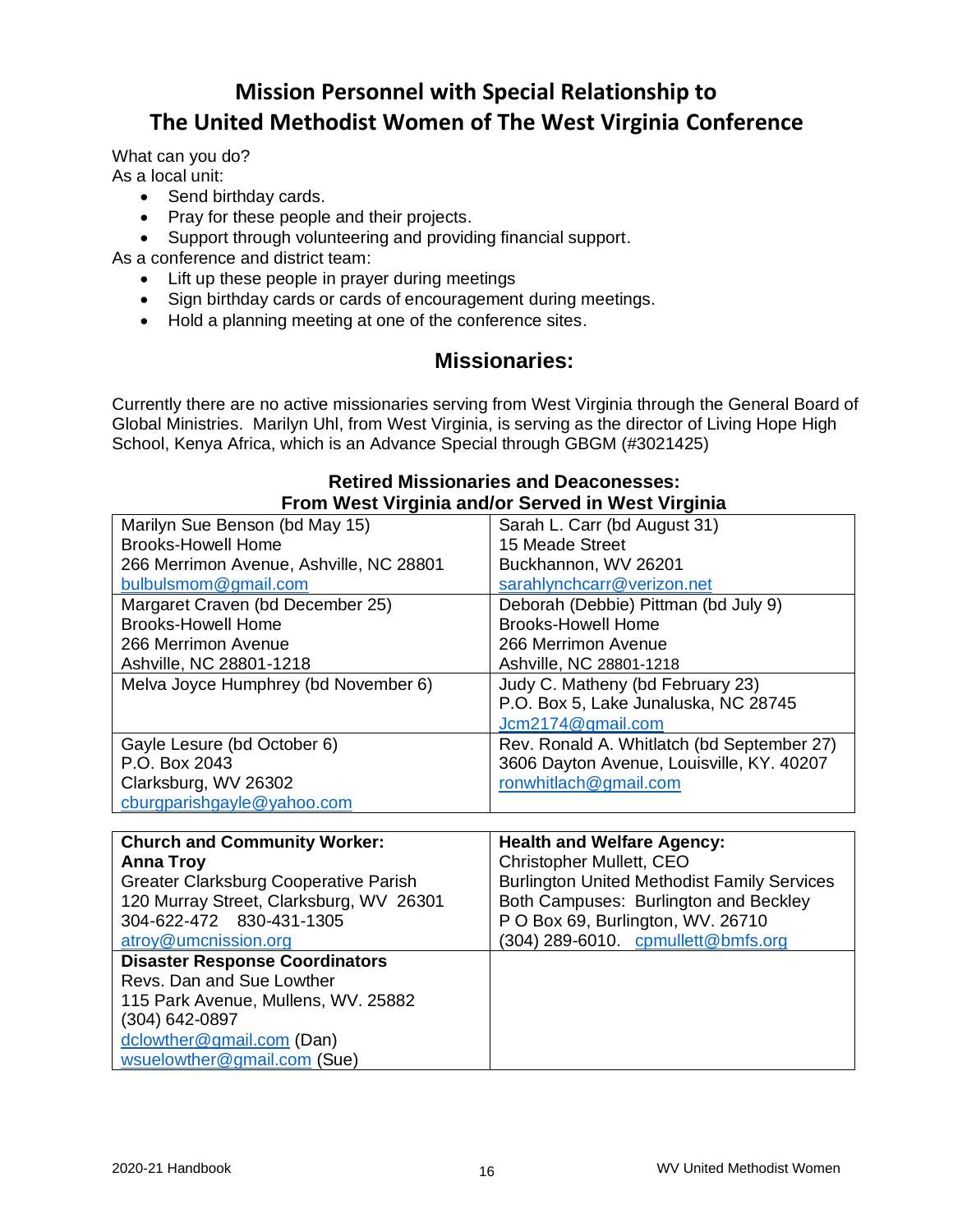# **Mission Projects in the West Virginia Conference:**

| <b>Ebenezer Community Outreach Center</b>         | Heart and Hand House, Inc.                     |
|---------------------------------------------------|------------------------------------------------|
| Celes Sheffield, Director                         | Brenda Hunt, Director                          |
| 1660 8 <sup>th</sup> Avenue, Huntington, WV 25703 | P. O. Box 128, Philippi, WV 26416              |
|                                                   |                                                |
| (304) 523-2882. ebencomout@gmail.com              | (304) 457-1295                                 |
|                                                   | brenda@heartandhandhouse.org                   |
| <b>Heart + Hand Outreach Ministries</b>           | <b>House of the Carpenter</b>                  |
| Vicki Ballengee, Director                         | Rev. Dr. Michael Linger, Director              |
| 212 D Street, South Charleston, WV 25303          | 200 South Front Street, Wheeling, WV 26003     |
| $(304)342-0029.$                                  | (304) 233-4640. mlinger 26@gmail.com           |
| executivedirector@wvcdom.net                      |                                                |
| <b>Scott's Run Settlement House</b>               | <b>Tyrand Cooperative Ministries</b>           |
| Shay Petitto, Director                            | <b>Belinda Toms, Director</b>                  |
| P O Box 590, Pursglove, WV 26546                  | P O Box 365, Mill Creek, WV 26280              |
| 304-599-5020. spetitto@srsh.org                   | 304-335-2788. tcm@frontiernet.net              |
|                                                   |                                                |
| <b>Upshur Parish House</b>                        | <b>Celebration of Mission Event (C.O.M.E.)</b> |
| Kristi Wilkerson, Director                        | Rev. Cliff Schell                              |
|                                                   |                                                |
| 68 College Avenue, Buckhannon, WV 26201           | P O Box 1279, Bridgeport, WV. 26330            |
| 304-472-0743 KRLWilkerson@gmail.com               | (304) 842-4492 cliffschell@frontier.net        |
|                                                   |                                                |

# *Please support our conference agencies. Send donations directly to the agency.*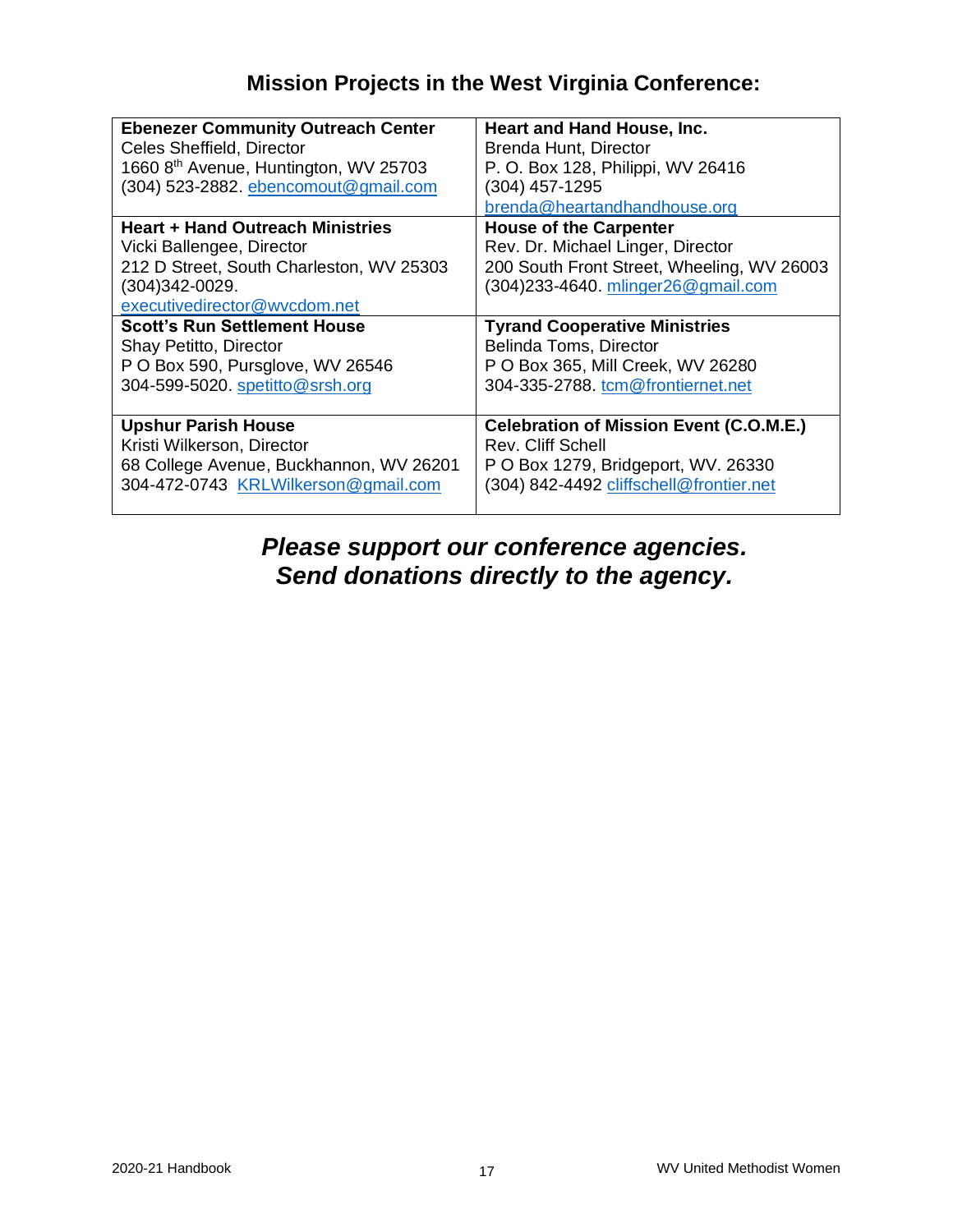# **WV Conference United Methodist Women 2021 HANDBOOK**

This part of the handbook provides details on WV UMW events, minutes, budgets, and standing rules.

| Handbook:                                                                                 |       |
|-------------------------------------------------------------------------------------------|-------|
| United Methodist Women/ Agency Contact Information<br>$\bullet$                           | 18    |
| Dates - Events and Committee Meetings<br>$\bullet$                                        | 19    |
| 2021 Budget                                                                               | 20    |
| 2020 Annual Meeting Minutes and Mission Giving Initiative:<br>$\bullet$<br>Candle Burning | 23-25 |
| 2021 Local Unit Accomplishments<br>$\bullet$                                              | 24-26 |
| 2021 Reading program                                                                      | 26    |
| District Rotation Lists - Annual Meeting, Crafts, SGR Hospitality<br>$\bullet$            | 27    |
| Spiritual Growth Retreat Hostess Responsibilities<br>٠                                    | 27    |
| Annual Meeting Committee Responsibilities                                                 | 28-34 |
| <b>Standing Rules</b>                                                                     | 34-36 |
| <b>Financial Policies</b>                                                                 | 36-42 |
| <b>Policy Statements</b><br>٠                                                             | 43-45 |
| Appendices:                                                                               |       |
| <b>Conference Treasury Commitments Chart</b><br>$\bullet$                                 | 46    |
| Legacy Builder                                                                            | 47    |
| Reading Program                                                                           | 48-49 |
| Annual Sampler Resource Book Order Form                                                   | 50    |
| District Financial Calendar 2020                                                          | 51    |
| Post Script and Prayerful Scripture                                                       | 52    |

# **United Methodist Women and Agency Contact information**

United Methodist Women National Office [www.unitedmethodistwomen.org](http://www.unitedmethodistwomen.org/)

- Gift Processing P O Box 29925. New York, NY 10087-9925
- Legacy Fund Office of the Treasurer, 475 Riverside Drive, Suite 1503, New York, NY 10115

West Virginia Conference United Methodist Women [https://www.wvumc.org/change-the](https://www.wvumc.org/change-the-world/umw/)[world/umw/](https://www.wvumc.org/change-the-world/umw/)

*Facebook – West Virginia United Methodist Women* <https://www.facebook.com/umwwv/>

UMW Mission Resource, P O Box 742349, Atlanta, GA (303)74-2349 [www.umwmissionresources.org](http://www.umwmissionresources.org/) (800) 305-9857

Hunger Grant – West Virginia Conference Treasurer, PO Box 2469, Charleston, WV 25329 (Please llabel the memo line – Hunger Grant)

KIDS COUNT: One Creative Place, Charleston, WV 25311 [www.wwvkidscount.org](http://www.wwvkidscount.org/)

West Virginia Healthy Kids: 1636 Kanawha Boulevard E., Charleston, WV 25311 [www.wvhealthykids.org](http://www.wvhealthykids.org/)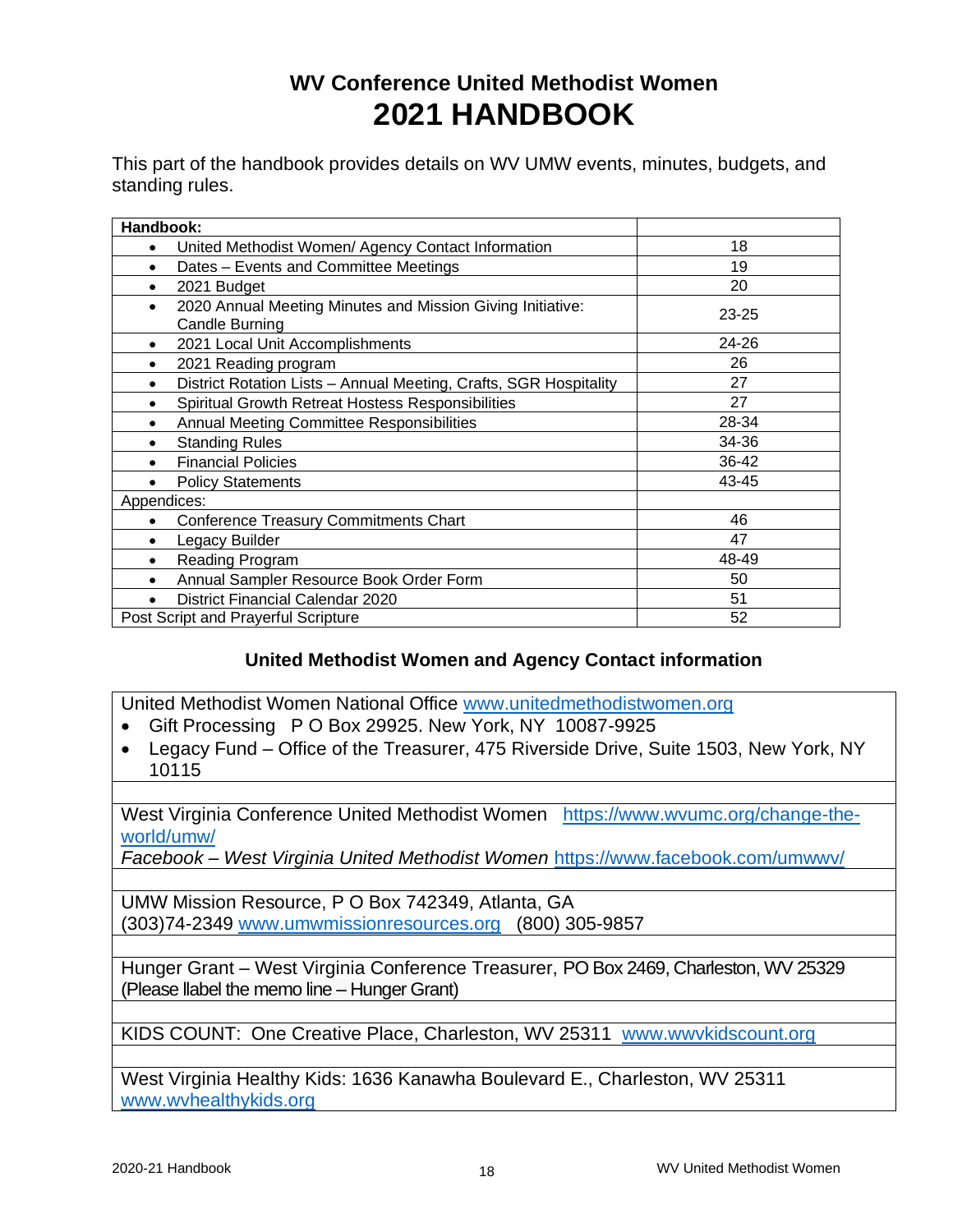### **2021 Conference UMW Events and Meetings – Mark your Calendar!**

#### **Call to Prayer and Self Denial – Virtual Program**

Saturday, March 6 at 10 a.m.

Program presented by Conference Team – Virtual Program Saturday, April 10 @ 10 a.m.

#### **Spiritual Growth Retreat - Virtual**

Saturday, April 24, 2021 Keynote Speakers: Rev. Amy Shanholtzer and Eva Faulkner Theme: Moving Forward Together

Mother's Day Program presented by Conference Team – Virtual Program Saturday, May 8 @ 10 a.m.

Program Planning Retreat – Conference Team Friday, May 14 – Saturday, May 15 – Charleston, WV

#### **Mission u –**Virtual

**July 3- August 7 Theme:** Being Active in the Present

A month-long series of "virtual" activities, including Plenary and Worship Programs, Adult Mission u Study courses, and Leadership Workshops via Zoom. (Details TBA)

#### **Adult Mission u Studies on Zoom:**

*Bearing Witness in the Kin-dom: Living into the Church's Moral Witness through Radical Discipleship* - Rev. Janet Harman & Rev. Heather Moore

(4 sessions) Thursdays - July 8, July 15, July 22 & July 29 at 6:30 – 8:30pm *Finding Peace in an Anxious World* - Rev. Donna Hinkle (4 sessions) Mondays - July 12, July 19, July 26, & August 2 at 6:30 – 8:30pm

**Mission u Study Books** are available @ [www.umwmissionresources.org/](http://www.umwmissionresources.org/) or online bookstores.

#### **Annual Meeting**

Community of Grace United Methodist Church, Huntington, WV. October 22-23, 2021 Keynote Speaker: Yvette Moore Theme: What Does the Future Hold?

#### **Committee Meetings for upcoming years when traditional in-person meetings are appropriate:**

**Conference Leadership Team** will meet on the day and at the time announced during Spiritual Growth Retreat, Mission u, and Annual Meeting.

**Conference Committee on Finance** will meet during the Conference Committee on Program meeting as announced in August.

**Conference Committee on Nominations** will meet on the day and at the time announced during Spiritual Growth Retreat, Mission u, and at Annual Meeting if necessary.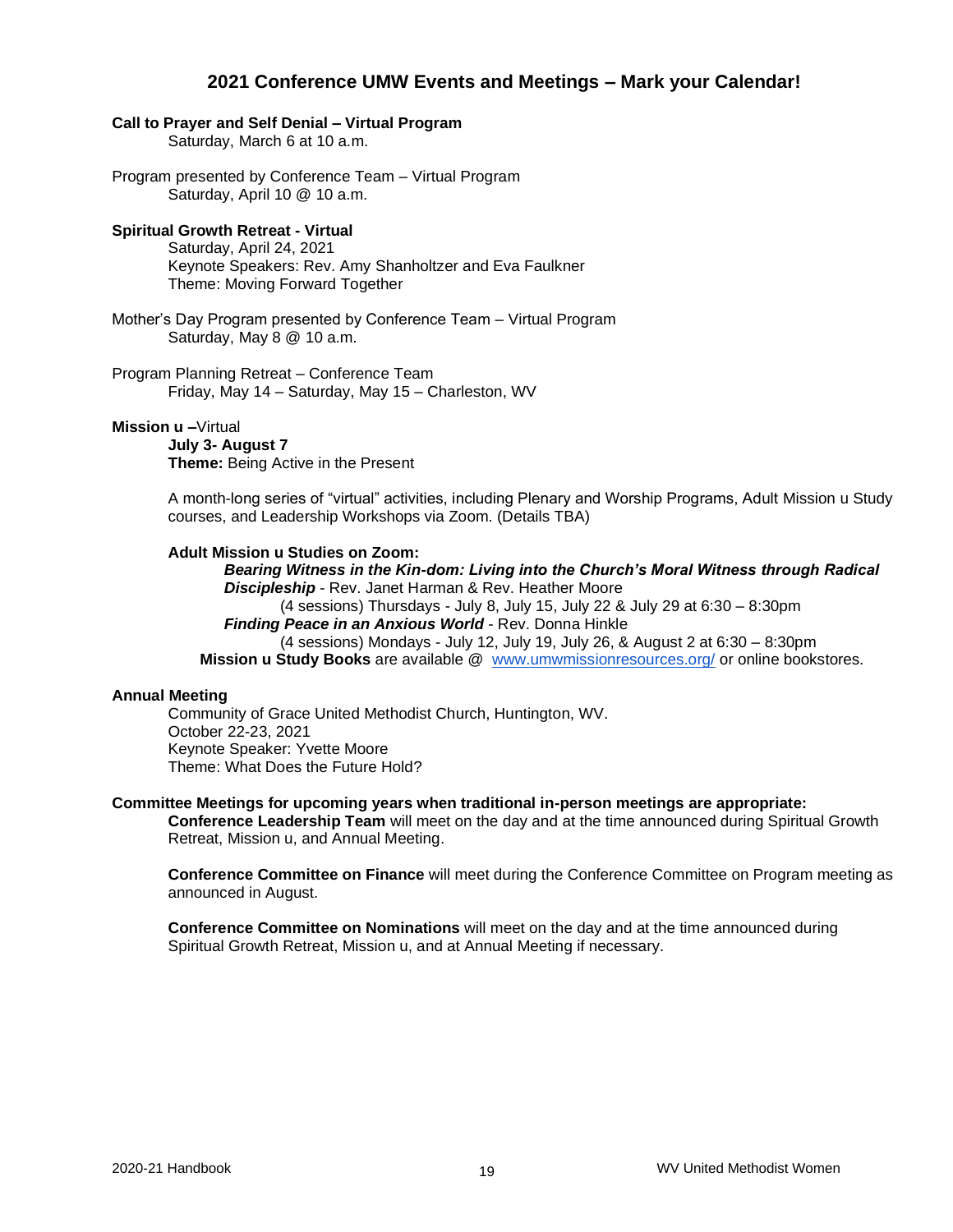### **West Virginia Conference United Methodist Women United Methodist Women of West Virginia**

| <b>RECEIPT</b> | э |
|----------------|---|
|----------------|---|

| ESTIMATE OPENING A&MD BALANCE - 01/01/2021 |             | \$15,000.00  |
|--------------------------------------------|-------------|--------------|
|                                            |             |              |
| <b>District Pledges</b>                    |             |              |
| Greenbrier                                 | \$13,000.00 |              |
| Little Kanawha                             | \$25,000.00 |              |
| <b>Midland South</b>                       | \$28,000.00 |              |
| Mon Valley                                 | \$16,000.00 |              |
| <b>Northern</b>                            | \$8,000.00  |              |
| Potomac Highlands                          | \$15,000.00 |              |
| Southern                                   | \$20,000.00 |              |
| Wesleyan                                   | \$20,000.00 |              |
| Western                                    | \$18,000.00 |              |
| TOTAL DISTRICT PLEDGES                     |             | \$163,000.00 |
| <b>Estimated Conference Receipts</b>       |             |              |
| Spiritual Growth Retreat Registration      | \$13,000.00 |              |
| Mission u Registration                     | \$7,000.00  |              |
| <b>Annual Meeting Registration</b>         | \$4,000.00  |              |
| TOTAL ESTIMATED CONFERENCE RECEIPTS        |             | \$24,000.00  |
| TOTAL FUNDS AVAILABLE                      |             | \$202,000,00 |

| UIJDUI\JLIVILIYI J                                     |             |              |
|--------------------------------------------------------|-------------|--------------|
| ESTIMATED A&MD FUNDS AVAILABLE                         |             | \$218,500.00 |
| A&MD DISBURSEMENTS                                     |             |              |
| Jurisdiction Pledge - 1% of National Pledge            | \$1250.00   |              |
| District A&MD                                          | \$25,380.00 |              |
| NEJ Deaconess and Home Missioners Association          | \$100.00    |              |
| <b>Church Women United</b>                             | \$100.00    |              |
| Assembly (restricted fund)                             | \$500.00    |              |
| Jurisdiction Meeting (restricted fund)                 | \$0.00      |              |
| Insurance                                              | \$1,400.00  |              |
| <b>Supplies and Printing</b>                           | \$2,000.00  |              |
| Postage                                                | \$300.00    |              |
| Audit                                                  | \$2,500.00  |              |
| District Leadership Training                           | \$1,000.00  |              |
| Program Planning/Finance Committee Meetings            | \$1,600.00  |              |
| <b>Annual Meeting</b>                                  | \$5,500.00  |              |
| Spiritual Growth Retreat                               | \$18,000.00 |              |
| Mission u Training for Leaders                         | \$5,000.00  |              |
| Mission u                                              | \$18,000.00 |              |
| Literature                                             | \$340.00    |              |
| Assembly Scholarship (restricted fund)                 | \$200.00    |              |
| Leadership Development Days                            | \$0.00      |              |
| <b>UMW Promotion - Annual Conference</b>               | \$0.00      |              |
| <b>Mission Challenge</b>                               | \$325.00    |              |
| <b>District Spring Meetings Presentations</b>          | \$500.00    |              |
| Contingency                                            | \$2,000.00  |              |
| SMR pins for outgoing district and conference officers | \$1.000.00  |              |
| TOTAL A&MD DISBURSEMENTS                               |             | \$86,995.00  |
| PLEDGE TO MISSION - NATIONAL OFFICE                    |             | \$125,000.00 |
| <b>TOTAL DISBURSEMENTS</b>                             |             | \$212,099500 |
|                                                        |             |              |
| ESTIMATED ENDING BALANCE - 12/31/2021                  |             | \$9,995.00   |

### **DISBURSEMENTS**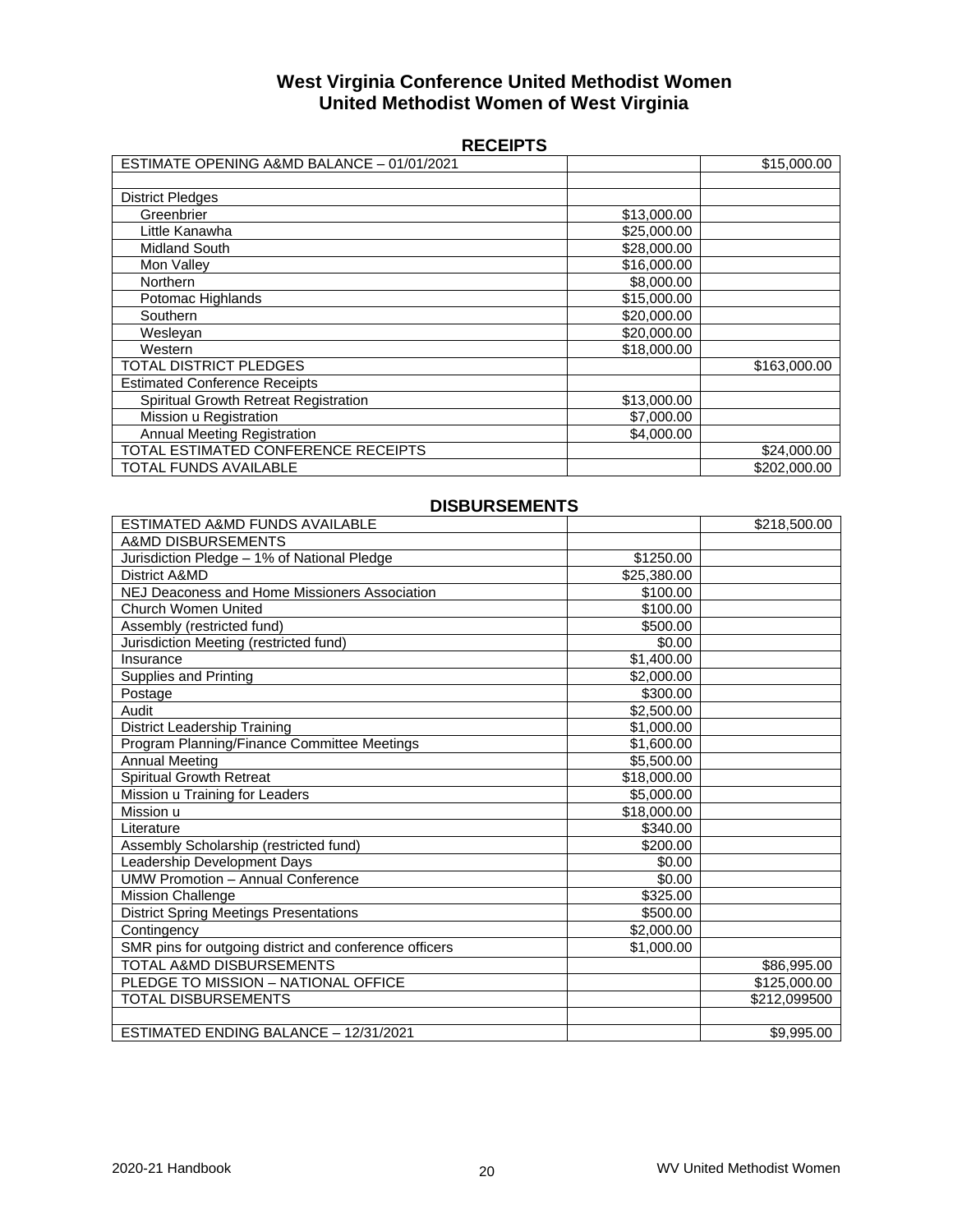# **West Virginia Conference United Methodist Women Minutes of the Email Vote for Annual Meeting Business Issues**

Pam Braden, Conference Secretary, emailed the following the following three items for vote to the District Presidents and Conference Leadership Team on August 26, 2020.

### I**tem for Vote #1**: **2021 Budget United Methodist Women of West Virginia**

The proposed budget (page 21) was prepared by the Conference Finance Committee Chair and Treasurer, Karen Grafton. The proposed budget was presented for vote by email. 14 responses received. 14 yay, 0 nay, 3 not responding. The motion carried.

#### **Item for Vote #2: 2021 Conference Officers**

Motion was made from Conference Committee on Nominations; no second is required.

|  |  | Slate of Officers - 2021 |  |
|--|--|--------------------------|--|
|--|--|--------------------------|--|

| Office:                                   | Nominee:                     | Term:                                      |
|-------------------------------------------|------------------------------|--------------------------------------------|
| President                                 | Sue Dostal                   | 2 <sup>nd</sup> year 2 <sup>nd</sup> term  |
| Vice President                            | Rebecca Adkins               | 1 <sup>st</sup> year, 2 <sup>nd</sup> term |
| Secretary                                 | Pam Braden                   | 1 <sup>st</sup> year 2 <sup>nd</sup> term  |
| Treasurer                                 | Karen Grafton                | 1 <sup>st</sup> year 3 <sup>rd</sup> term  |
| Spiritual Growth Coordinator              | Joy Hicks                    | 1 <sup>st</sup> year 1 <sup>st</sup> term  |
| Social Action Coordinator                 | <b>Elizabeth Bailes</b>      | $2nd$ year, $1st$ term                     |
| Secretary of Program Resources            | No nominee                   | 2 <sup>nd</sup> year of unexpired term     |
| Education, Nurture & Outreach Coordinator | No nominee                   |                                            |
| <b>Communications Coordinator</b>         | Margaret Harrison            | 2 <sup>nd</sup> year, 1 <sup>st</sup> term |
| Committee on Nominations Chairperson      | Letha Caplinger              | Appointed                                  |
| Nominations Committee:                    |                              |                                            |
| Class of 2020:                            | Mon Valley: Melanie Thomas   |                                            |
|                                           | Wesleyan: June Nonnenburg    |                                            |
| Class of 2021:                            | Northern: Shelby Straub      |                                            |
|                                           | Southern: No Nominee         |                                            |
| Class of 2022:                            | Greenbrier: Barbara Mullens  |                                            |
|                                           | Little Kanawha: Carol Sprigg |                                            |
|                                           | Pot Highlands: Letha         |                                            |
|                                           | Caplinger                    |                                            |
| Class of 2023:                            | Midland South: Rebecca       |                                            |
|                                           | <b>Britton</b>               |                                            |
|                                           | Western: Joyce Ray           |                                            |

#### **Item for Vote #3: Administrative Policy Changes**:

A motion was made, seconded, and passed to *edit* the following language under *Standing Rule* #5 under the Business Manager heading of the 2020 Handbook.

- a. \$75 to the Sound System person.
- b. \$75 to special musicians.

c. \$75 to a designated group such as United Methodist Men, Scouts, etc., for assisting with parking, setting up tables and chairs, transportation, etc.

- d. \$75 to pianist/organist. (Added)
- e. \$75 to song leader. (Added)

#### *Add #1:*

1. The site for Annual Meeting shall be held at a church venue with adequate facilities for the meetings. (This sentence added.)

|    | <b>Item for Vote:</b>                                              | <b>Total Yay</b> | <b>Total Nay</b> | <b>Motion Carried or</b><br>Defeated? |
|----|--------------------------------------------------------------------|------------------|------------------|---------------------------------------|
|    | 2021 WV Conference UM Women Budget<br>Proposal (attached to email) | 14               |                  | Carried                               |
| 2. | 2021 Slate of Officers (Conference) (See<br>above)                 | 14               |                  | Carried                               |
| З. | Administrative Policy Changes (see above)                          | 14               |                  | Carried                               |

# **Report on Votes - Received by Email**

**(as of September 11, 2020)**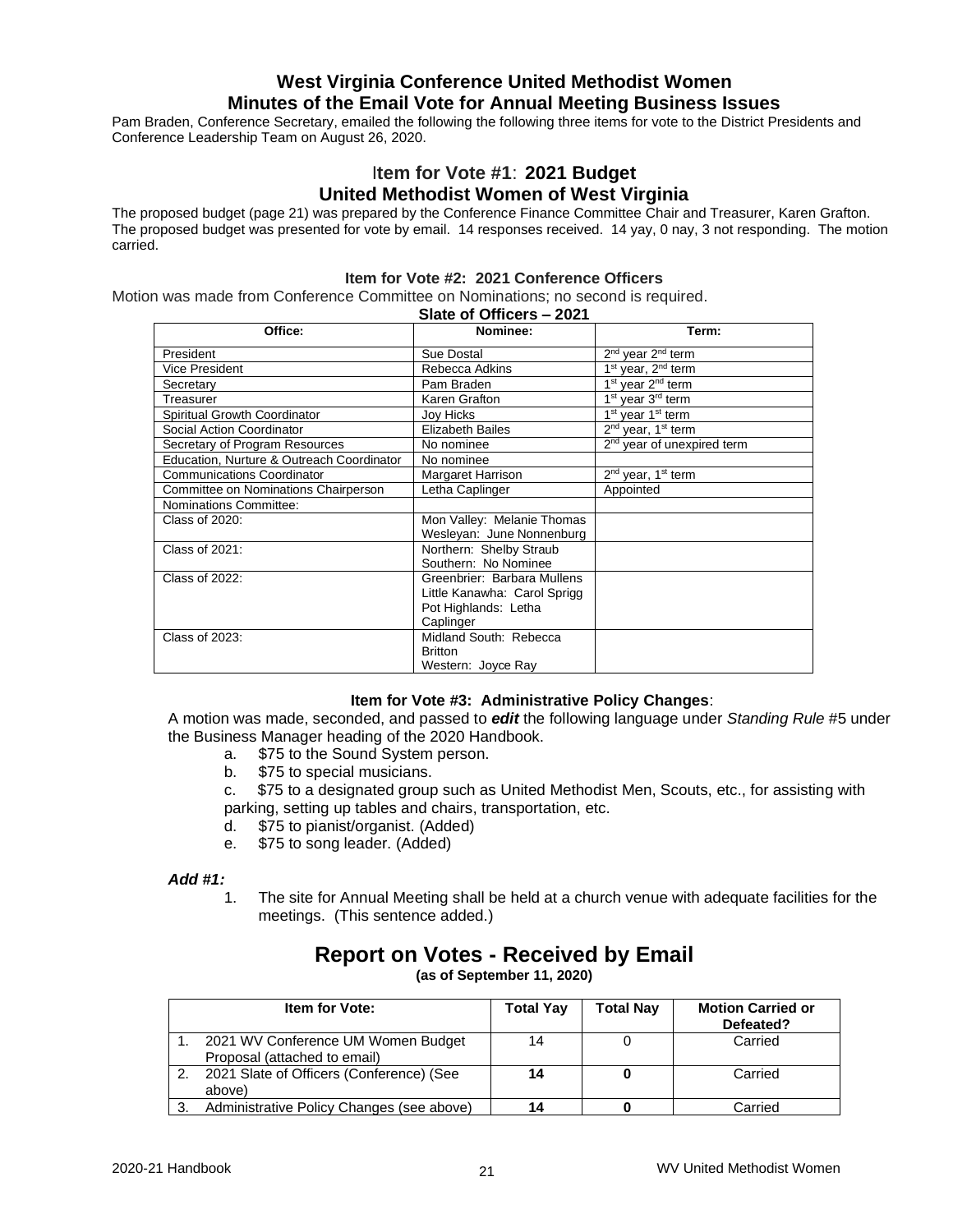# **West Virginia Conference United Methodist Women Minutes of the 47th Annual Meeting Virtual Presentation – Prepared October 24; Available by Zoom December 12, 2020 Filmed at Calvary United Methodist Church, Ripley, WV**

#### **Charter for Racial Justice Committee:**

- Chair Sue Dostal
- Member of Leadership team Karen Grafton (2020)
- Elizabeth Bailes and Letha Caplinger (by virtue of conference office)
- District President TBA
- At large members TBA

# **Candle Burning 2021**

Candle Burning is a West Virginia Conference United Methodist Women's project which was started to fund Mission Giving. It is a "second mile" giving project above the regular channels of Mission Giving (Pledge to Mission, Special Mission Recognition, Gift in Memory, Gift to Mission and World Thank Offering).

Through Candle Burning, we have the opportunity to be in mission with women, children and youth who need help in the United States and around the world and the opportunity to honor or remember special persons in their lives.



Below is a guide to how your Candle Burning donation is reflected in the Mission Giving for 2021.

| 2021      | <b>Mission Dollars Spent</b> |
|-----------|------------------------------|
| Year      | \$10,632,704.00              |
| Day       | \$29,130.70                  |
| Hour      | \$1,213.78                   |
| 5 Minutes | \$101.15                     |
| 1 Minute  | \$20.23                      |
| 1 Second  | \$0.34                       |

#### **United Methodist Women Mission Giving**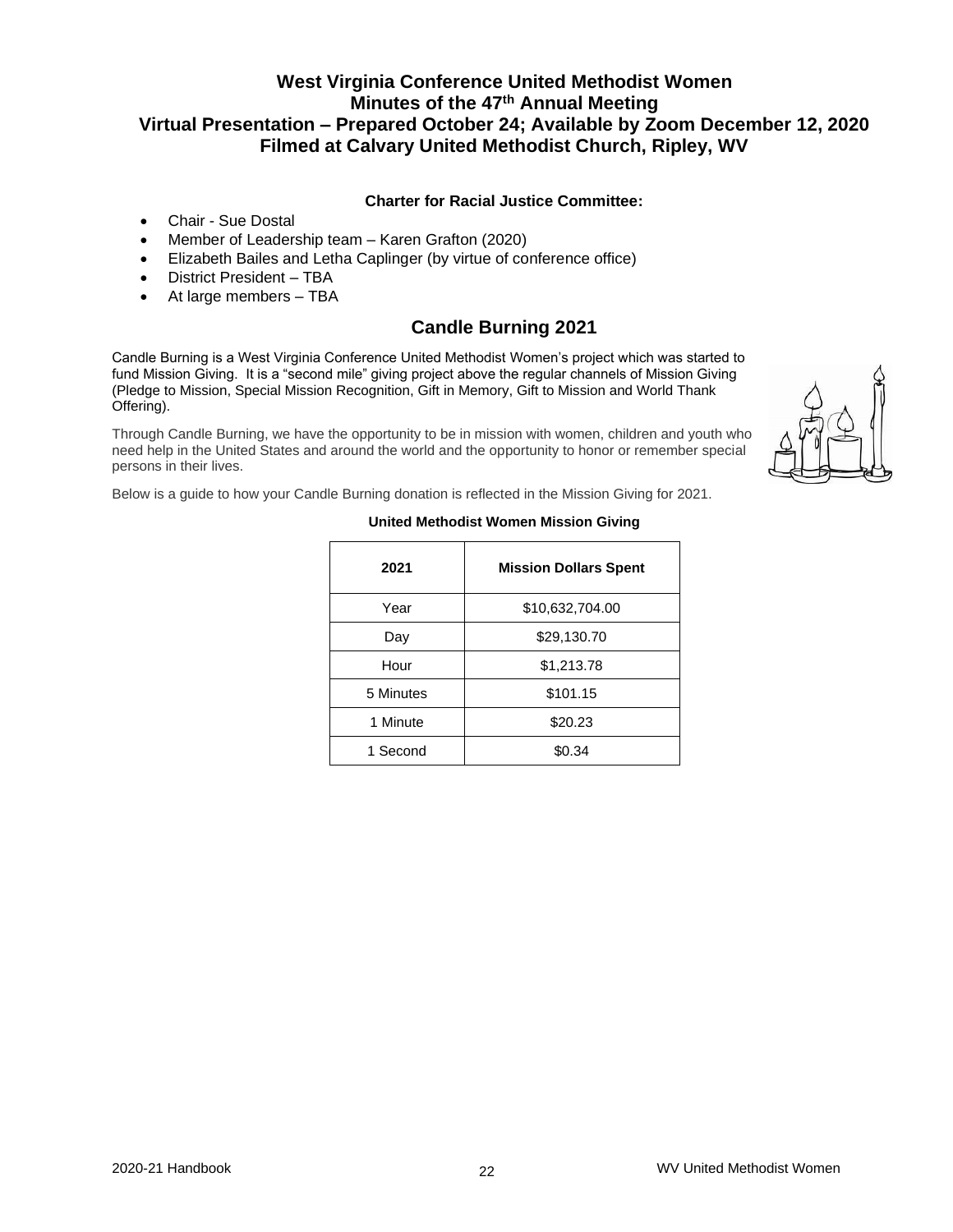**Local Organization \_\_\_\_\_\_\_\_\_\_\_\_\_\_\_\_\_\_\_\_\_\_\_\_\_**

### **West Virginia Conference United Methodist Women 2021 Local Organization Accomplishments January 1, 2021 – December 31, 2021**

*Purpose: United Methodist Women shall be a community of women whose purpose is to know God and to experience freedom as whole persons through Jesus Christ; to develop a creative, supportive fellowship; and to expand concepts of mission* 

*through participation in the global ministries of the church.* 

| Level         | Less than 10<br>members | More than 10<br>members |
|---------------|-------------------------|-------------------------|
| <b>Bronze</b> | 5 total                 | 10 total                |
| Silver        | 7 total                 | 14 total                |
| Gold          | 10 total                | 20 total                |

### **Recognition Achievements:**

Each organization should strive to complete as many as possible with the above being the minimum Use these suggestions to MAKE IT HAPPEN in the world in which we live

#### **Purpose (Mission Giving)**

- 1a. **Make and meet a Pledge to Mission Giving**
- 1b. \_\_\_\_\_\_ Include the recitation of the UMW Purpose at every local organization meeting
- 1c. **Increase the local organization's Pledge to Mission this year**
- 1d. Contribute to all 5 Channels of Mission Giving
- Pledge to Mission; Special Mission Recognition; Gift to Mission; Gift in Memory; World Thank **Offering**
- 1e. Contribute to Candle Burning; a second mile giving

#### **Know God (Faith)**

- 2a. \_\_\_\_\_ Encourage the practice of Spiritual Disciplines (scripture reading, meditation, prayer, fasting)
- 2b. \_\_\_\_\_ Use the Prayer Calendar at each organization meeting to pray for mission workers and projects
- 2c. \_\_\_\_\_\_ Have at least one member, other than a conference officer, attend the Spiritual Growth Retreat
- 2d. \_\_\_\_\_\_ Have at least one member attend a district spiritual growth retreat, such as Day Apart
- 2e. \_\_\_\_\_ Host or participate in a Children's Sabbath Service highlighting the needs of children Resources can be found at [www.childrensdefense.org](http://www.childrensdefense.org/)
- 2f. \_\_\_\_\_ Use at least one program from the UMW Program Book other than the Call to Prayer and Self Denial program
- 2g. \_\_\_\_\_\_ Host or participate in a Call to Prayer and Self Denial program as found in the UMW Program Book
- 2h. \_\_\_\_\_ Sponsor a young women (18-40 years old) to attend the Conference Spiritual Growth Retreat
- 2i. \_\_\_\_\_ Sponsor a youth (14-18 years old) to attend the Conference Spiritual Growth Retreat

#### **Experience Freedom as Whole Persons (Hope)**

- 3a. \_\_\_\_\_ Engage in one District or Conference Social Action Priority. Which one?
- \_\_\_\_\_\_\_\_\_\_\_\_\_\_\_\_\_\_\_\_ 3b. \_\_\_\_\_ Engage in any justice issue related to women, children and youth in your area, community, or district which is not included in 3a above. Be sure it is a justice or social action issue and not a charity project lssue:
- 3c. \_\_\_\_\_ Have at least one member sign up to receive the UMW Action Alerts to learn more about justice issues. Go to [www.unitedmethodistwomen.org.](http://www.unitedmethodistwomen.org/) Then click on Action Alerts.
- 3d. \_\_\_\_\_ Have at least one member sign up for the action alerts from the General Board of Church and Society [\(www.umc-gbcs.org\)](http://www.umc-gbcs.org/) and share information on justice issues with the local organization
- 3e. \_\_\_\_\_ Implement to Charter for Racial Justice Policies by having a Racial Justice Program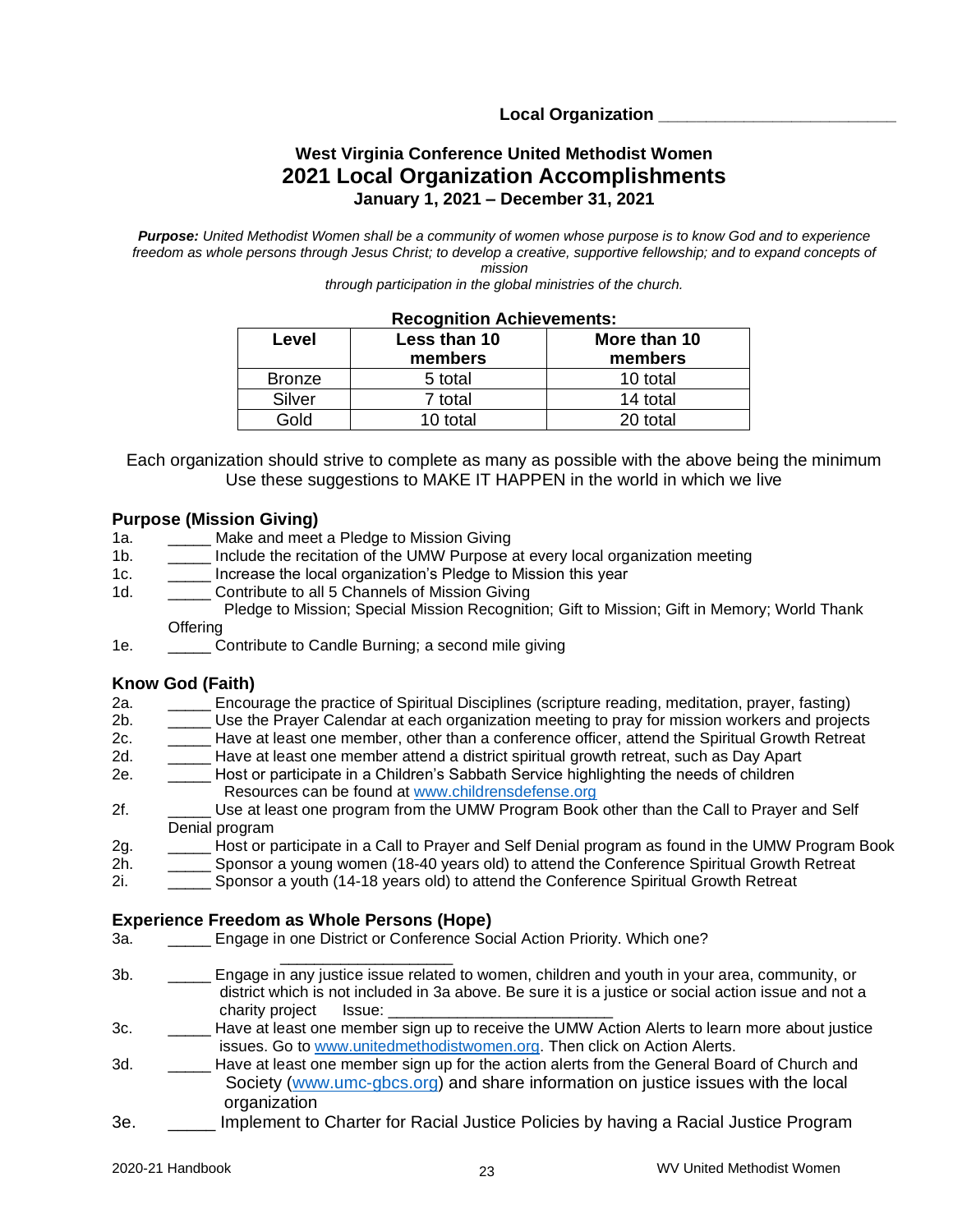[www.unitedmethodistwomen.org/downloadresources/racial-justice-tools-for-leaders](http://www.unitedmethodistwomen.org/downloadresources/racial-justice-tools-for-leaders) Describe:

3f. \_\_\_\_\_ Participate in the United Methodist Women National 13 Steps to Sustainability Policies [www.unitedmethodistwomen.org/sustainability](http://www.unitedmethodistwomen.org/sustainability)

3g. \_\_\_\_\_ Establish or maintain a ministry program which nurtures children, teens or college/university Women. This could be in addition to any of the other items listed.

- Describe:
- 3h. **Example 10 Contribute to WV KIDS COUNT Fund. Go to [www.wvkidscount.org](http://www.wvkidscount.org/) for more information**
- 3i. \_\_\_\_\_ Invite the WV KIDS COUNT Executive Director to attend an organization meeting to speak about KIDS COUNT
- 3j. \_\_\_\_\_ Invite a WV Conference Mission Project Director and/or Church and Community Worker and/or a staff person from Burlington United Methodist Family Services and/or a Disaster Response Coordinator to an organization meeting to talk about their work

#### **Develop a Creative, Supportive Fellowship (Love)**

- 4a. Add at least one new member to the roll Name:
- 4b. \_\_\_\_\_ Have at least one member, other than a conference officer attend the Conference Annual Meeting Name: \_\_\_\_\_\_\_\_\_\_\_\_\_\_\_\_\_\_\_\_\_\_\_\_\_\_\_\_\_\_\_\_\_\_\_
- 4c.  $\qquad \qquad \qquad \qquad \qquad$ Sponsor a young women (18-40 years old) to attend the Conference Annual Meeting Name:
- 4d. \_\_\_\_\_\_ Invite a District or Conference officer, other than your own, to one of your organization meetings Name/Date:
- 4e. \_\_\_\_\_ Write to at least 5 mission workers listed in the Prayer Calendar Names: \_\_\_\_\_\_\_\_\_\_\_\_\_\_\_\_\_\_\_\_\_\_\_\_\_\_\_\_\_\_\_\_\_\_\_\_\_\_\_\_\_\_\_\_\_\_\_\_\_\_\_\_\_\_\_\_\_\_\_\_\_
- 4f. \_\_\_\_\_ Submit names of deceased members to your District MN&O Coordinator or their equivalent officer by December 31, 2021
- 4g. Have a United Methodist Women's Sunday
- 4h. \_\_\_\_\_ Have at least one member, other than a district officer, attend the UMW Spring Meeting Name: \_\_\_\_\_\_\_\_\_\_\_\_\_\_\_\_\_\_\_\_\_\_\_\_\_\_\_\_\_\_\_\_\_\_\_\_\_\_\_\_\_\_\_\_\_\_\_\_\_\_
- 4i. \_\_\_\_\_ Have at least one member, other than a district officer, attend the UMW Fall Meeting Name: \_\_\_\_\_\_\_\_\_\_\_\_\_\_\_\_\_\_\_\_\_\_\_\_\_\_\_\_\_\_\_\_\_\_\_\_\_\_\_\_\_\_\_\_\_\_\_\_\_

#### **Expand Concepts of Mission (Love)**

- 5a. \_\_\_\_\_ Have at least one subscription to *response* **Magazine** within the organization to help members stay informed on world missions and for help in planning programs. Include a *response* moment at the organization meetings where an item from *response* **Magazine** is lifted up as a way to tell a mission story
- 5b. \_\_\_\_\_ Have at least one member, other than a district or conference officer, attend a district or Conference Mission Encounter event. If one is not offered in your district you can go to another district
- 5c. \_\_\_\_\_ Have at least one member complete Plan 1 or higher of the Reading Program Name/Plan:
- 5d. \_\_\_\_\_ Have a member report on at least one book from the Reading Program at an organization meeting 5e. \_\_\_\_\_ Have at least one member, other than a district or conference officer, attend Mission u
- Name: \_\_\_\_\_\_\_\_\_\_\_\_\_\_\_\_\_\_\_\_\_\_\_\_\_\_\_\_\_\_\_\_\_\_\_\_\_\_\_\_\_\_\_\_\_\_\_\_\_\_\_\_
- 5f. \_\_\_\_\_ Sponsor a young women (18-40 years old) to attend the Conference Mission u Name: \_\_\_\_\_\_\_\_\_\_\_\_\_\_\_\_\_\_\_\_\_\_\_\_\_\_\_\_\_\_\_\_\_\_\_\_\_\_\_\_\_\_
- 5g. \_\_\_\_\_\_\_\_\_ Sponsor a child or youth (7-18 years old) to attend the Conference Mission u Name: \_\_\_\_\_\_\_\_\_\_\_\_\_\_\_\_\_\_\_\_\_\_\_\_\_\_\_\_\_\_\_\_\_\_\_\_\_\_\_\_\_\_\_\_\_\_
- 5h. \_\_\_\_\_ Have a member who attends Mission u present a report of the event at an organization meeting
- 5i. \_\_\_\_\_ Participate in the WV Annual Conference Undie Sunday
- 5j. \_\_\_\_\_ Participate in the WV Annual Conference Celebration of Mission Event

#### **Participation in Global Ministries (In Action)**

- 6a. \_\_\_\_\_ Select a National or International Mission Institution or Project which is supported by funds from UMW National Office and visit and/or contribute needed resources. Scott's Run Settlement House is a UMW National Mission Institution in our conference. These projects are listed in the Prayer Calendar
- 6b. \_\_\_\_\_ Have or participate in at least one mission study during the year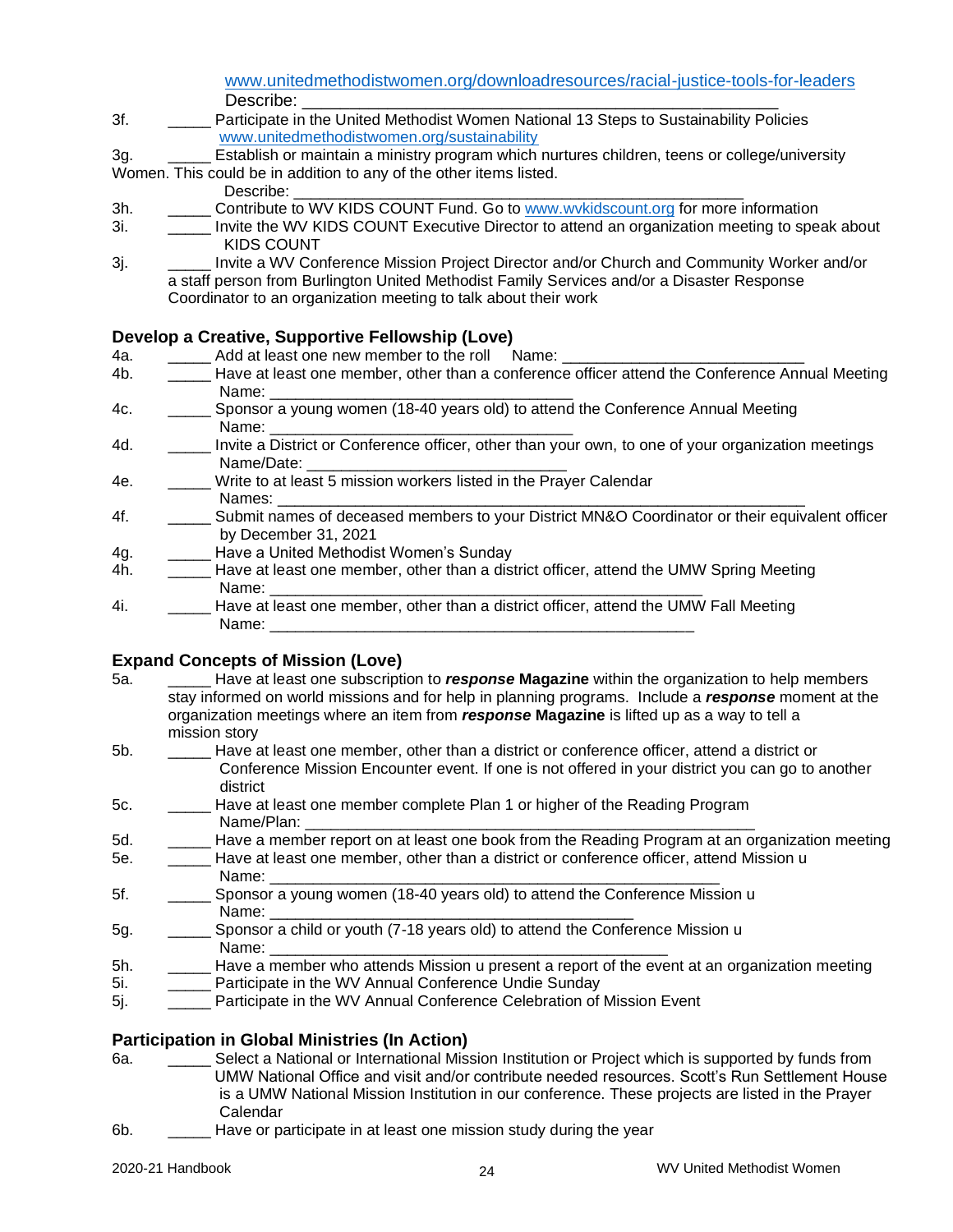|     | Which one:                                                                                                                                                                                                                   |                                                                                                                                                                                                                                |  |
|-----|------------------------------------------------------------------------------------------------------------------------------------------------------------------------------------------------------------------------------|--------------------------------------------------------------------------------------------------------------------------------------------------------------------------------------------------------------------------------|--|
| 6c. | Have at least one member participate in a hands-on mission such as gleaning, working at a food<br>Pantry or clothes closet, bagging food for a project, helping at New Vision Depot, or any non-profit<br>organization, etc. |                                                                                                                                                                                                                                |  |
|     |                                                                                                                                                                                                                              |                                                                                                                                                                                                                                |  |
|     |                                                                                                                                                                                                                              | Project: The contract of the contract of the contract of the contract of the contract of the contract of the contract of the contract of the contract of the contract of the contract of the contract of the contract of the c |  |
| 6d. |                                                                                                                                                                                                                              | Participate in a ministry or program, or create one, in which children benefit educationally, such as                                                                                                                          |  |
|     |                                                                                                                                                                                                                              | collecting school supplies, mentoring, tutoring, etc. Check out https://campaignforchildren.org<br>Describe:                                                                                                                   |  |
| 6e. |                                                                                                                                                                                                                              | Provide at least 5 UMCOR kits to New Vision Depot. Those kits are hygiene, school and cleaning.                                                                                                                                |  |
|     |                                                                                                                                                                                                                              | http://www.umcmission.org/umcor/serve/relief-supply-network                                                                                                                                                                    |  |
| 6f. |                                                                                                                                                                                                                              | Make a donation of goods (stamps for inmates, etc), money (to support a prison chaplain, etc), or<br>Service (Bell Choir, Bible study) to a prison ministry                                                                    |  |
| 6g. |                                                                                                                                                                                                                              | Contribute to the Dorothy Lee Scholarship fund supporting international students at WVWC                                                                                                                                       |  |
| 6h. |                                                                                                                                                                                                                              | Contribute to the Call to Prayer and Self Denial offering                                                                                                                                                                      |  |
| 6i. |                                                                                                                                                                                                                              | Contribute to the WV Annual Conference Celebration of Mission Event                                                                                                                                                            |  |
|     | Total number completed                                                                                                                                                                                                       |                                                                                                                                                                                                                                |  |
|     |                                                                                                                                                                                                                              | Number of members in organization ______________                                                                                                                                                                               |  |
|     |                                                                                                                                                                                                                              | Submit this form to your Conference President no later than January 30, 2022                                                                                                                                                   |  |
|     | Submit this form to: Sue Dostal                                                                                                                                                                                              |                                                                                                                                                                                                                                |  |
|     |                                                                                                                                                                                                                              | 814 North Norwood Road                                                                                                                                                                                                         |  |
|     |                                                                                                                                                                                                                              | Huntington, WV 25705                                                                                                                                                                                                           |  |
|     |                                                                                                                                                                                                                              | suedostal2020@yahoo.com                                                                                                                                                                                                        |  |
|     | Local Organization/Church:                                                                                                                                                                                                   | <u> 2000 - Jan James James Barnett, amerikan bahasa perangan perangan perangan perangan perangan perangan perangan</u>                                                                                                         |  |
|     | <b>President/Contact Person:</b>                                                                                                                                                                                             | <u> 1980 - Johann Stoff, amerikansk politik (d. 1980)</u>                                                                                                                                                                      |  |
|     | Email Address:                                                                                                                                                                                                               |                                                                                                                                                                                                                                |  |
|     | Phone number:                                                                                                                                                                                                                |                                                                                                                                                                                                                                |  |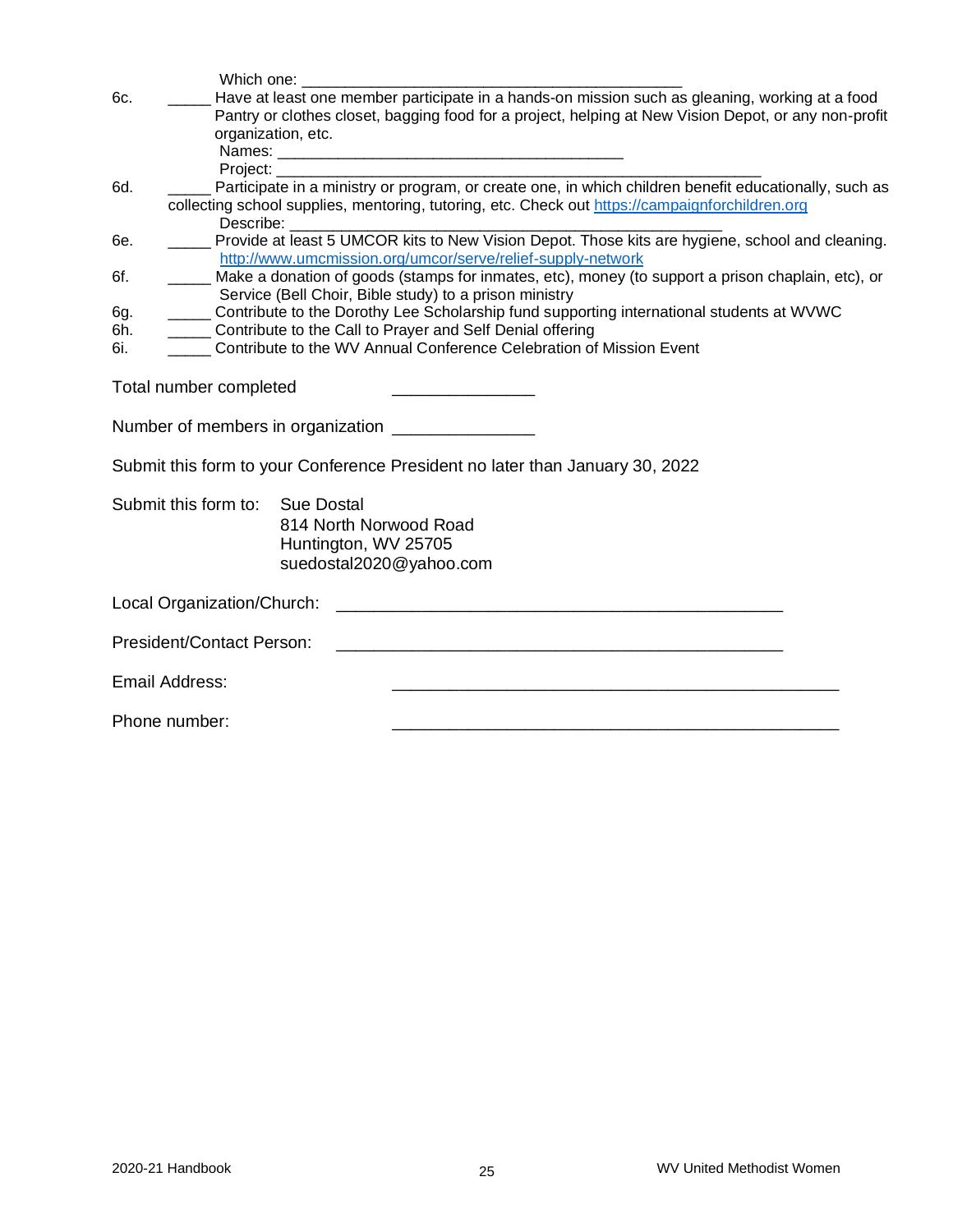# **2021 UMW Reading Program**

Choose and follow one of the four plans. When you have read the required number of books and magazine issues, report your completion to your local member in charge of program resources. Titles read from the 2015 list will be credited through December 31, 2021.

# **Reading List: See Appendix**

# **PLAN I: 5 books a year**

- One book from each category: Education for Mission, Leadership Development, Nurturing for Community, Social Action and Spiritual Growth.
- Selections can be from the 2015–2020 reading lists if not included in previous reports (including children and youth titles). Bonus Books count as two books!
- Regular reading of *response* magazine

# **PLAN II: 10 books a year**

- Two books from each category: Education for Mission, Leadership Development, Nurturing for Community, Social Action and Spiritual Growth. Bonus Books count as two books!
- Selections can be from the 2015–2020 reading lists if not included in previous reports (including children and youth titles).
- Regular reading of *response* magazine.

# **PLAN III: 15 books a year**

- Two books from each category: Education for Mission, Leadership Development, Nurturing for Community, Social Action and Spiritual Growth.
- Plus five additional books from any category. Bonus Books count as two books!
- Selections can be from the 2015–2020 reading lists if not included in previous reports (including children and youth titles).
- Regular reading of *response* magazine.

**PLAN IV**: 20 books a year

- Two books from each category: Education for Mission, Leadership Development, Nurturing for Community, Social Action and Spiritual Growth.
- Plus ten additional books from any category. Bonus Books count as two books!
- Selections can be from the 2015–2020 reading lists if not included in previous reports (including children and youth titles).
- Regular reading of *response* magazine.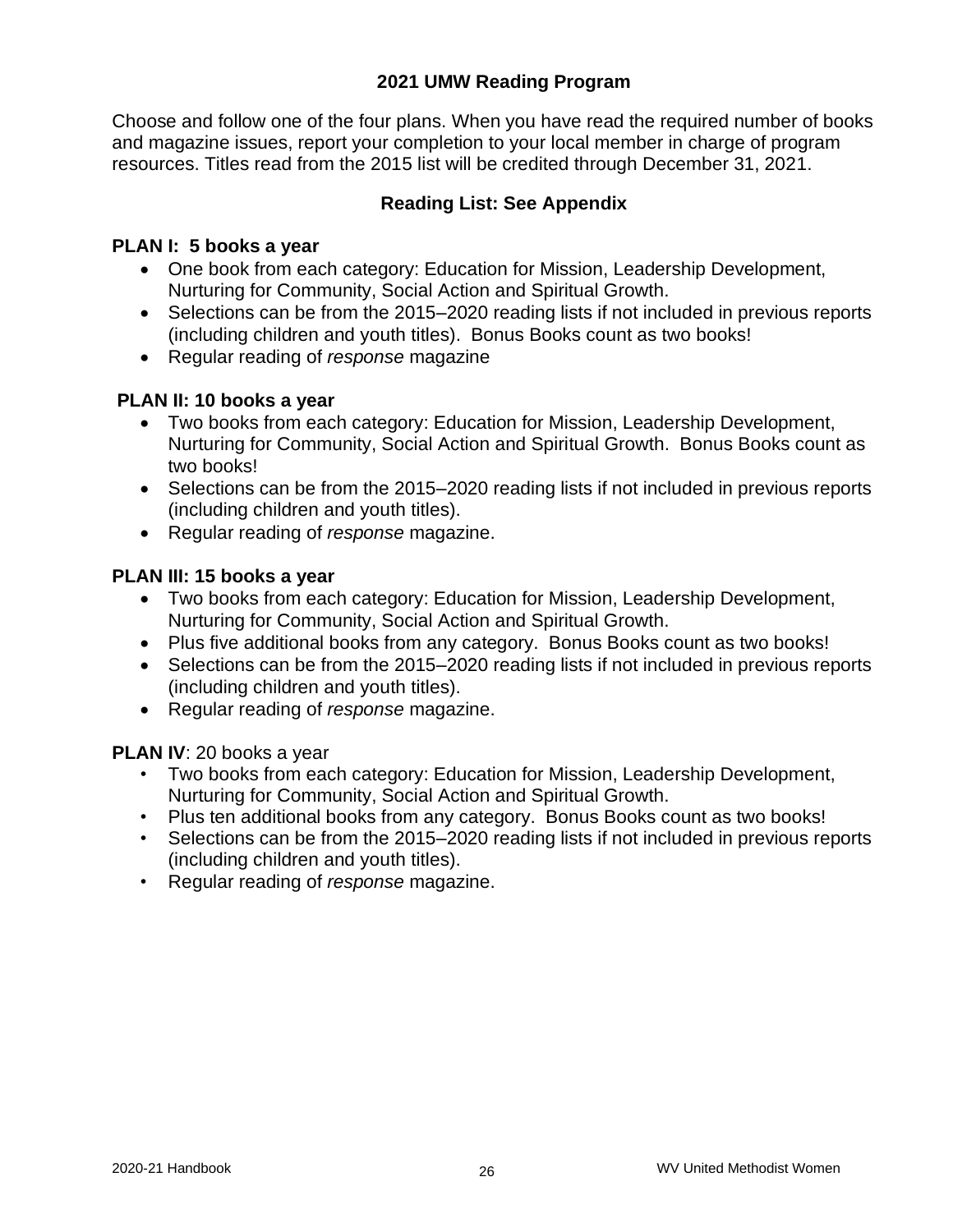# **West Virginia Conference of the United Methodist Women District Responsibilities Rotation List**

| <b>YEAR</b> | <b>Annual Meeting</b><br><b>Hostess</b><br><b>District</b> | <b>Crafts for</b><br>Mission**<br><b>District</b> | <b>Spiritual Growth</b><br><b>Retreat</b><br><b>Hospitality</b> |  |  |  |  |
|-------------|------------------------------------------------------------|---------------------------------------------------|-----------------------------------------------------------------|--|--|--|--|
| 2021        | Western                                                    | Little Kanawha                                    | Greenbrier                                                      |  |  |  |  |
| 2022        | Midland South                                              | Northern                                          | Potomac Highlands                                               |  |  |  |  |
| 2023        | Mon Valley                                                 | Southern                                          | Little Kanawha                                                  |  |  |  |  |
| 2024        | Greenbrier                                                 | Potomac Highlands                                 | Mon Valley                                                      |  |  |  |  |
| 2025        | Wesleyan                                                   | Western                                           | Southern                                                        |  |  |  |  |
| 2026        | Northern                                                   | Mon-Valley                                        | Midland South                                                   |  |  |  |  |
| 2027        | Little Kanawha                                             | Greenbrier                                        | Wesleyan                                                        |  |  |  |  |
| 2028        | Southern                                                   | Wesleyan                                          | Western                                                         |  |  |  |  |
| 2029        | Potomac Highlands                                          | Midland South                                     | Northern                                                        |  |  |  |  |

Explanation of responsibilities follows this page.

\*\* Monies made at the sale of crafts at Annual Meeting benefit the *Conference Crafts for Mission Restricted Fund* which pays for Special Mission Recognition pins and Gift to Mission cards given to outgoing conference and district officers.

# **SPIRITUAL GROWTH RETREAT HOSPITALITY RESPONSIBILITIES**

While we will not be in person for the 2021 Spiritual Growth Retreat, these are the responsibilities for 2022 and beyond. This is left in the handbook for planning purposes.

- 1. The location of the **Hospitality Room** is to be in a classroom to be designated by Cedar Lakes**.**
- 2. The District will be responsible for furnishing the following:
	- a. Bring containers for ice. The ice can be purchased after arriving at the Administrative Building.
	- b. Hot chocolate, regular/decaffeinated tea bags, sugar and creamer.
	- c. Paper cups, napkins, small paper plates **(no Styrofoam, please)**, paper towels, stirrers, trash bags, covers for the tables. Serving bowls/plates are needed as well.
- 3. Cedar Lakes will furnish the following:
	- a. Hot water and drinking water.
	- b. Regular/decaffeinated coffee.
- 4. Make snacks simple and bring nothing to be refrigerated. Include snacks for diabetic and gluten-free diets. A suggestion is to bring fresh fruit.
- 5. Plan for 150-200 people total.
- 6. The Hospitality Team is to be present in the **Hospitality Room from 1:30 – 3:30 pm** on the first day and during the break time on the second day of each event.
- 7. The room will be left open at other times, but no hostess needs to be present.
- 8. If you wish to provide soft drinks, juice, or other beverages, your District *must* furnish.
- 9. Whatever your District does to make the room "inviting," remember *you are responsible* for cleaning up afterward.

#### **NOTE:**

In order to better plan for the next Retreat, it would be beneficial to the Conference Spiritual Growth Coordinator and the next District Hospitality Team if a count could be taken of how much hot water and coffee were left over for each event. Please give information to Conference Spiritual Growth Coordinator.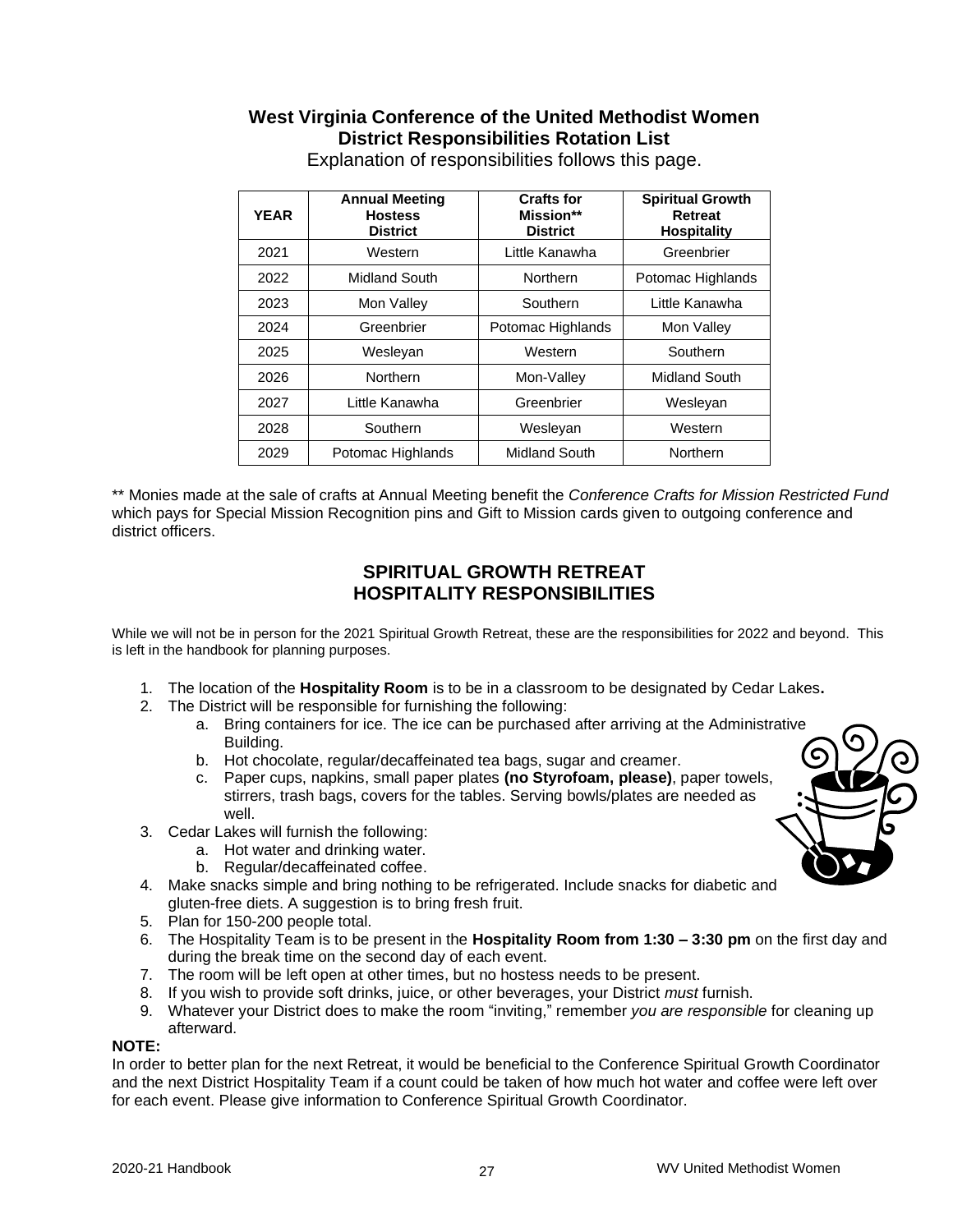# **UMW Annual Meeting Committees and Responsibilities**

# **Chairperson(s): The Chair is responsible for:**

- 1. Physical and mechanical aspects of the meeting.
- 2. Reserving the facilities. Speak directly to the pastor and do it early.
- 3. Providing a list of all chairpersons with addresses, phone numbers, and email addresses to the Conference Vice President.
- 4. Coordinating the work of all the committees. Be prepared to step in or find additional help if a committee chair needs help, is not doing her job, or is making many mistakes.
- 5. Working closely with the Conference President and Vice President.
- 6. Setting up a reporting system to keep in touch with committees.
- 7. Ensuring coordination between Conference and District Leadership Teams. Each district annual meeting committee chair shall be paired with a member of the conference leadership team to assist with any questions or comments that cannot be answered at the district level.
- 8. Making sure all committees give you a final evaluation and report. Consider scheduling an evaluation meeting. Have a list prepared of those persons who need to receive thank you notes and remind Chairs to write to those who helped in their particular areas. Provide stationery, envelopes, and stamps.
- 9. Reporting statistics and evaluations within three weeks following Annual Meeting. These would include what worked well and what did not, with suggestions for future Annual Meetings. This is to be sent to the Conference President and Vice President.
- 10.Giving greetings at the opening session as determined by the program. Recognize committee chairs and their work at the close of Annual Meeting as determined by the program.
- 11.Interpreting responsibilities of the committees to the chairpersons.
- 12.Sending copies of all your notes, suggestions, and evaluations to the District President who is responsible for the next Annual Meeting.
- 13.Contacting the District President responsible for the next Annual Meeting and ask her to be prepared to remain after Annual Meeting to collect materials she will need.

# **Business Manager:** Please:

- 1. Set up a separate account at a local bank --- "United Methodist Women Special Account." Have a second signature, perhaps the chairperson, in case the business manager is out of town or ill. Both signatures would not be required to write a check.
- 2. Request up to \$500 advance from the Conference Treasurer to use until registration money is received.
- 3. After all bills are paid, return the advance and any remaining monies to the Conference Treasurer by the end of the year. If that is not possible because there are still checks outstanding, then let the Conference Treasurer know how much you expect to return.
- 1. Receive and disburse all monies for expenses of the Annual Meeting.
- 2. These honoraria are paid from the SPECIAL ACCOUNT mentioned above:
	- a. \$75 to the Sound System person.
	- b. \$75 to special musicians.
	- c. \$75 to a designated group such as United Methodist Men, Scouts, etc., for assisting with parking, setting up tables and chairs, transportation, etc.
	- d. \$75 to pianist/organist. *(Added)*
	- *e.* \$75 to song leader. *(Added)*
- 3. Provide vouchers to be used by the Annual Meeting Chairpersons; vouchers must be used by all persons requesting a reimbursement.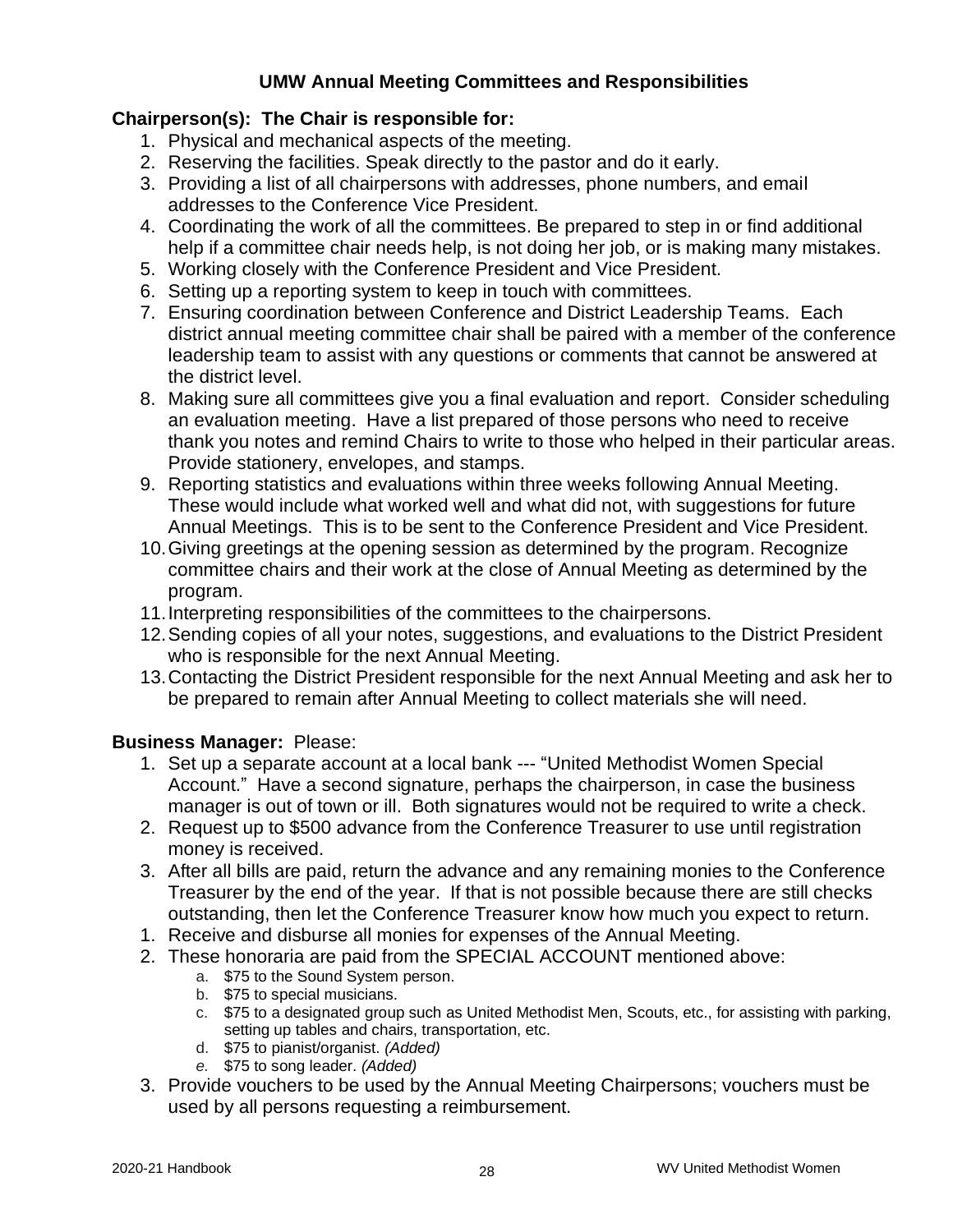- 4. Prepare and send financial statements to the Conference Treasurer, Conference President, Conference Vice President, and the Chairperson for Annual Meeting.
- 5. Provide a cash box for resource room and registration.
- 6. Do not handle offerings.
- 7. Make a final written report/evaluation and send to the Chairperson by December 1. The report should include a record of what worked well, what did not and why, and suggestions for future meetings.

# **Registrar:** The Registrar will:

- 1. Work with the Conference Vice President and General Information Committee in organizing registration and information needed for the official Call Letter---name, address, phone number of Registrar, housing information, map, local restaurants, etc. Send information to the Vice President by June 1. (Conference Vice President has the responsibility for printing the Call Letter.)
- *2.* Create a confirmation letter which includes at least the theme; keynote speaker; registration information such as due date, refund date, cost; location; parking; transportation. Other possible contents: map, housing, restaurants, child care, mission projects, tours, project needs, etc. Conference Vice President is to proof the letter before sending it out. *Conference Vice President shall proof the letter before distribution.*
- 3. Receive all registrations and send confirmation letter.
- 4. Registration fee and registration form should be required of all attendees, unless otherwise stated below. Persons working only in the kitchen for a special part of the event will be excluded from the registration fee, but still must complete a registration form to meet insurance requirements. All persons not pre-registering will also be asked to complete a registration form and pay the required fee.
- 5. Obtain list from the Conference Vice President of persons who do not pay registration. However, a registration still needs to be received and a confirmation letter sent.
- 6. Send money to the Business Manager to be deposited in the "Annual Meeting Account."
- 7. Work with the Credentials Committee on procedure to be used to be sure all voting delegates have proper ribbon. Provide credentials with list of delegates and name of church. Conference delegates will be listed separately. Units with 50 or more members will have 2 delegates.
- 8. Make name tags. Use conference plastic covers. Pick them up after SOCM in July. Make sure names, especially first names, are printed large and easily readable.
- 9. Print labels for the packets with name, district, and if delegate.
- 10.Set a date for all packet materials to be in your hands.
- 11.Have Program Resources Chairperson order the large envelopes to be used for the packets.
- 12.Establish times to assemble packets which include program booklet, flyers, budget, nominating committee report, name tags, delegate ribbons, "love offering" envelope, free Service Center material, local information, "goodies."
- 13.Staff the registration tables AT ALL TIMES. Be prepared for "walk-ins."
- 14.Report to the Conference Secretary as soon as possible on Saturday morning the exact count by district and total attendance which includes guests. Do not include "no-shows" or those who come for a special part and then leave.
- 15.Give the registrations to the Conference Vice President. These are to be kept on file for one year for insurance purposes.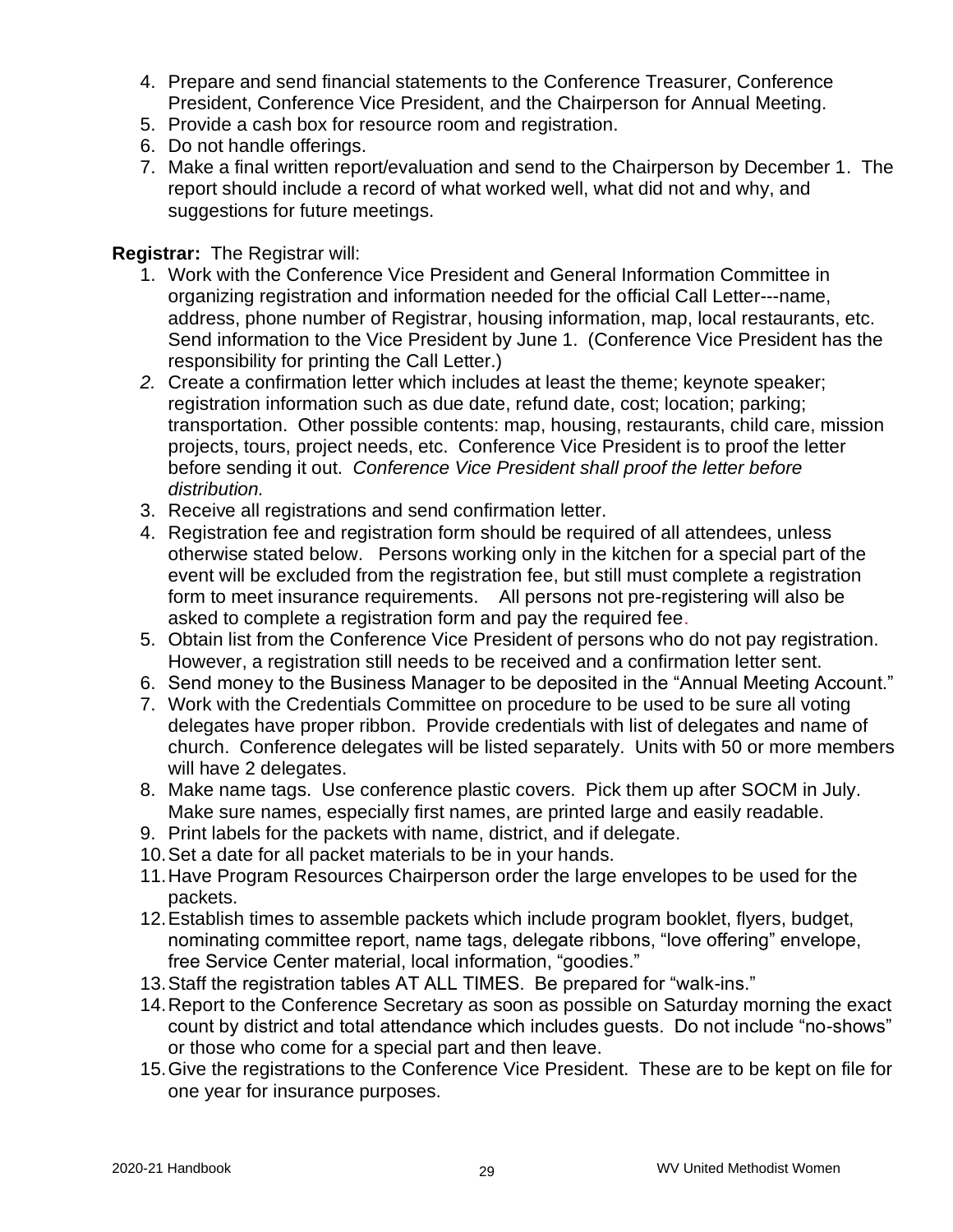16.Make a final written report/evaluation and send to the Chairperson by December 1. The report should be a record of what worked well, what did not and why, and suggestions for future meetings.

# **Credentials:**

- 1. Secure list of voting delegates from the Registrar. List should include name and church. Units with 50 or more members will have 2 voting delegates.
- 2. Secure a Parliamentarian, preferably from the host district, who will monitor procedure and provide guidance during the business meeting according to *Robert's Rules of Order*.
- 3. Work at the credentials table during all registration periods.
- 4. Obtain list from the Registrar or Conference Vice President of conference voting delegates. All delegates should have some type of visual designation on the nametag.
- 5. Make a final written report/evaluation and send to the Chairperson by December 1. The report should be a record of what worked well, what did not and why, and suggestions for future meetings.

# **General Information:**

- 1. Provide Registrar and Conference Vice President with:
	- a. A map with location of the church along with directions to the church by June 1. Please include the address and church phone number.
	- b. A list of motels/hotels/bed and breakfasts and cost of stay.
	- c. A list of restaurants with directions.
- 2. Work with the Chairperson to decide what local sights and tours are available. Contact these and obtain information. Send information to the Registrar and Conference Vice President by June 1,
- 3. Obtain brochures for sight-seeing and mission project(s) for the packets. Give to the Registrar.
- 4. Provide an information table near registration. Be prepared to help inform people of church facilities, location of special assigned areas, tours, local places of interest, directions, etc.
- 5. Assist with preparing the packets.
- 6. Make a final written report/evaluation and send to the Chairperson by December 1. The report should be a record of what worked well, what did not and why, and suggestions for future meetings.

# **Chancel and House:**

- 1. In charge of decorating and worship setting. Be sure to check with the local pastor about special arrangements, church policies regarding flowers, etc.
- 2. Be familiar with, make arrangements for, and/or do the following:
	- a. Check the chancel and meeting room before each session.
	- b. Light candles and have flowers in place.
	- c. Be sure PA system is on and working, secure a knowledgeable person from the church to operate the equipment.
	- d. Have water and glasses, Kleenex, pencil, etc. at the podium for guest speakers.
	- e. Become familiar with church lighting.
	- f. Have special equipment, supplies, props, chairs ready as requested.
	- g. Have enough hymnals/music.
	- h. Have enough offering plates ready.
	- i. Check with Conference Secretary to see if she wants a small table and chair.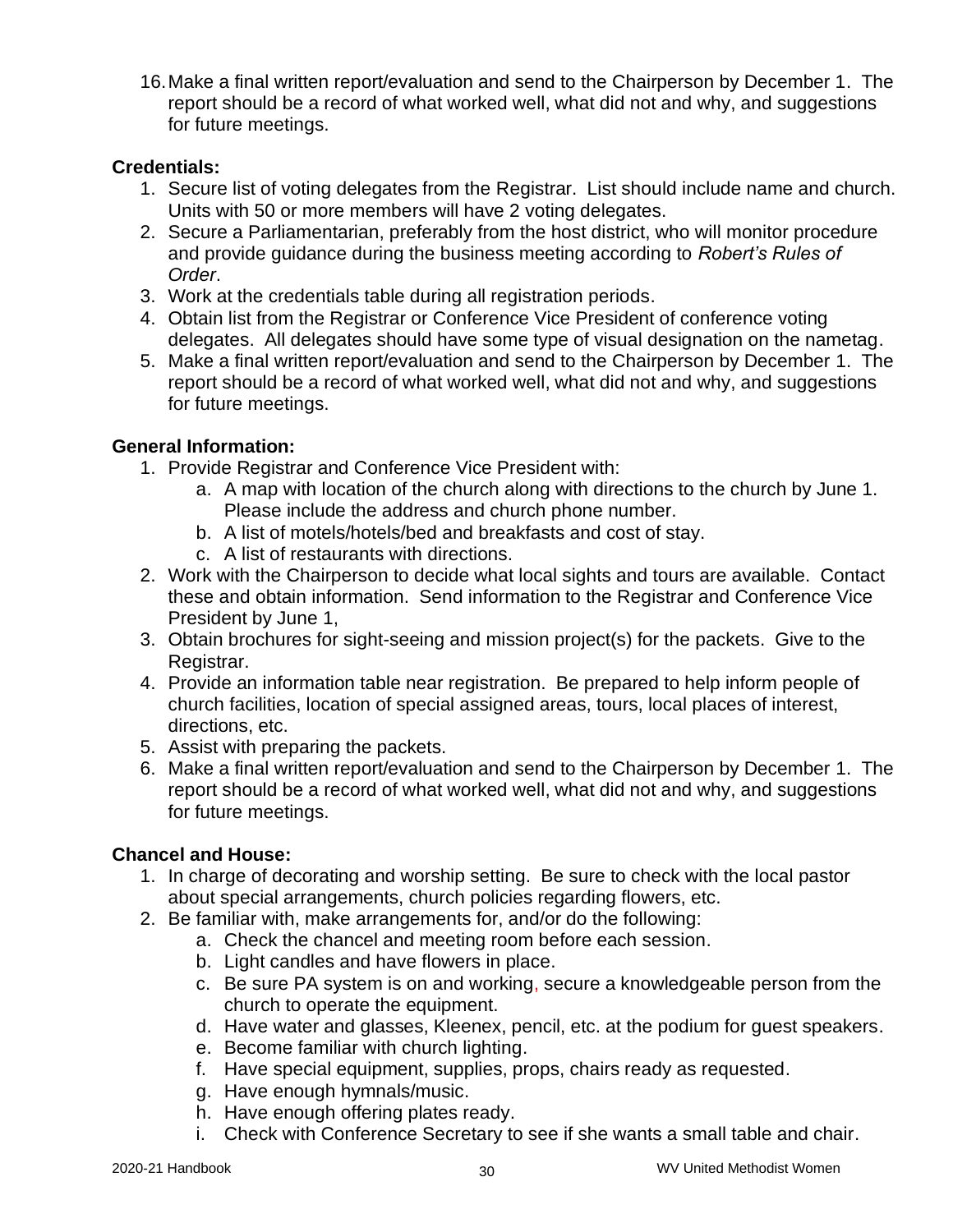- j. Check with Conference Education and Interpretation Coordinator to arrange placement of candle of candle burning.
- 3. In charge of preparing for Communion
	- a. Check with minister or celebrant concerning preparation and elements needed.
	- b. Prepare for communion and clean up afterwards.
	- c. Inform the Chairperson of Pages and Ushers how communion is to be administered and how the ushers are to be used.
	- d. Work with ushers to make sure Communion service runs smoothly.
	- e. Work with the minister or celebrant if he/she wants printed material and, if so, see to it that the material is printed and distributed.
- 4. Work with the Conference Vice President as requested concerning worship.
- 5. If printed material is to be used and it's not already included in the program booklet, distribute that material.
- 6. Be prepared to honor requests from the speakers.
- 7. Sit at the front of the sanctuary; let the Conference Vice President, Conference President, and the minister know where you will be seated.
- 8. Be prepared for last minute needs/requests and emergencies.
- 9. Make a final written report/evaluation and send to the Chairperson by December 1. The report should be a record of what worked well, what did not and why, and suggestions for future meetings.

# **PAGES AND USHERS**

- 1. Reserve the first two rows of seats for the Conference Executive Committee and speakers.
- 2. Reserve an area (the voting bar) for the voting delegates. Get the number of delegates from the Credentials Chairperson in order to have a large enough area. This section is needed for the Saturday morning session.
- 3. Have the ushers to help delegates find seating in the voting bar. Only those with proper designation may sit in the voting bar.
- 4. Obtain information from the Chairperson of Chancel and House regarding the manner in which communion is to be served.
- 5. Be available for instructions and practice, especially for communion and offerings. Have the ushers practice in order to be comfortable with the procedure to be used.
- 6. Have someone hold the offerings until the treasurer(s) can get them.
- 7. Chancel and House are to have the offering plates ready, but double check.
- 8. Work with the Chairperson of Hospitality. Decide what identification each will wear and will this committee need to be available to help greet during registration.
- 9. Have greeters at main doors of the sanctuary/meeting room for each session. There may also be material to distribute.
- 10.Make a final written report/evaluation and send to the Chairperson by December 1. The report should be a record of what worked well, what did not and why, and suggestions for future meetings.

# **HOSPITALITY**

- 1. Organize and serve tea/coffee/snacks during registration. Check with the local church to see what is available to be used. Strongly recommend healthy foods and some foods for those on restricted diets.
- 2. Have persons located at strategic locations during registration to give directions. Might want to use some of the pages and ushers. Be familiar with the layout of the facility.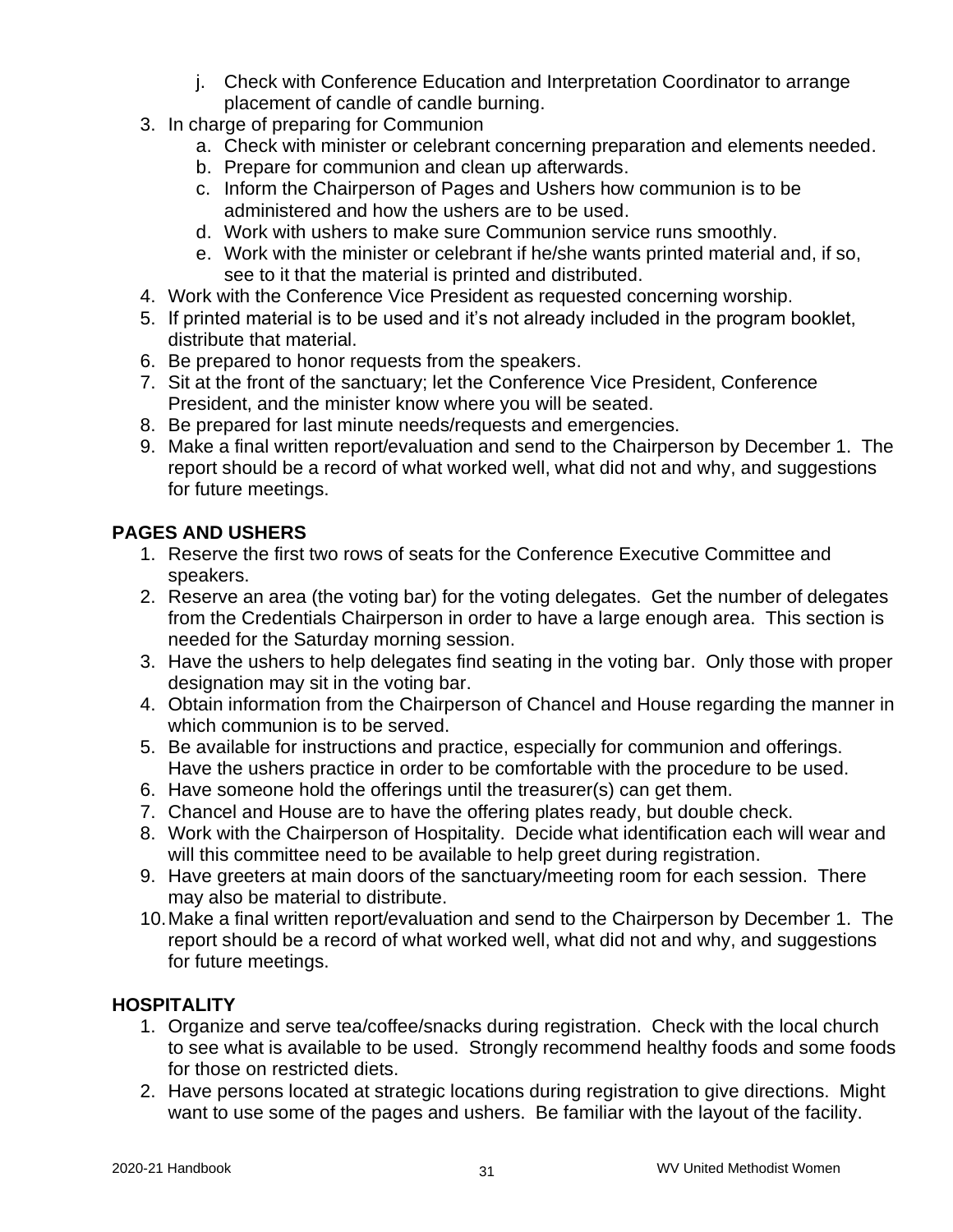- 3. Discuss with the Chairperson of Pages and Ushers what will be used/worn to identify greeters, ushers, etc.
- 4. Set up a "lost and found" area, and a coat and luggage area.
- 5. Discuss with the Annual Meeting Chairpersons and the Conference Vice President whether or not to serve a continental breakfast. If so, involve as many local units as possible for the hospitality.
- 6. Make a final written report/evaluation and send to the Chairperson by December 1. The report should be a record of what worked well, what did not and why, and suggestions for future meetings.

# **RECEPTION**

- 1. To be held on Friday evening after the first session. Involve as many local units as possible to provide donated items.
- 2. Designate an area to receive those items brought.
- 3. Set up and serve the reception. Check with the host unit to see what is available for use. Need tables, tablecloths, napkins, plates, cups, eating utensils, decorations, some chairs, etc.
- 4. Have several serving tables. Strongly recommend healthy foods and at least one area for those on restricted diets. Designate that area so all will know.
- 5. The host UMW and the Hospitality Committee might be able to assist.
- 6. Organize the clean-up afterwards.
- 7. Make a final written report/evaluation and send to the Chairperson by December 1. The report should be a record of what worked well, what did not and why, and suggestions for future meetings.

# **SPECIAL ARRANGEMENTS**

- 1. Provide a first aid room and basic supplies. Have someone on duty at all times. Have phone numbers ready for emergency purposes.
- 2. Have a nursery ready with sitters at all times. Check with the registrar to find out how many children might need this service. Be sure the sitters know what special needs any of the children might have.
- 3. Transportation if some of the parking will be elsewhere besides at the church.
- 4. Make all needed signs to give directions to various meeting places, resource room, etc.
- 5. Set up a location to collect items for the mission project(s). Make arrangements to have all the items picked up by the project(s).
- 6. Arrange for parking; **have parking attendants**; have reserved parking as requested other than handicapped parking.
- 7. Arrange for display tables for church agencies, mission projects, crafts, resource room, Social Action, other tables as requested by the conference team, etc. Have table covers available.
- 8. Check with the district responsible for crafts to see how many tables are needed.
- 9. Make a final written report/evaluation and send to the Chairperson by December 1. The report should be a record of what worked well, what did not and why, and suggestions for future meetings.

### **PUBLICITY**

- 1. Work with the Conference Communications Coordinator on publicity and pictures. Be sure to ask if she wants someone else to take any of the pictures and, if so, which ones.
- 2. Use all media that is available: press, radio, TV, conference website and church bulletins.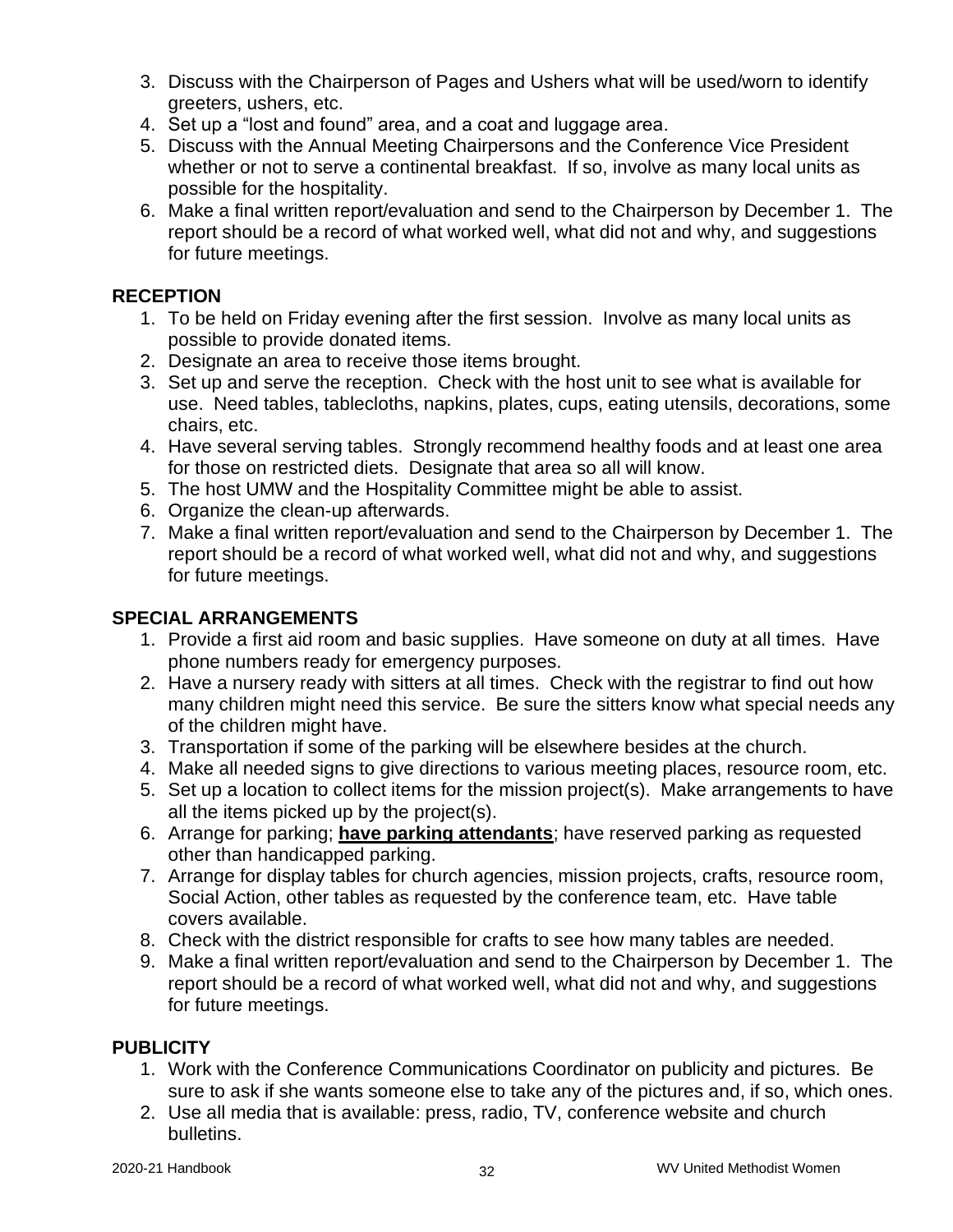- 3. With the help of the Conference Communications Coordinator send out press releases to the district communications coordinators.
- 4. Request local hotels/motels/restaurants, etc. to use their marquees or signs to welcome the UMW.
- 5. Take pictures of the annual meeting committees at work and pictures during the Annual Meeting. Send those to the Conference Communications Coordinator.
- 6. Send copies of all press releases and materials to the Conference Communications Coordinator.
- 7. Stagger news releases so that they will not all be published the week before the meeting!
- 8. Make a final written report/evaluation and send to the Chairperson by December 1. The report should be a record of what worked well, what did not and why, and suggestions for future meetings.

# **PROGRAM RESOURCES**

- 1. The Conference Program Resource Secretary will prepare the order and will place the order.
- 2. Staff the resource room. Suggest using local units' Program Resource Secretaries.
- 3. Set up the room early for those who arrive early. If you need to go in a day ahead of time, meals and room will be paid for.
- 4. Have the resource room open at specified times; not during the sessions.
- 5. Nothing is to be sold in the resource room except what comes from the Service Center or is obtained with approval for sale from United Methodist Women National Office.
- 6. At the end of the last session, have a small committee to count and pack left over books ready for shipping. Then mail back these books.
- 7. Make a final written report/evaluation and send to the Chairperson by December 1. The report should be a record of what worked well, what did not and why, and suggestions for future meetings.

# **MUSIC**

- 1. Select pianist, organist, and song leader. Conference pays the honoraria for these persons.
- 2. Work with the song leader to select hymns that might be used for both sessions. Coordinate with the theme of the meeting as much as possible. Check with the Conference Vice President about hymns she might want. Send all hymns selected, all preludes, postludes, offertory music, etc. to the Conference Vice President by Sept. 1.
- 3. Make sure the pianist, organist, and song leader understand their responsibilities beyond just congregational hymns such as preludes, postludes, offertory music, etc.
- 4. Obtain all special musicians such as choirs, soloists, small groups, instrumentalists, liturgical dancers, etc. Work closely with the Conference Vice President on how many specials to schedule. Honoraria for these persons are paid out of the "Annual Meeting Account."
- 5. Make sure all musicians know when to arrive and approximately what time they are to perform. Check with the Conference Vice President to get this information.
- 6. During the meeting act as hostess for these special musicians.
- 7. Let the Conference Vice President know when the special musicians have arrived and when they are ready.
- 8. Get the names and a bio of all musicians to the Conference Vice President by Sept. 1.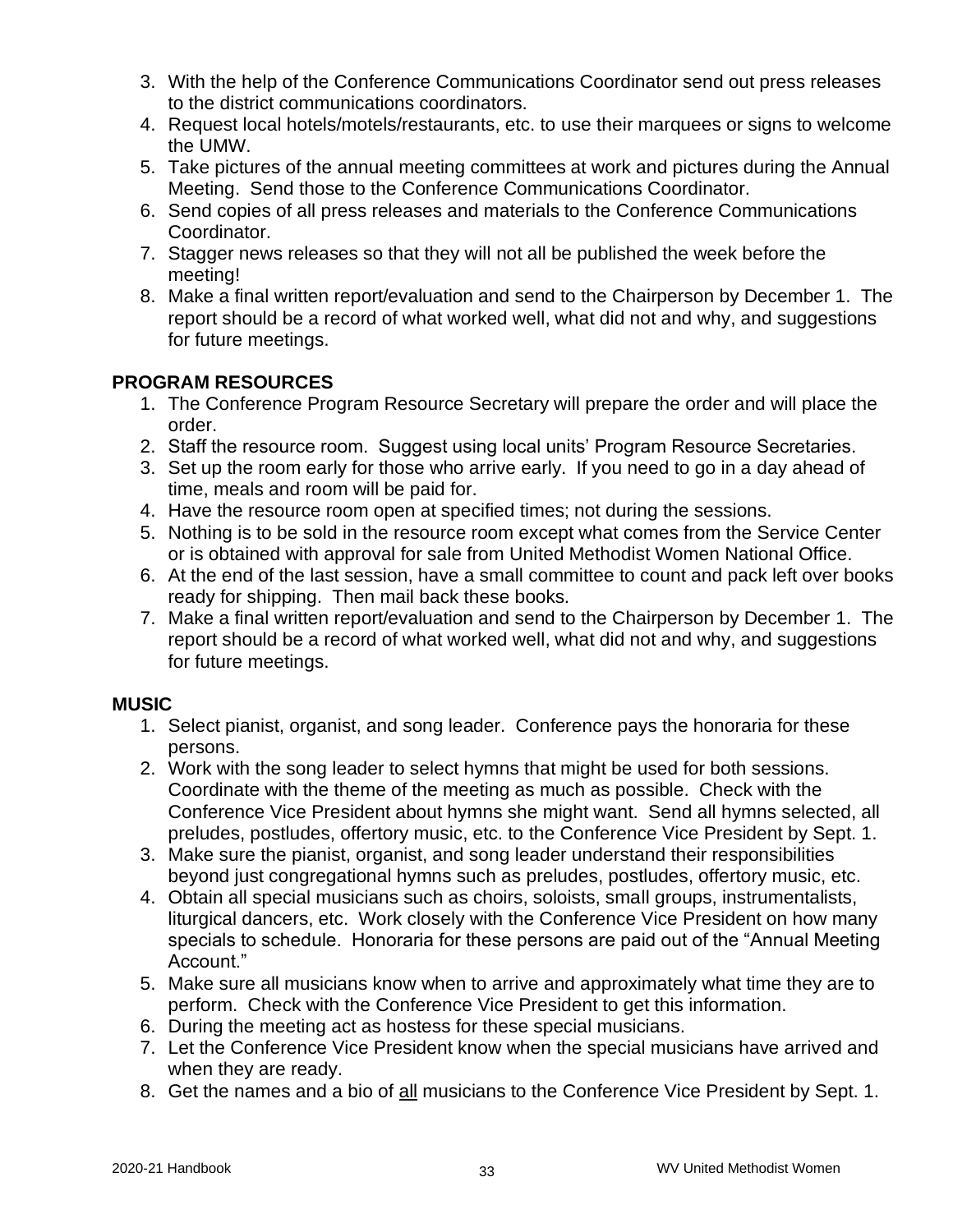9. Make a final written report/evaluation and send to the Chairperson by December 1. The report should be a record of what worked well, what did not and why, and suggestions for future meetings.

These are subject to change or modification as needed by the Conference Committee on Program.

# **WV Conference United Methodist Women STANDING RULES**

- 1. There shall be the following committees:
	- a. A **LEADERSHIP TEAM** of the conference organization composed of the elected leaders; district presidents; members of the conference Committee on Nominations (without vote); resident bishop; cabinet liaison; directors of the United Methodist Women national organization, members of the program advisory group of the United Methodist Women national organization, members of the Northeastern Jurisdiction leadership team, and members of the Northeastern Jurisdiction Committee on Nominations (without vote) residing within the boundaries of the conference; and others as the leadership team may determine.
		- The committee shall vote on all deletions, corrections and additions to the standing rules and financial policies.
		- Should the situation arise between regularly scheduled meetings requiring the approval of the Leadership Team, members may be contacted via email for comments and a vote on the proposal. Each voting member is asked to respond to such email.
	- b. The **ADMINISTRATIVE COMMITTEE** shall be composed of the president, vice president, secretary, treasurer and one other member of the conference elected members to be appointed by the president at the Annual Meeting. The purpose of this committee is to transact necessary business in the interim between Program Planning and Leadership Team meetings.
	- c. A **COMMITTEE ON PROGRAM** composed of all elected leaders (including nominations chairperson, but not the other eight members) with the vice president as chairperson or the president when no vice president is elected.
	- d. A **COMMITTEE ON FINANCE** composed of all elected leaders and the district treasurers with the conference treasurer as chairperson. (Nominating Chairperson included, but not the other eight members of nominations)
	- e. A **COMMITTEE ON MEMBERSHIP** composed of the district mission coordinators for membership nurture and outreach, the conference Committee on Nominations chairperson, president, secretary, communications coordinator and the conference mission coordinator for education, nurture and outreach as chairperson.
	- f. **A COMMITTEE ON** *MISSION u* composed of all of the elected leaders with the dean as chairperson. The officers of the committee (dean, assistant dean, and registrar) should be rotated among the elected leaders and should not serve in these positions more than two successive years. The treasurer shall be the business manager.
	- g. A **COMMITTEE ON SPIRITUAL GROWTH RETREAT** composed of all elected leaders with the mission coordinator for spiritual growth as chairperson. (Committee on Nominations Chairperson included, but not the other eight members of nominations) The treasurer shall be the business manager. The registrar may be an elected leader and shall serve no more than four (4) years.
	- h. A **COMMITTEE ON NOMINATIONS** composed of one (1) member from each district with no substitutions from any other district should a district be without a representative. The chairperson, who serves for two (2) years, shall be a representative from one of the districts. Members will be elected in classes of two or three for a four-year term. No member of the committee shall hold any other office in the organization beyond the local unit.
	- i. A **COMMITTEE ON CHARTER FOR RACIAL JUSTICE POLICIES** composed of the president; mission coordinator for social action; the Committee on Nominations chairperson; one (1) additional member from the leadership team; one (1) district president; and two (2) members-at-large, with one-third women of color, insofar as possible. No member of the committee shall hold any other office in the organization beyond the local unit. The district president serving on this committee is an exception to the latter rule.
	- j. A **MINUTES COMMITTEE** composed of three elected leaders, with one designated as chairperson, appointed by the president at the Annual Meeting. The committee is to review the Annual Meeting minutes prior to publication in the annual report. The chairperson shall voice approval at the next Annual Meeting.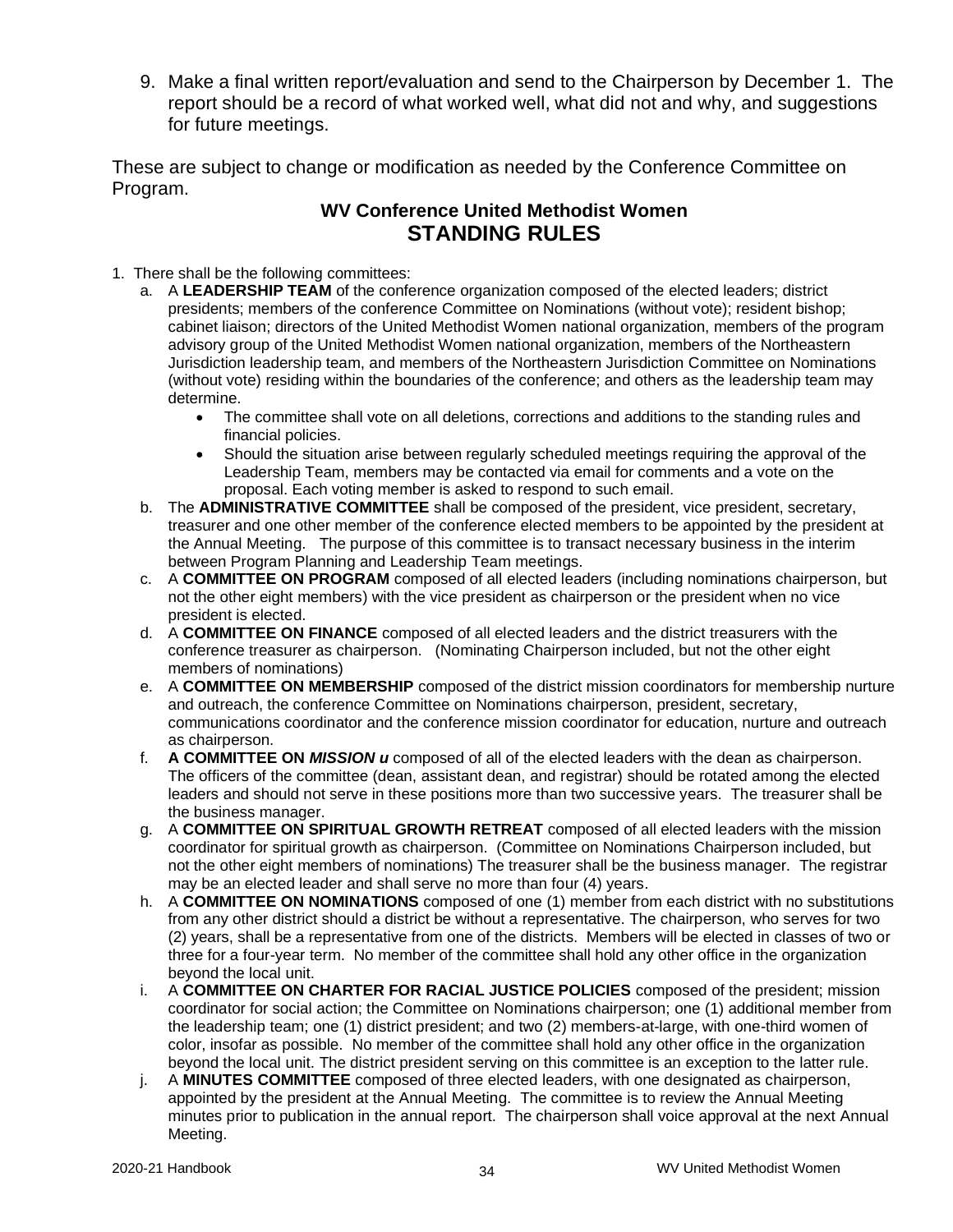- 2. Nominations and Elections:
	- a. Nomination proposals made by members of the Committee on Nominations and conversations in the committee meetings are confidential to the committee and the leadership team.
	- b. Chairperson shall present list of potential nominees to the leadership team prior to making the nomination invitation.
	- c. Committee on Nominations shall nominate as follows:
		- (1) Even years: vice president, treasurer, mission coordinator for spiritual growth, and communications coordinator;
		- (2) Odd years: president, secretary, mission coordinator for social action, mission coordinator for education, nurture and outreach, and secretary of program resources.
		- (3) Every year: members of the Committee on Nominations to replace the outgoing class.
		- (4) Every second year a chairperson of the Committee on Nominations who serves for two (2) years.
		- (5) At the Annual Meeting prior to the quadrennial meeting of the Northeastern Jurisdiction United Methodist Women, two (2) women for membership on the board of directors of the United Methodist Women national organization. Additional names may be nominated from the floor of the Annual Meeting with the consent of the nominee. The names of those elected will be sent to the jurisdiction organization. Also, an alternate is to be elected. The name of this alternate is retained by the secretary. In the event that one of the names of the two nominees is withdrawn, the name of the alternate will be sent to the jurisdiction organization as the second nominee of the conference. The alternate does not attend the jurisdiction meeting at conference expense unless she replaces one of the two women elected.
		- (6) At the Annual Meeting prior to the quadrennial meeting of the Northeastern Jurisdiction United Methodist Women, three (3) voting delegates and one (1) alternate, all of whom shall be conference officers, for membership in the jurisdiction organization. The three (3) voting delegates and one (1) alternate are to be nominated from president, vice president, secretary, and treasurer of the elected leaders. Nominations from the floor may not be accepted.
		- (7) At the Annual Meeting prior to the quadrennial meeting of the Northeastern Jurisdiction United Methodist Women, three (3) women to be considered to serve on the program advisory group of the United Methodist Women national organization. Additional names may be nominated from the floor of the annual meeting with the consent of the nominee. The names of those elected will be sent to the United Methodist Women national organization.
		- (8) Four (4) members, excluding those by virtue of conference office, to the Committee on Charter for Racial Justice Policies selected to ensure inclusiveness and to include one (1) district president, one (1) additional member of the leadership team, and two (2) members-at-large. These members shall serve no more than three (3) years and shall be elected in classes to maintain consistency in leadership.
	- d. The slate of officers to be elected is to be presented at the meeting of the Leadership Team held at Mission u for recommendation at the Annual Meeting and made available to the general body 30 days prior to the Annual Meeting. The slate shall also include the year and term of each officer and filed with the secretary following election for inclusion in the minutes of the Annual Meeting.
	- e. Tenure records are to be maintained annually by and kept indefinitely with the chairperson of the Committee on Nominations.
	- f. When a nomination is made from the floor during annual meeting, the procedure to elect that officer will be as follows:
		- (1) The election for that office will be delayed.
		- (2) The Committee on Nominations will immediately go into session to verify the nominee's tenure and her willingness to accept the office.
		- (3) If (2) above can be verified by the end of the business session, then the election for that office will be held.
		- (4) If (2) above cannot be verified by the end of the business session, then the election for that office will be held at the next Conference Leadership team meeting.
		- (5) Should there be two (2) or more nominees for the same position, the election will be by a show of hands or standing vote. The nominees will be asked to leave the room during the vote.
	- g. Should there not be a nominee submitted by the Committee on Nominations or a nomination made from the floor during Annual Meeting, the Committee on Nominations will continue its search for a nominee.
	- h. Any elected leader, member of the Committee on Nominations, or member of the Committee on Charter for Racial Justice Policies having two (2) successive absences from scheduled meetings will be reported to the Leadership Team, who will ask for a letter of resignation so a replacement can be named.
	- i. Conference leaders elected at Annual Meeting shall take office immediately with the exception of the treasurer who will hold office through the calendar year.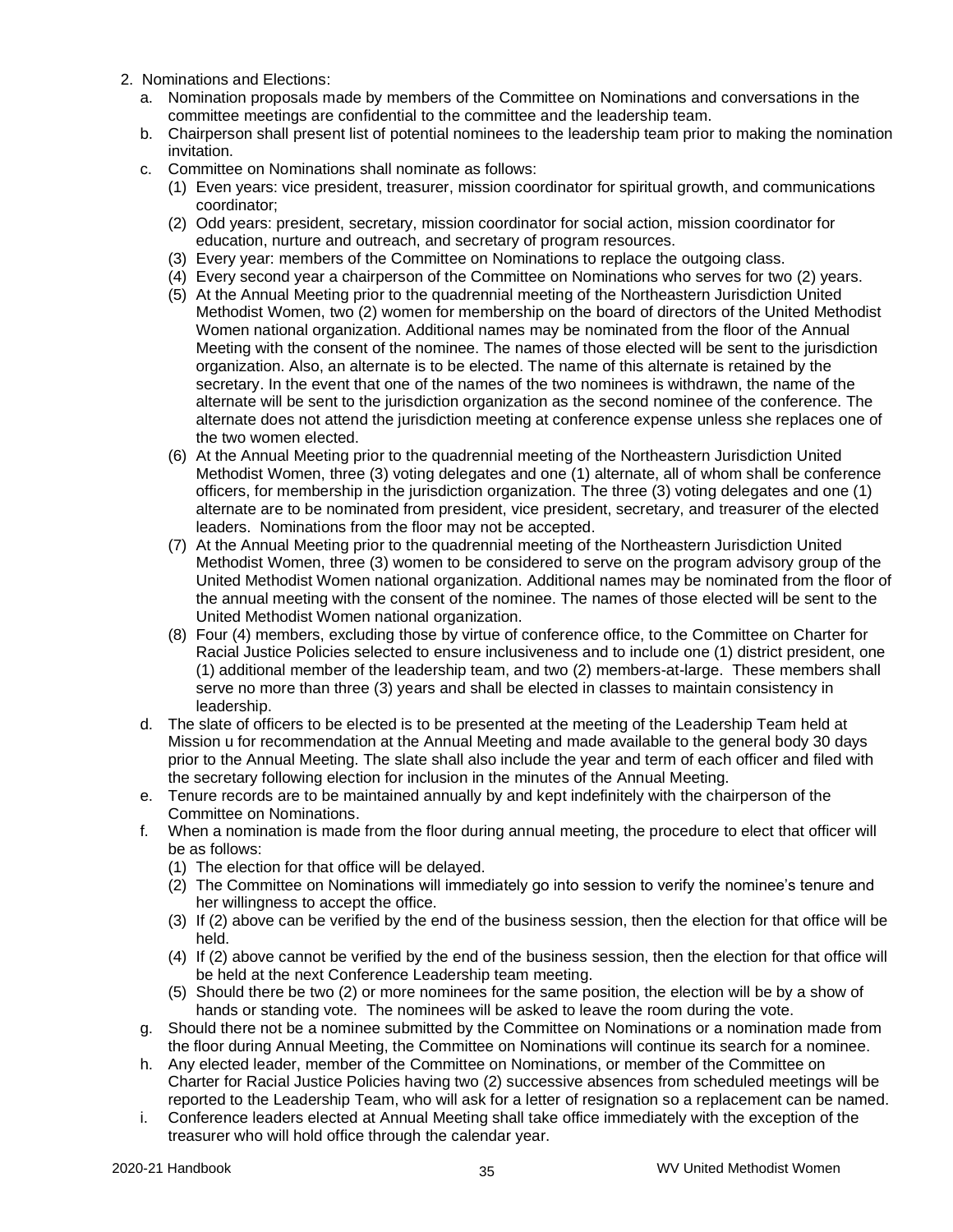- (1) It will be the responsibility of outgoing leaders to meet with their successors to give them materials and information for the promotion of their work prior to the Program Planning meeting held at Annual Meeting with the exception of the treasurer.
- (2) Last report of the year will be compiled by outgoing leaders with copies to newly-elected leaders.
- j. In the event of the death or resignation of a conference officer before her term has expired, one of the following
	- (1) The Committee on Nominations will nominate and have the Leadership Team elect a former conference officer to fill the position for the remainder of the year, suspending all tenure rules, OR
	- (2) If someone has already been nominated for the vacated position, she can be asked to assume that position immediately by action of the Leadership Team. Tenure would not be counted until after her official election at the next annual meeting, OR

If it is necessary that the position be filled immediately, the president may appoint a woman to fill the vacancy until such time as the Committee on Nominations can make a recommendation and the Leadership Team takes action on the matter.

- 3. Quorum, Voting Body:
	- a. Members present at a duly announced meeting constitute a quorum for all meetings.
	- b. The voting body of the Annual Meeting of the conference United Methodist Women shall be composed of all members of the Leadership Team and delegate(s) from each local unit. Local units with less than 50 members have one (1) delegate and those having a membership of 50 or more have two (2) delegates.
- 4. Duties of Officers, Committees.
	- a. To ensure continuity of leadership, the nominees for elected leaders' positions are to be invited by the president to participate in the meeting of the Committee on Program (usually held in August) prior to the Annual Meeting, the meeting of the Committee on Program held prior to the start of the Annual Meeting, and any training events scheduled before election.
	- b. Elected leaders shall send letters and any other forms of communication to district counterparts as determined during a meeting of the committee on program and at other times as needed, being sure to include a copy to the conference president. Copies of all reports, including financial, shall be saved for at least five (5) years. The secretary shall file copies of the minutes, Annual Reports, and programs indefinitely. The secretary shall also send two (2) copies of the Annual Report and the auditor's report to the Archives Department, West Virginia Wesleyan College, Buckhannon, WV.
	- c. Conference elected leaders shall not receive honoraria at a conference event for service rendered.
	- d. The standing rules, financial policy, and policy statements shall be reviewed annually by the Administrative Committee. All revisions shall be approved by the Leadership Team.
	- e. Lists of conference and district elected leaders are proprietary and shall not be given to individuals or organizations.
- 5. Mission Challenge:
	- a. Mission Challenge is a campaign to challenge units and individuals to support mission projects, Church and Community Workers, and other mission emphases in the West Virginia Conference.
	- b. Twenty (20) envelopes containing \$5 (five dollars) each and challenge instructions will be randomly inserted in registration packets at Spiritual Growth Retreat, Mission u and Annual Meeting.
	- c. All funds raised by the challenge will be sent to the designated projects.
	- d. The challenge campaign will be administered by the conference treasurer and conference secretary.

# **FINANCIAL POLICIES**

### **Conference Administration and Membership Development (A&MD) Funds:**

#### **GENERAL POLICIES:**

- 1. All expenditures will be paid from the A&MD Fund with all vouchers to be signed by the president or secretary.
- 2. Transportation by car shall be paid at the rate of \$0.35 per mile, effective July 1, 2012.
- 3. The names of the president and treasurer shall be signatory on checks.
- 4. A combined district and conference budget, which includes pledges to mission and A&MD funds for the district and conference, is prepared annually by the Committee on Finance, chaired by the treasurer, prior to the Annual Meeting (usually August). It is then presented to the Leadership Team prior to the annual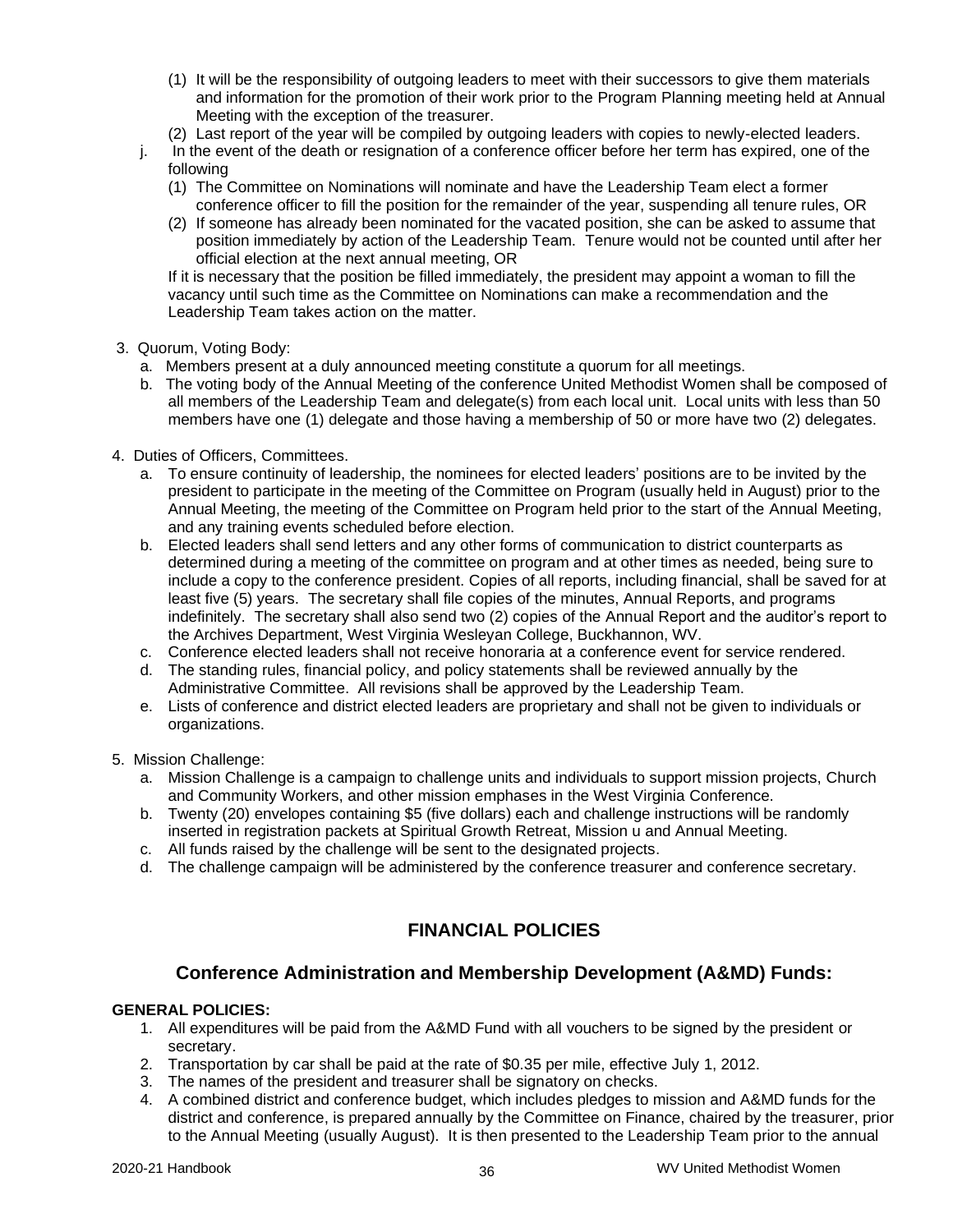meeting for its recommendation to the voting delegates at annual meeting. Copy of recommended budget should be included in the Annual Meeting packet.

**5.** The conference has a United Methodist Women Endowment Trust with the United Methodist Foundation of West Virginia. The income from the Trust will be distributed annually to the treasurer on or as soon as practical after December 31 of each year. Then the income will be distributed as follows: 68% to the United Methodist Women national office for Scarritt-Bennett Center and 32% to West Virginia Wesleyan College for the Dorothy Lee Scholarship for an international student.

#### **GENERAL EXPENSES:**

- 1. Expenses of an elected leader invited to attend a workshop or seminar upon approval of the Leadership Team when the sponsoring organization does not pay.
- 2. Expenses of the Administrative Committee to attend events scheduled between meetings of the Leadership Team are paid by the Conference treasury.
- 3. Travel and one (1) meal will be paid for the members of the Committee on Nominations to attend any meeting of the committee when necessary to meet at times other than regular scheduled meetings.
- 4. The Conference treasury will pay expenses for necessary resources, supplies, and promotion, such as postage, printing, literature, etc., upon receipt of an itemized voucher, by elected leaders in their respective office.
- 5. Full expenses for elected leaders to attend committee meetings as designated by *The Book of Discipline of the United Methodist Church* and *The Constitution and Bylaws of the United Methodist Women will be paid*, when not paid by the sponsoring committee, and, as necessary where not specified elsewhere, for other conference committee meetings or obligations to which an elected leader may be assigned.
- 6. An advance will be paid, if necessary, for any meeting. Any surplus from the advance will be refunded to the Conference Treasurer.
- 7. Each district may request one (1) visit per year to a district fall meeting, a district spring meeting, or a leadership team meeting by a conference elected leader at conference expense.
- 8. In the event of the death of any current conference or district elected leader, a \$50 Gift in Memory will be made.
- 9. In order for elected leaders and members of the Committee on Nominations to attend, \$25 per day for first child/adult, with an additional \$10 per day for each additional child/adult, for home care of children, aged, or infirmed family members will be paid if needed.
- 10. A contribution will be made annually, to be determined by the Committee on Finance, to the Northeastern Jurisdiction Deaconess and Home Missioner Association.
- 11. A contribution annually, to be determined by the Committee on Finance, will be made to the state organization of Church Women United.
- 12. The literature line item is to be used to purchase
	- a. The *United Methodist Women Sampler* for the secretary of program resources.
	- b. *United Methodist Women's Handbook* for each elected leader (every 4 years).
- 13. Registration fee of \$50 for any conference event is non-refundable.

#### **ANNUAL MEETING: (***See also: "Love Gift" and Appendix)*

- 1. The site for Annual Meeting shall be held at a church venue with adequate facilities for the meetings.
- 2. Expenses for the president and vice president or secretary, in the absence of either the president or vice president, to attend one (1) organizational meeting in the host district to present the program as developed by the Committee on Program will be paid from the Conference treasury.
- 3. The registration fee shall be the same as other conference events.
- 4. Registration fee, travel, lodging, and meals as needed, will be paid from Conference treasury for:
	- a. Conference elected leaders.
	- b. Directors of the United Methodist Women national office, members of the program advisory group of the United Methodist Women national office, members of the Northeastern Jurisdiction leadership team, and members of the Committee on Nominations of the Northeastern Jurisdiction leadership team residing in the conference when not paid by their respective board.
	- c. District presidents.
	- d. Members of the conference Committee on Nominations when attending designated meeting.
	- e. Members of the Committee on Charter for Racial Justice Policies when attending designated meeting.
	- f. Nominees for elected leaders of the conference, Committee on Nominations, and Committee on Charter for Racial Justice Policies when attending designated meeting.
	- g. Keynote speaker.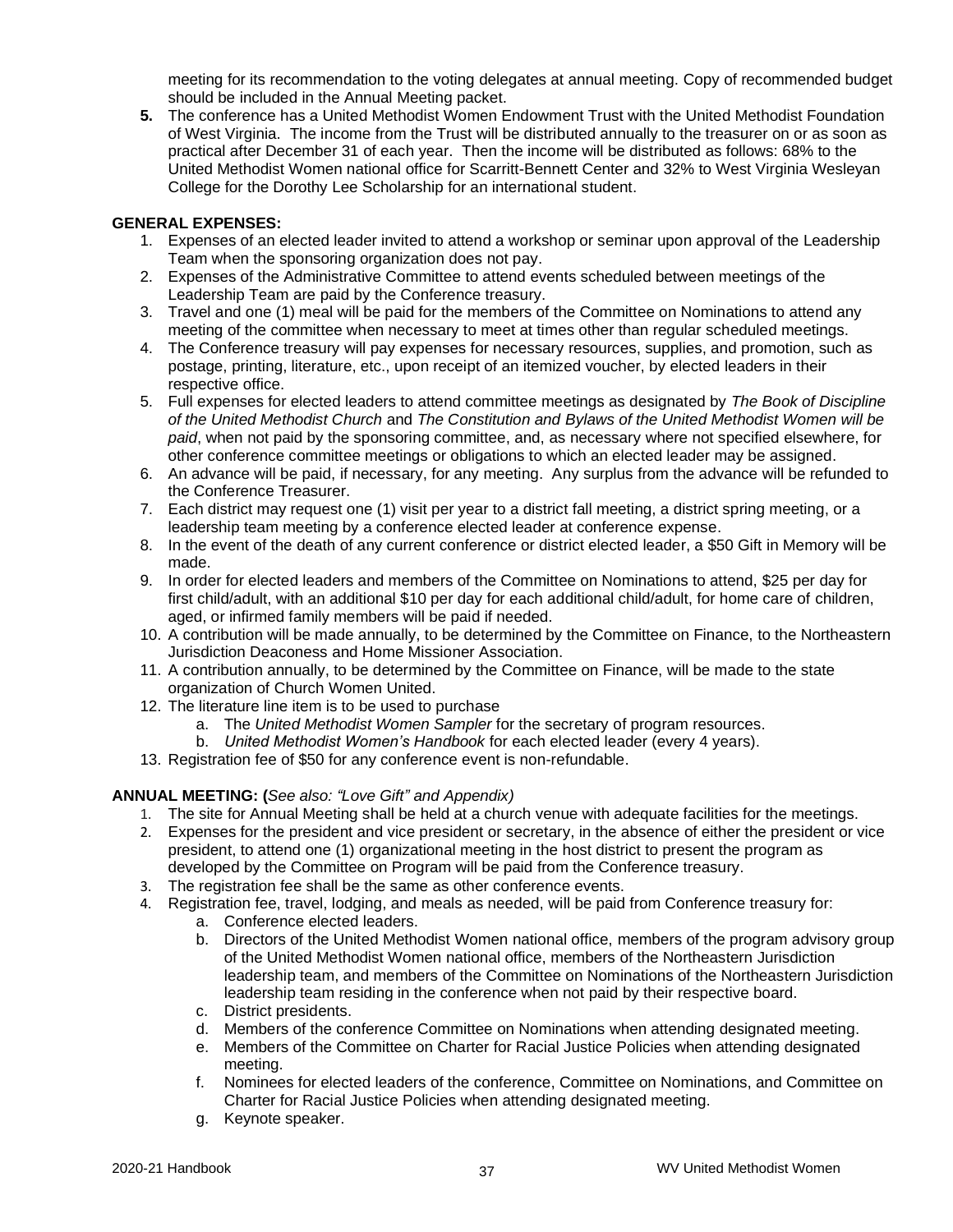- h. Pianist and/or organist and song leader.
- i. Two (2) nominees and one (1) alternate for membership on the board of directors of the United Methodist Women national office
- j. Three (3) nominees to be considered to serve on the program advisory group of the United Methodist Church national organization.
- k. Other persons on the program as needed.
- 5. Registration fee, lodging and meals as needed, will be paid from Conference treasury for
	- a. Resident Bishop
	- b. Cabinet Liaison
	- c. Host district superintendent.
- 6. Registration fee for host pastor is waived.
- 7. An honorarium of \$100 for the keynote speaker will be paid from the Conference treasury; if not permitted to accept the honorarium, then a gift valued at approximately \$50 will be given to the keynote speaker.
- 8. An honorarium of \$75 each for the pianist and/or organist and song leader will be paid from Conference treasury; if not permitted to accept the honorarium, then a gift valued at approximately \$50 will be provided. This standing rule will be suspended for the 2021 virtual Annual Meeting.
- 9. The host district may ask for a conference advance up to \$500 that is to be refunded when registration monies are received. There is to be a UNITED METHODIST WOMEN SPECIAL ACCOUNT opened for Annual Meeting funds. Registration monies may be used for necessary annual meeting expenses, such as postage, supplies, and travel for committee chairpersons to meetings related to the annual meeting. Any remaining balance is to be sent to the conference treasurer.
- 10. These honoraria are paid from the SPECIAL ACCOUNT mentioned above:
	- a. \$75 to sound system person.
	- b. \$75 to special musicians.
	- c. \$75 to a designated group, such as United Methodist Men, Scouts, etc., for assisting with parking, setting up tables and chairs, transportation, etc.
- 11. All vouchers pertaining to expenses for Annual Meeting are to be submitted to the conference treasurer within 30 days of the Annual Meeting.

#### **COMMITTEE ON FINANCE MEETINGS: (***See also: Standing Rules and General Policies #4 under Financial Policy)*

1. Travel and one (1) meal for committee members to attend meetings will be paid from the Conference treasury.

#### **COMMITTEE ON MEMBERSHIP MEETINGS: (***See also: Standing Rules)*

1. Travel and one (1) meal for committee members to attend meetings will be paid from the Conference treasury.

#### **COMMITTEE ON PROGRAM MEETINGS: (***See also: Standing Rules)*

- 1. Travel, meals, and lodging as needed, will be paid from the Conference treasury for
	- a. Conference elected leaders.
	- b. Invited guests.
- 2. Travel, meals, and lodging as needed, for nominees for elected leaders of the conference to attend the meeting (usually August) prior to the annual meeting will be paid from the Conference treasury.
- 3. Travel, meals, and lodging as needed, for nominees for elected leaders of the conference to attend the meeting held at the annual meeting.

#### **MISSION u: (***See also "Love Gift," "Mission u Restricted Scholarship Fund," and Appendix.)*

- 1. Registration includes lodging, meals, insurance, and registration fee.
- 2. Registration, with lodging in Holt Lodge (double occupancy), and travel will be paid from Conference treasury for:
	- a. Conference elected leaders.
	- b. Any person needed to perform tasks or responsibilities not covered by an elected leader.
- 3. Registration, with lodging in Holt Lodge (single occupancy), and travel will be paid from Conference treasury for:
	- a. Adult, youth, and children's leaders
	- b. Song leader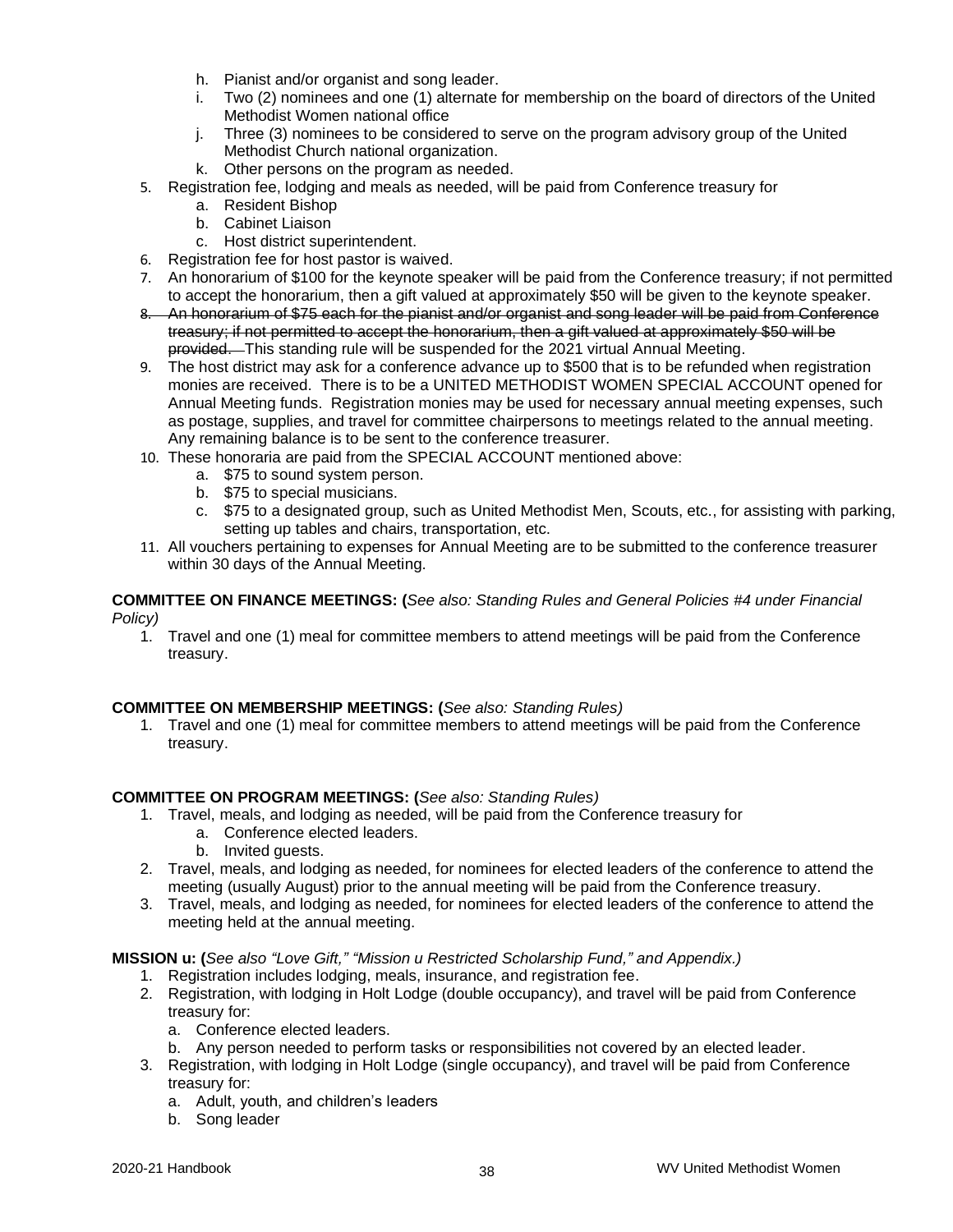- c. Musician, such as pianist.
- d. Directors of the United Methodist Women National Office, members of the Program Advisory Group of the United Methodist Women National Office, members of the Northeast Jurisdiction Leadership Team, and members of the Committee on Nominations of the Northeast Jurisdiction Leadership Team, residing in the West Virginia Conference when not paid by their respective board.
- e. Resident Bishop.
- f. Cabinet Liaison.
- 4. Registration, with lodging in Main Lodge, (double occupancy), and travel for assistants and helpers as needed for the youth and children's study leaders will be paid from Conference treasury.
- 5. One-half the cost of registration, with lodging in Main Lodge (double occupancy,) if also attending the Leadership Team meeting or the Committee on Nominations meeting; or, if commuting, one-half registration fee and desired meals will be paid to:
	- a. District presidents.
	- b. Members of the committee on nominations.
- 6. Registration or expenses will be paid for any person(s) giving leadership/talent to the school program whose registration is not paid by another group; i.e., interest group leaders.
- 7. Registration will be paid for one (1) person from each newly organized unit of United Methodist Women since the last Mission u with double occupancy motel lodging.
- 8. Commuters pay the registration fee and any desired meals.
- 9. Leadership Team meeting and Committee on Nominations meeting.
	- a. Travel and one meal as needed will be paid for any member attending only their respective meeting.
	- b. One night's lodging will be included if necessary, in order to attend.
- 10. Conference treasury will provide a book allowance of \$100, copy expenses of \$15, and an honorarium of \$150 for each adult study leader; if not permitted to accept the honorarium, a gift for each valued at approximately \$50 will be provided. If a single adult class is offered, the copy expense will be \$60.
- 11. Conference treasury will provide a book allowance of \$100, copy expenses of \$15, and an honorarium of \$150 each for the youth and children's leaders; if not permitted to accept the honorarium, a gift for each valued at approximately \$50 will be provided.
- 12. Conference treasury will provide an honorarium of \$110 for each assistant teacher and \$50 for each helper; if not permitted to accept the honorarium, a gift for each valued at approximately \$50 will be provided.
- 13. An honorarium of \$150 each for the song leader and musician will be paid by Conference treasury; if not permitted to accept the honorarium, a gift for each valued at approximately \$50 will be given.
- 14. Courtesy items for all study leaders and others as determined by the Committee on Mission u will be paid by Conference treasury.
- 15. Expenses for needed resources, supplies, and promotion, such as postage, printing, etc., upon receipt of an itemized voucher with receipts by the dean, assistant dean, and registrar will be reimbursed.
- 16. Any other expenses approved by the Committee on Mission u will be paid.
- 17. Scholarships: a scholarship, full or partial, one per district and funded through the Mission u Restrict Fund covering registration with dorm lodging, or partial coverage, will be offered to first-time attendees, as funds are available.
- 18. All vouchers with receipts pertaining to expenses for Mission u are to be submitted to the treasurer no later than September 1 of the year of the event.

#### **SPIRITUAL GROWTH RETREAT: (***See also "Love Gift," "SGR Restricted Scholarship Fund" and Appendix.)*

- 1. Registration includes lodging, meals, insurance and registration fee.
- *2.* Registration, with lodging in Holt Lodge (double occupancy) and travel will be paid for
	- a. Conference elected leaders.
	- b. Any person needed to perform tasks or responsibilities not covered by an elected leader.
- 3. Registration, with lodging in Holt Lodge (single occupancy\*), and travel will be paid for
	- a. Retreat leader.
	- b. Song leader.
	- c. Musician, such as pianist (\*double occupancy will be used for a band of 3 or more).
	- d. Directors of the United Methodist Women National Office, members of the Program Advisory Group of the United Methodist Women National Office, members of the Northeast Jurisdiction Leadership Team, and members of the Committee on Nominations of the Northeast Jurisdiction Leadership Team, residing in the West Virginia Conference when not paid by their respective board.
	- e. Resident Bishop.
	- f. Cabinet Liaison.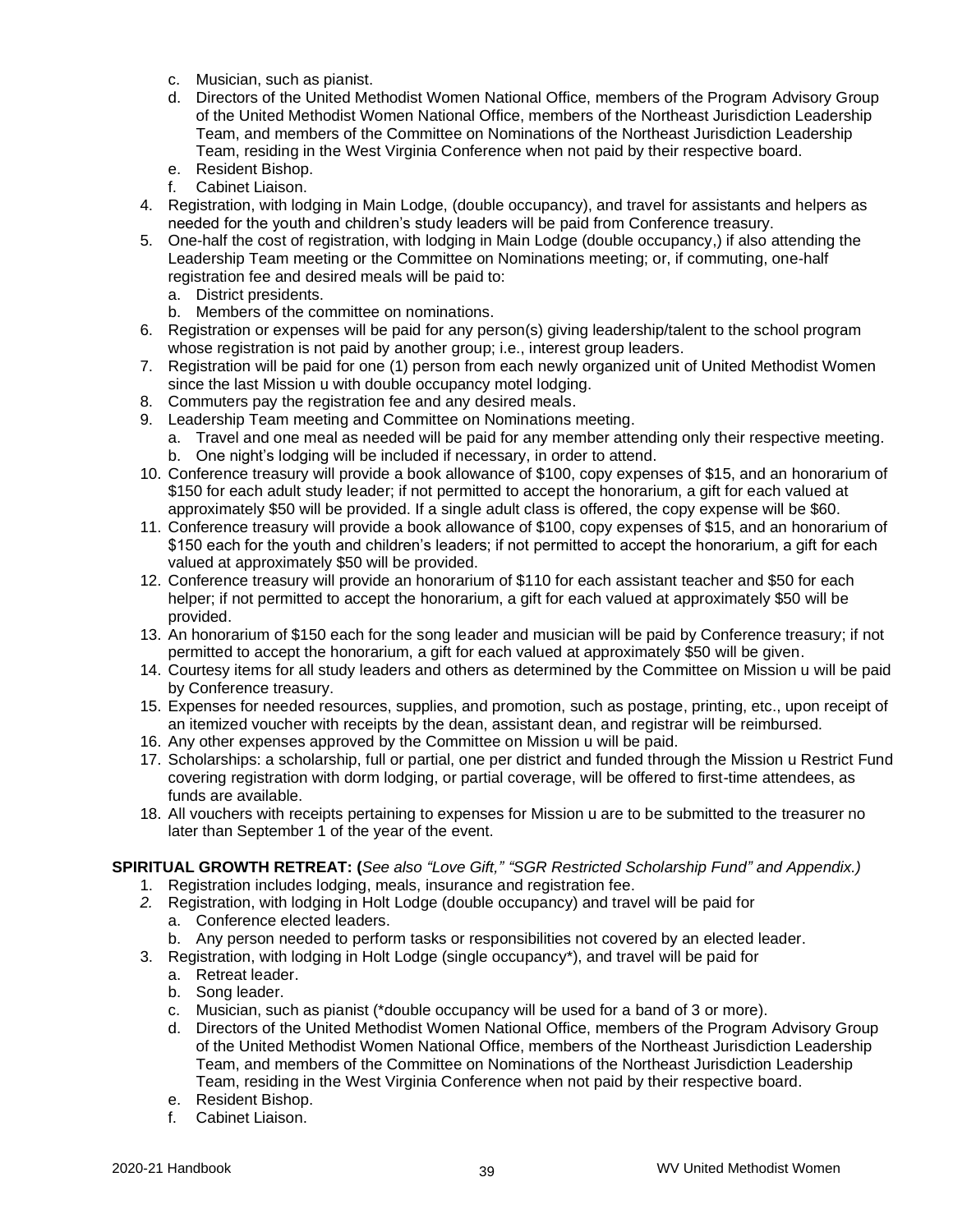- 4. Registration, with dorm lodging, will be paid for district mission coordinators for spiritual growth (with no substitutions).
- 5. One-half the cost of registration, with lodging in Main Lodge (double occupancy,) will be paid if also attending the Leadership Team meeting or the Committee on Nominations meeting; or, if commuting, one-half registration fee and desired meals will be paid for:
	- a. District presidents.
	- b. Members of the Committee on Nominations.
- 6. Commuters pay the registration fee and any desired meal.
- 7. Leadership Team meeting and Committee on Nominations meeting:
	- a. Travel and one meal as needed will be paid for any member attending only their respective meeting.
	- b. One night's lodging will be included if necessary, in order to attend.
- 8. Committee on Charter for Racial Justice meeting: Conference treasury will pay:
	- a. Registration, with dorm lodging, and travel for any member if presenting at the retreat.
	- b. Travel and one meal as needed for any member attending only the meeting with one night's lodging if necessary, in order to attend the meeting.
- 9. An honorarium of \$200 will be paid for the retreat leader; if not permitted to accept the honorarium, a gift valued at approximately \$50 will be given.
- 10. Honorariums for musicians will be paid as follows:
	- a. Song Leader \$100 or \$50 gift if not permitted to accept the honorarium.
	- b. Musician \$100 or \$50 gift if not permitted to accept the honorarium.
	- c. Band \$200.
- 8. Expenses for necessary supplies needed by the registrar, such as postage, printing, etc., will be paid upon receipt of an itemized voucher with receipts.
- 9. Courtesy items for the retreat leader and musicians will be paid by the Conference treasury.
- 10. **Scholarships**: A scholarship, full or partial, one per district and funded through the Spiritual Growth Retreat Restrict Fund covering registration with dorm lodging, or partial coverage, will be offered to firsttime attendees, as funds are available.
- 11. All vouchers with receipts pertaining to expenses for the Spiritual Growth Retreat are to be submitted to the treasurer no later than June 1 of the year of the event.

#### **MISSION CHALLENGE:** (S*ee also Standing Rules – Mission Challenge)*

- 1. The amount of \$300 will be yearly budgeted to fund the three distributions of challenge envelopes.
- 2. If the above amount is not budgeted, funds will be supplied by the contingency fund.

### **RESTRICTED FUNDS**

#### **CRAFTS FOR MISSION:**

There will be a sale of "Crafts for Mission" at each annual meeting. Proceeds from the sale will be used to maintain a SPECIAL MISSION RECOGNITION FUND which will be used to purchase Special Mission Recognition pins and Gift to Mission cards for each conference and district elected leader upon completion of her term of service in a particular office as follows:

#### **CONFERENCE**

- 1. President will be recognized with a \$500 Special Mission Recognition.
- 2. Chairperson Committee on Nominations -- \$60 Special Mission Recognition.
- 3. Members of Committee on Nominations completing a 4-year term will be recognized with a \$40 Special Mission Recognition (provided they have not been recognized previously as chairperson). Service of less than four (4) years will be recognized with a \$10 Gift to Mission.
- 4. Elected leader filling an unexpired term and not continuing in that office will be recognized with a \$40 Special Mission Recognition; elected leaders serving between one (1) and two (2) years will be recognized with a \$40 Special Mission Recognition.
- 5. Elected leaders completing one term and not continuing in that office will be recognized with a \$60 Special Mission Recognition; elected leaders completing three (3) or four (4) years in the same office will be recognized with a \$100 Special Mission Recognition.
- 6. Elected/appointed leader serving one (1) year or less will be recognized with a \$5 Gift to Mission.
- 7. Members of Committee on Charter for Racial Justice Policies completing a 3-year term will be recognized with a \$15 Gift to Mission; two (2) years -- \$10 Gift to Mission; one (1) year --- \$5 Gift to Mission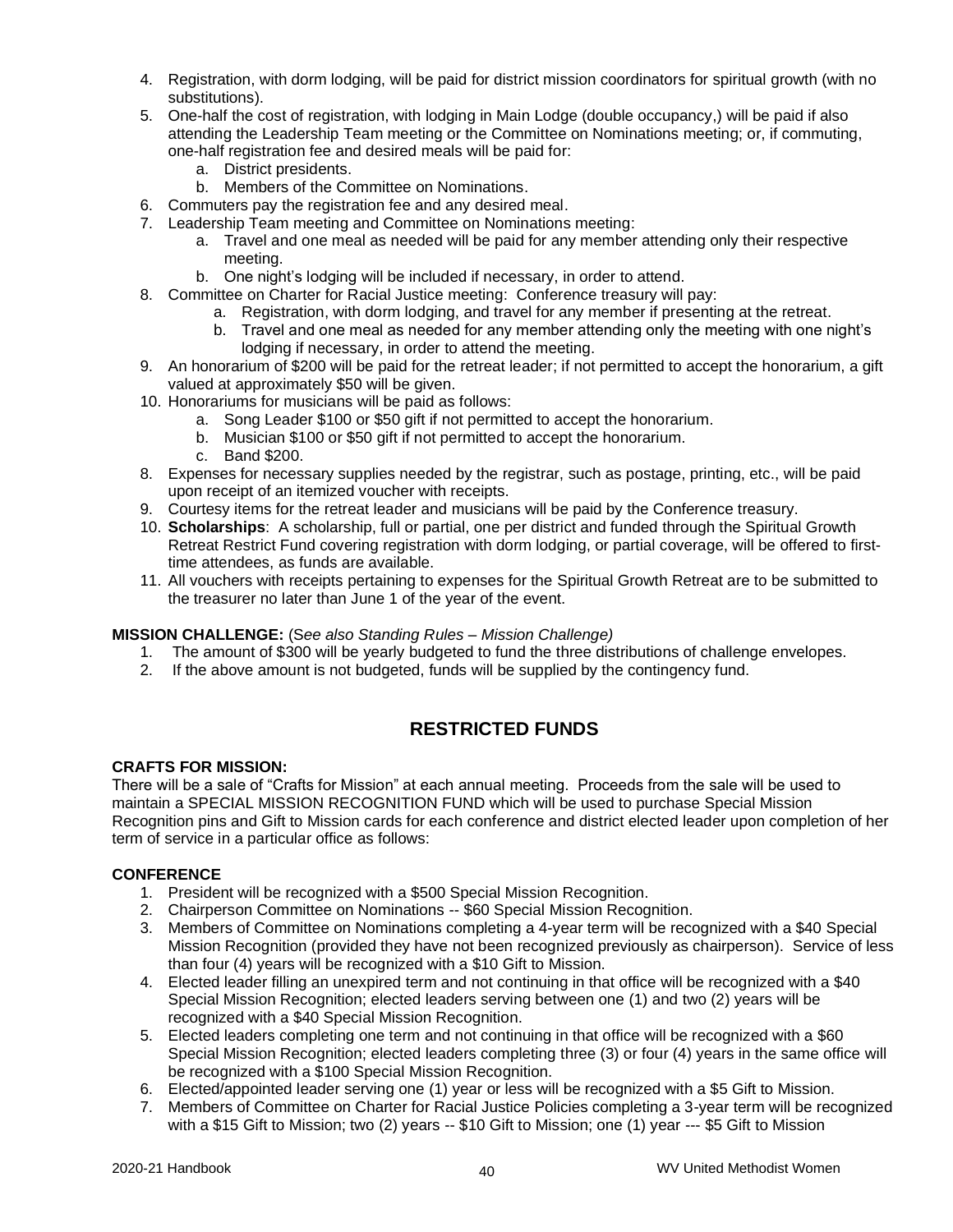#### **DISTRICT**

- 1. President will be recognized with a \$60 Special Mission Recognition pin at the end of two or more years.
- 2. Chairperson Committee on Nominations will receive a \$40 Special Mission Recognition Pin.
- 3. Members of Committee on Nominations completing a 4-year term will receive a \$40 Special Mission Recognition Pin (provided they have not been recognized previously as chairperson). Service of less than four (4) years --- \$10 Gift to Mission.
- 4. Elected leader filling an unexpired term and not continuing in that office will receive a \$10 Gift to Mission.
- 5. Elected leaders completing two (2) or more years will receive a \$40 Special Mission Recognition pin.
- 6. Elected/appointed leader not completing a term will receive a \$5 Gift to Mission pin.

#### **OTHER**

- 1. A \$40 Special Mission Recognition pin will be presented to any person residing within the conference at the time of his/her commissioning, hiring, or appointment as deaconess, church and community worker, missionary, mission project director, or other full-time ministry recognized by the West Virginia Conference Board of Global Ministries.
- 2. A Special Mission Recognition will be awarded to others not named here as recommended and approved by the leadership team.
- 3. If at any time this fund does not contain a sufficient amount to cover these recognitions, the money will be taken from the A&MD Fund.

#### **JURISDICTION FUND:**

- 1. An amount to be determined annually and recommended to the Leadership Team by the Committee on Finance will be designated for the Jurisdiction Fund.
- 2. Full expenses (registration, travel, lodging, and meals) will be paid by the WV UMW Conference for:
	- a. Three (3) voting delegates.
	- b. One (1) alternate voting delegate.
	- c. Two (2) nominees for membership on the board of directors of the United Methodist Women national organization to attend the quadrennial meeting of the Northeastern Jurisdiction.
- 3. Balance of fund will to be divided equally among the remaining Leadership Team members who attend, with no substitutions.

#### **LOVE GIFT:**

- 1. The WV United Methodist Women Conference will provide \$1,000 annually for each West Virginia Church and Community Worker for "fair share support." This is paid to the General Board of Global Ministries.
- 2. Funds may be requested by the Church and Community Workers serving the West Virginia Conference for registration to attend their annual retreat and any other meeting or need as approved by the Administrative Committee.
- 3. Registration and travel will be paid for the West Virginia Church and Community Workers to attend:
	- a. Annual Meeting with lodging.
	- b. Mission u lodging in Holt (single occupancy).
	- c. Spiritual Growth Retreat with lodging in Holt.
- 4. Funds may be used for other missions within the West Virginia Annual Conference as determined by the Committee on Finance.

#### **MISSION u RESTRICTED SCHOLARSHIP FUND:**

- 1. The Mission u Restricted Scholarship Fund may be used to offer additional scholarships as determined by the Administrative Committee *(See Mission u Financial Policy item #16)*
- 2. Monies for this fund shall come from the "bring-a-book, buy-a-book" at the Spiritual Growth Retreat and funds sent from local units. Funds will be given at 35% to the Spiritual Growth Retreat scholarship fund and 65% to the Mission u scholarship fund. No additional funds will be budgeted.

#### **MISSION u TRAINING EVENT FUND:**

- 1. The Mission u Training Event Fund will pay registration (including housing, meals, and travel) for Mission u dean; assistant dean; and adult, youth, and children's study leaders.
- 2. Travel by car and carpooling is preferred.
- 3. Overnight accommodations and meals, as necessary, to travel to the training site.
- 4. It is expected as much as possible for the Mission u staff and study leaders to attend the nearest training site for cost efficiency.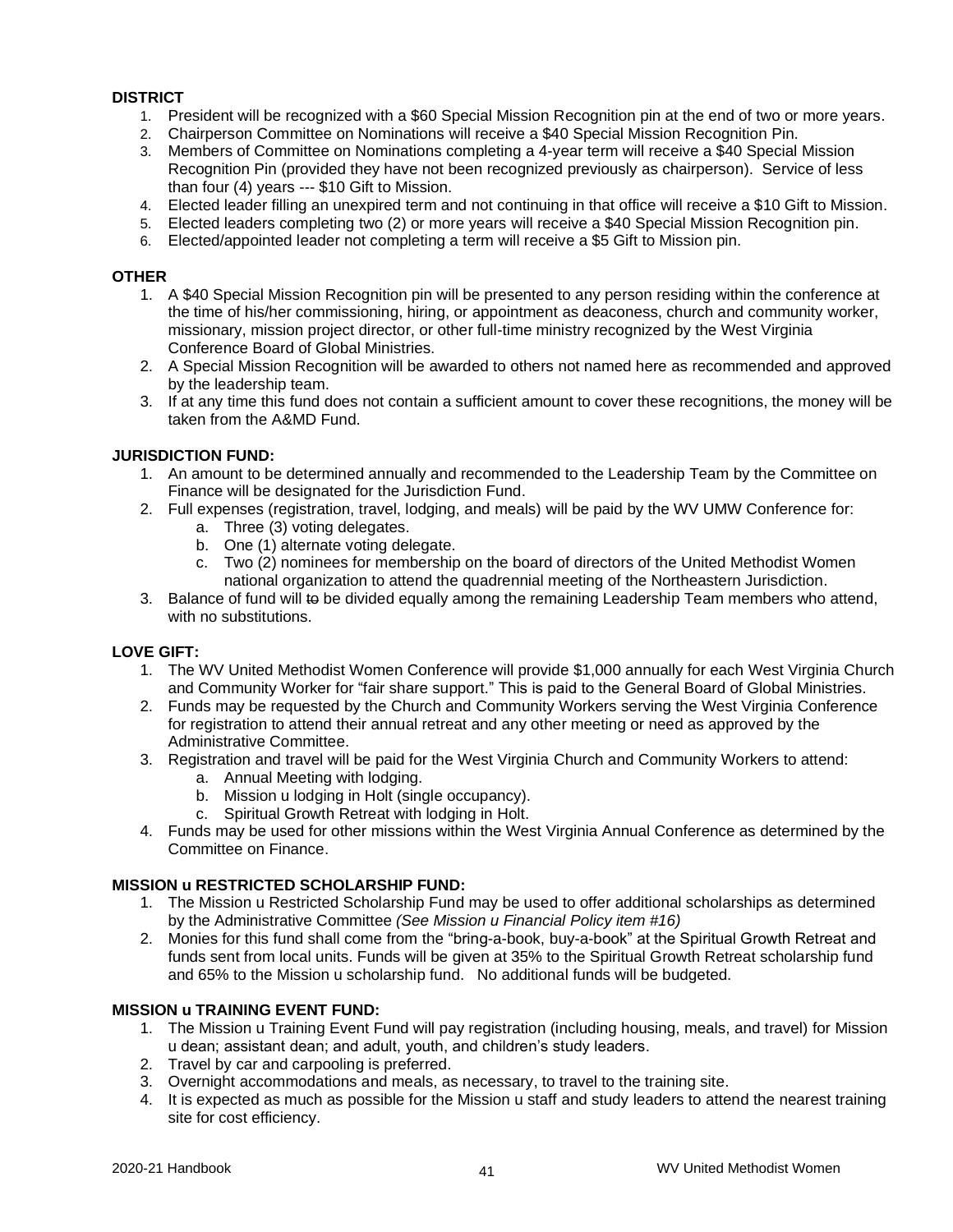- 5. If a member of the staff or any of the study leaders who reside in our conference must attend a training event other than the nearest one, registration and travel will be paid.
- 6. If a study leader who does not reside in our conference is invited to teach in our school and is not able to attend whichever is the nearest training site, registration and travel will be paid.
- 7. If a study leader is invited to teach in two or more conferences, those conferences will share the expense of the training.

#### **NATIONAL ASSEMBLY FUND:**

- 1. The National Assembly Fund will pay an amount to be determined annually and recommended to the Leadership Team by the Committee on Finance, including:
- 2. Full expenses for the president to attend National Assembly.
- 3. Balance of fund to be divided equally among the remaining members of the Leadership Team who attend, with no substitutions.

#### **SPIRITUAL GROWTH RETREAT RESTRICTED SCHOLARSHIP FUND:**

- 1. Will be used to offer additional scholarships as determined by the Administrative Committee *(See Spiritual Growth Retreat Financial Policy item #14)*
- 2. Monies for this fund shall come from the "bring-a-book, buy-a-book" at the Spiritual Growth Retreat and funds sent from local units. Funds will be given at 35% to the Spiritual Growth Retreat scholarship fund and 65% to the Mission u scholarship fund. No additional funds will be budgeted.

### **District Administration and Membership Development (A&MD) Funds**

### **GENERAL POLICIES:**

- 1. The names of the president and treasurer shall be signatory on checks.
- 2. All expenditures will be paid from the district A&MD Fund with all vouchers to be signed by the president and secretary. The vice president will sign vouchers when the president or secretary is the payee.
- 3. All monies are remitted to the United Methodist Women conference treasurer, except as noted in #6 below. Conference A&MD funds will be remitted to district treasurers upon request, not to exceed that which was approved at the previous district and conference annual meetings.
- 4. It is recommended that meeting offerings be designated for projects supported by United Methodist Women.
- 5. The amount to be held in the district checking account on December 31 is a maximum of \$100.
- 6. Monies received for mission projects and Church and Community Workers in West Virginia, and Burlington United Methodist Family Services, Inc., should be sent directly to the projects and agencies.
- 7. Transportation by car shall be paid at the rate of \$0.35 per mile, effective July 1, 2012.
- 8. District books are audited after the close of the calendar year. The District Treasurer should submit ledger, bank statements, checkbooks, cancelled checks (if not included on the bank statement), remittance forms, and vouchers to the United Methodist Women conference treasurer as soon as possible after the year end. The conference treasurer will obtain an auditor.
- 9. District elected leaders are not reimbursed by the district for expenses incurred to attend events for which the conference pays the expenses.

### **GENERAL EXPENSES:**

- 1. The district will pay the following from the District A&MD Fund:
	- a. Travel for members of the district leadership team when attending district committee meetings; carpooling is preferred.
	- b. Any expense incurred in execution of the duties of elected leaders, such as travel, supplies, postage, printing, etc., upon receipt of an itemized voucher.
	- c. Any honoraria for program participants as approved by the district committee on program.
- 2. The literature line item in a district budget is to be used to purchase:
	- a. The Prayer Calendar
	- b. Five (5) reading books, one from each category; one (1) Program Book; and one (1) current *United Methodist Women Handbook* for each new unit in the current year.
	- c. *United Methodist Women's Handbook* for each elected leader (every 4 years).
	- d. The remaining funds on reading books for the traveling suitcase.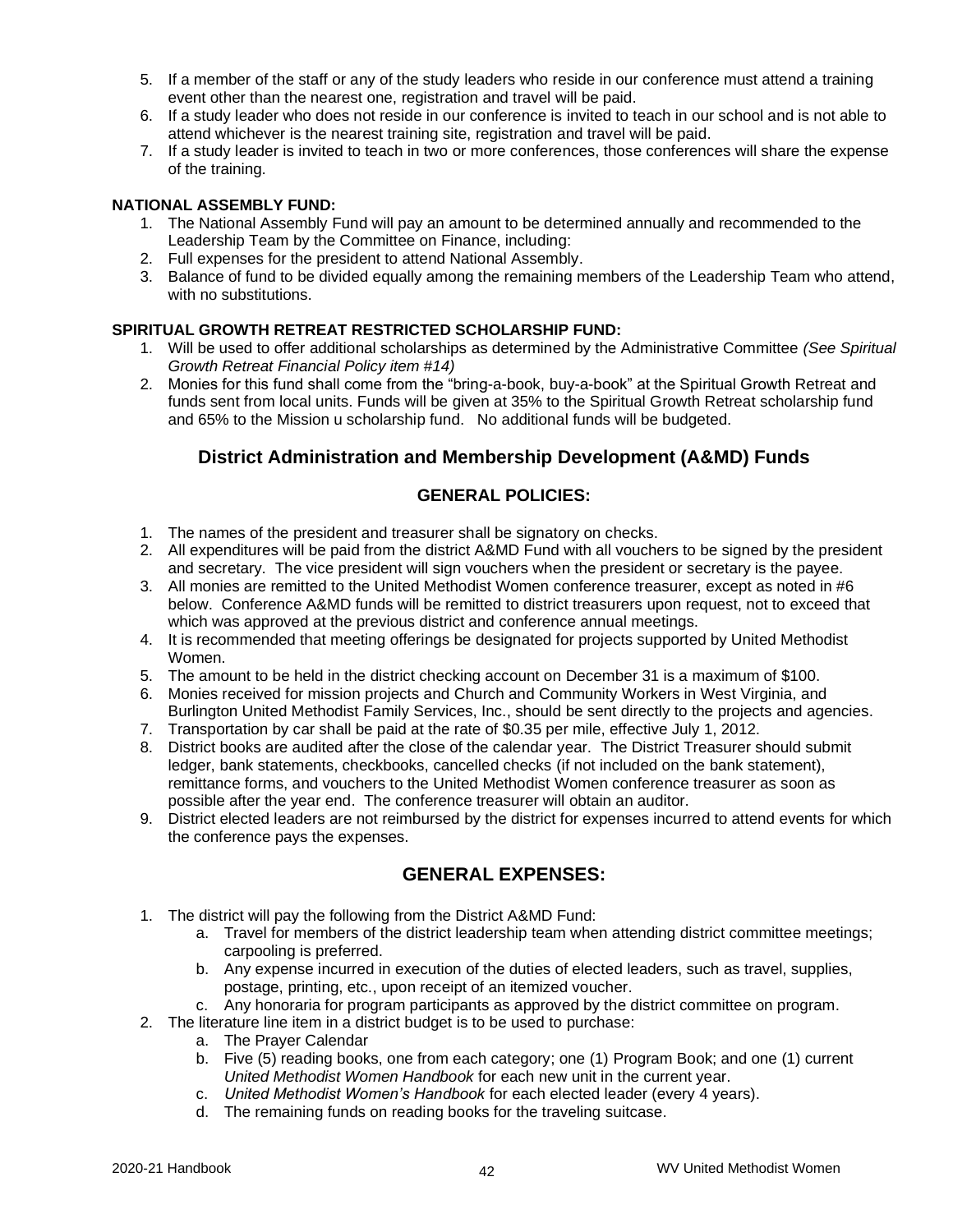# **POLICY STATEMENTS**

#### **ANNUAL MEETING:** *(See also Standing Rules and Financial Policies for Annual Meeting, Crafts for Mission, and Love Gift)*

- 1. The vice president, or president in the absence of the vice president, as chairperson, shall:
	- a. Announce the district which will host the event.
	- b. Announce the site and dates.
	- c. Announce the district which is in charge of Crafts for Mission.
	- d. Secure speakers for the event based on recommendations from the Committee on Program.
	- e. Create the program for the event after consultation with the Committee on Program and work closely with the host district to make all arrangements.
	- f. Create and have the call letter printed and then distributed at Mission u, and additional copies distributed as assigned to:
		- (1) Conference elected leaders.
		- (2) District counterparts of the conference elected leaders.
		- (3) Members of the Conference Committee on Nominations.
		- (4) West Virginia Church and Community Workers.
		- (5) Directors of the United Methodist Women national organization, members of the program advisory group of the United Methodist Women national organization, members of the Northeastern Jurisdiction leadership team, and members of the Northeastern Jurisdiction committee on nominations residing within the boundaries of the conference.
		- (6) West Virginia mission project directors.
		- (7) All nominees to be elected.
		- (8) Resident Bishop.
		- (9) Cabinet liaison.
		- (10) Members of the Committee on Charter for Racial Justice Policies.
		- (11) District Superintendents.
		- (12) United Methodist Church conference communications staff person.
		- (13) United Methodist Church conference office.
		- (14) Program participants not included in any of the above.
	- g. Create and have printed the program book for the event.
	- h. Program booklet shall include: agenda, welcome, slate of officers, bios of all newly elected officers, program participants, current conference officers, reports of SGR, Mission u, Mission u children, dates and themes for coming year, complete recommended budget for coming year, Annual Meeting committee, attendance, thanks and other information as necessary.
	- i. Make recommendations/suggestions based on the evaluations to the Committee on Program.
- 2. The elected leaders of the district hosting Annual Meeting shall select committee chairpersons. Committees that are needed are determined by the Committee on Program. A list of committees and responsibilities will be given to the district president and all committee chairpersons.

#### **CHILDREN AND YOUTH MISSION u:** *(See also Financial Policy for Mission u)*

- 1. The assistant dean will
	- a. Act as dean of the Children and Youth Mission u.
	- b. Secure the children and youth leaders, assistant leaders, and helpers.
	- c. Secure the pianist and song leader.
- 2. Teacher/student ratio:
	- a. One (1) teacher and an assistant should be provided for 1-13 students.
	- b. If more than 13 students attend, helpers will be added as needed.

#### **COMMITTEE ON CHARTER FOR RACIAL JUSTICE POLICIES:** *(See also: Standing Rules and Financial Policies for Annual Meeting and Spiritual Growth Retreat)*

- 1. The committee will be as stated in the conference Standing Rules.
- 2. The committee shall meet at Annual Meeting and Spiritual Growth Retreat.

#### **COMMITTEE ON FINANCE: (***See also Standing Rules, Financial Policies for Committee on Finance, and General Policies #4 under Financial Policy)*

- 1. The committee will be as stated in the conference Standing Rules.
- 2. One meeting is to be held, unless otherwise announced, during the time of the August meeting of the Committee on Program in order to prepare the next year's budget.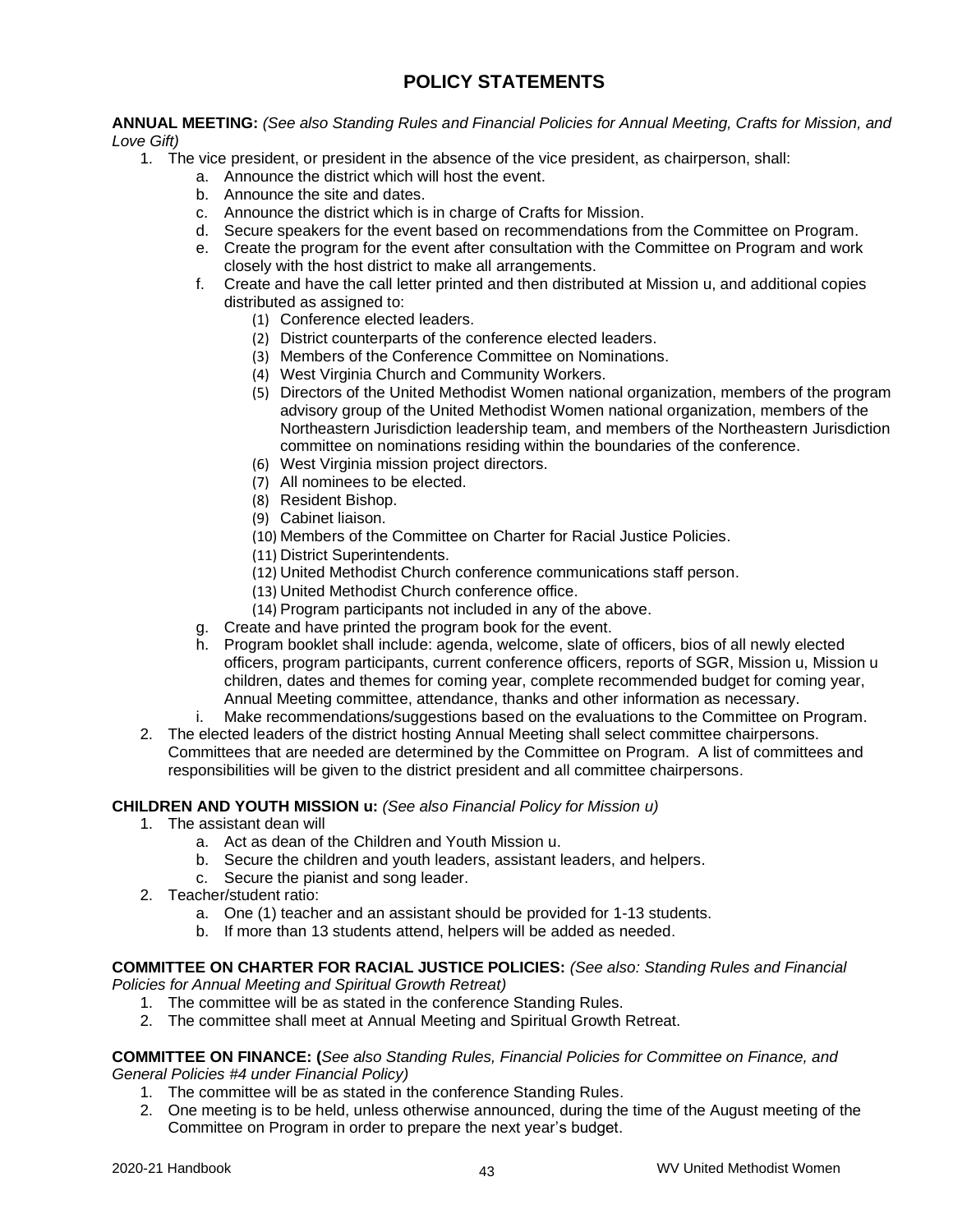3. A second meeting may be called for the purpose of financial analysis and goal setting.

#### **COMMITTEE ON MEMBERSHIP:** *(See also: Standing Rules and Financial Policies for Committee on Membership)*

- 1. The Committee will be as stated in the conference Standing Rules.
- 2. Functions: The Committee on Membership will:
	- a. Analyze the membership needs of the conference.
	- b. Set goals and plan campaigns to assist membership growth.
	- c. Recommend goals to nurture membership growth among special constituencies, such as younger women, women of color, employed women, etc.
	- d. Provide resources for and train district leadership teams on membership and on organizing new units.
- 3. The committee will meet at Mission u and on call of the chairperson.

#### **COMMITTEE ON MISSION u:** *(See also Financial Policies for Mission u, Mission u Restricted Scholarship Fund, Mission u Training Event Fund, and Love Gift)*

- 1. The committee will be as stated in the conference Standing Rules.
- 2. The dean will:
	- a. Secure adult study leaders and other program staff.
	- b. Recommend and secure (upon approval of the Committee on Mission u) a site and dates for Mission u.
	- c. Create and have printed the Mission u and Children and Youth Mission u registration brochures that shall be distributed at Spiritual Growth Retreat prior to Mission u with additional copies sent as assigned to:
		- (1) Conference elected leaders.
		- (2) District counterparts of conference elected leaders.
		- (3) Directors of the United Methodist Women national organization, members of the program advisory group of the United Methodist Women national organization, members of the Northeastern Jurisdiction leadership team, and members of the Northeastern Jurisdiction Committee on Nominations residing within the boundaries of the conference.
		- (4) Resident Bishop.
		- (5) Cabinet liaison.
		- (6) West Virginia Church and Community Workers.
		- (7) West Virginia mission project directors.
		- (8) Mission u study leaders, assistants, and helpers.
		- (9) Members of Charter for Racial Justice Policies Committee.
		- (10) Members of Committee on Nominations.
		- (11) District Superintendents
		- (12) pianist and song leader.
		- (13) United Methodist Church conference communications staff person.
		- (14) United Methodist Church conference office.
	- d. Create and have printed the program for the event.
- 3. The conference treasurer is business manager.
- 4. Major responsibilities of the Committee on Mission u: The Committee on Mission u will:
	- a. Approve a site and dates for Mission u.
	- b. Take action on recommendations/suggestions from the dean and children's dean.
	- c. Plan all publicity.
	- d. Address other items as needed.
	- e. Give the dean permission to ask a study leader to hold the dates for a future school.
- 5. Each conference elected leader will accept responsibilities as assigned by the dean.
- 6. The Committee on Program will appoint at their winter meeting a committee of three (3) conference leaders who will select a dean, assistant dean and registrar (providing a mission coordinator for Education, Nurture and Outreach has not been elected) for the following year to be announced at the Leadership Team meeting held at the Spiritual Growth Retreat.

#### **COMMITTEE ON NOMINATIONS: (***See also Standing Rules for the Committee on Nominations)*

- 1. The committee will be as stated in the conference Standing Rules.
- 2. The committee shall meet at Spiritual Growth Retreat and Mission u.
- 3. The committee shall meet at Annual Meeting as necessary.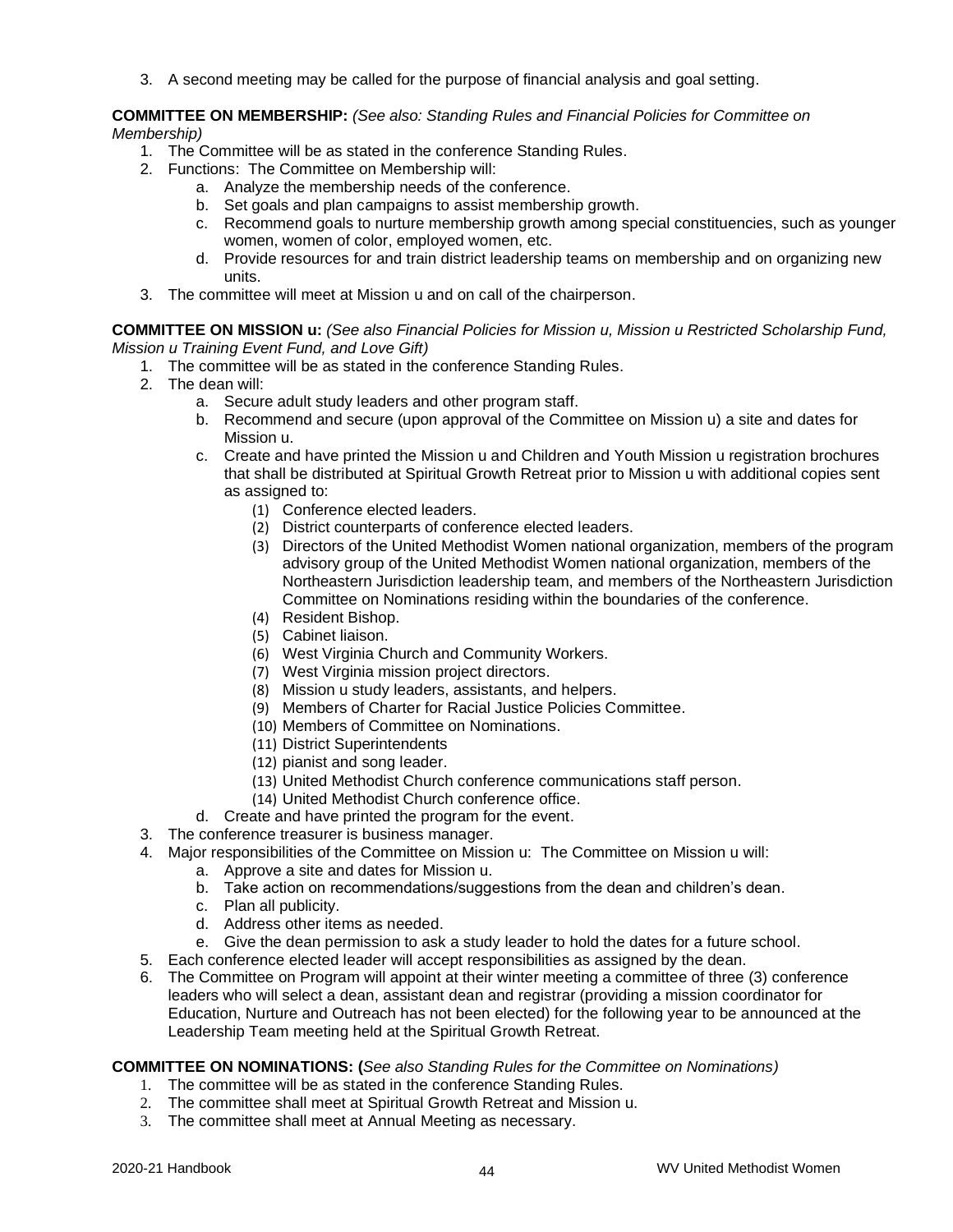**COMMITTEE ON SPIRITUAL GROWTH RETREAT:** *(See also Standing Rules and Financial Policies for Spiritual Growth Retreat, Spiritual Growth Retreat Restricted Scholarship Fund, and Love Gift)*

- 1. The committee will be as stated in the conference Standing Rules.
- 2. The purpose of the committee shall be to:
	- a. Recommend and secure (upon approval of the Committee on the Spiritual Growth Retreat) a site and dates for the Spiritual Growth Retreat.
	- b. Review evaluations from previous year's Spiritual Growth Retreat.
	- c. Address issues/concerns with the site facility.
	- d. Make recommendations/suggestions based on the evaluations to the Spiritual Growth Committee.
	- e. Make recommendations on financial matters, such as registration fees, honoraria for all leaders, and/or additional expenditures.
	- f. Make suggestions to the chairperson for spiritual growth for the Spiritual Growth registration brochure, flyer, and printed program.
- 3. The chairperson of the Committee on Spiritual Growth Retreat will:
	- a. Secure the retreat leader, pianist, and song leader.
	- b. Create and have printed the Spiritual Growth Retreat flyer that shall be included in the packet of distributed materials at the annual meeting, with other copies distributed as necessary by the chairperson.
	- c. Create and have printed the registration brochure for distribution at the annual meeting and to each local unit; have it included in district newsletters; and distributed as assigned to:
		- (1) Conference elected leaders.
		- (2) District counterparts of conference elected leaders.
		- (3) Directors of the United Methodist Women national organization, members of the program advisory group of the United Methodist Women national organization, members of the Northeastern Jurisdiction leadership team, and members of the Northeastern Jurisdiction Committee on Nominations residing within the boundaries of the conference.
		- (4) West Virginia Church and Community Workers.
		- (5) West Virginia mission project directors.
		- (6) Members of the Committee on Nominations.
		- (7) Members of the Committee on Charter for Racial Justice Policies.
		- (8) Retreat leader.
		- (9) Pianist and song leader.
		- (10) District Superintendents.
		- (11) United Methodist Church conference communications staff person.
		- (12) United Methodist Church conference office.
	- d. Create and have printed the program for the Spiritual Growth Retreat.
- 4. Major responsibilities of the Committee on Spiritual Growth Retreat are to:
	- a. Offer suggestions for a retreat leader, pianist, and song leader.
	- b. Approve a site and dates for the Spiritual Growth Retreat.
	- c. Take action as needed on recommendations.
	- d. Plan all publicity.
	- e. Address other items as needed.

Revised 12/01/2015; 12/08/16, 12/09/17, 12/08/18, 10/25/19, 02/02/20, 3/5/21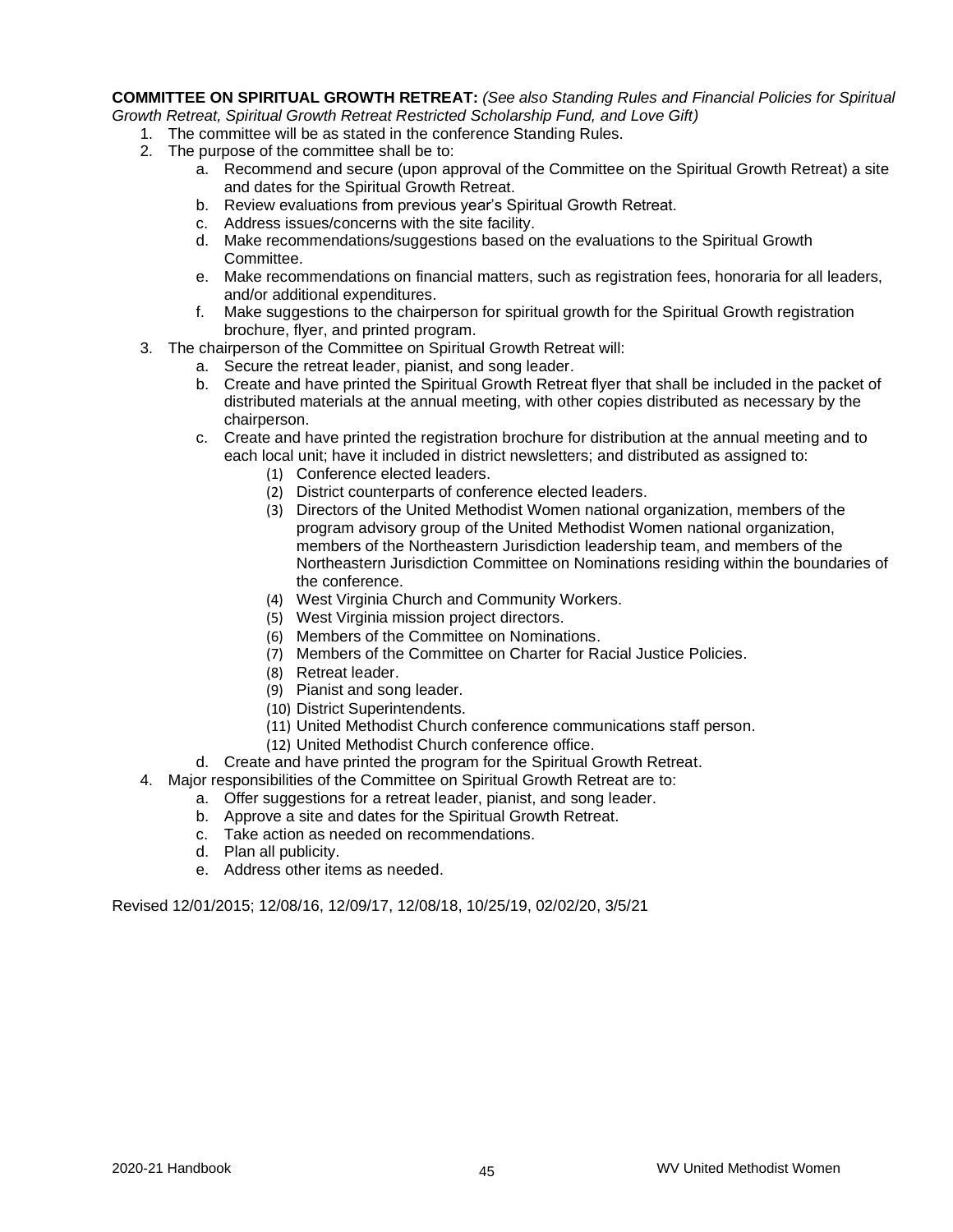# **Conference Treasury Commitments for Attending Meetings of the United Methodist Women**

| Attendee                                               | Attend<br>Mtg             | Regist<br>Fee Pd? | Lodgi<br>ng<br>Pd?    | <b>Meals</b><br>Pd? | <b>Travel</b><br>Pd? | Attend<br>Mtg?            | Regist<br>Fee<br>Pd? | Lodgin<br>g Pd?         | Lodgin<br>g Bldg: | Lodgin<br>g Type: | <b>Meals</b><br>Pd? | <b>Travel</b><br>Pd?      | Attend<br>Mtg?             | Regist<br>Fee<br>Pd? | Lodging<br>Pd?                                   | <b>Meals</b><br>Pd? | <b>Travel</b><br>Pd?  |
|--------------------------------------------------------|---------------------------|-------------------|-----------------------|---------------------|----------------------|---------------------------|----------------------|-------------------------|-------------------|-------------------|---------------------|---------------------------|----------------------------|----------------------|--------------------------------------------------|---------------------|-----------------------|
| Meeting->                                              |                           |                   | <b>Annual Meeting</b> |                     |                      |                           |                      | Mission u @ Cedar Lakes |                   |                   |                     |                           |                            |                      | <b>Spiritual Growth Retreat</b><br>@ Cedar Lakes |                     |                       |
| Bishop & Liaison                                       | Yes                       | Yes               | Yes                   | Yes                 | Yes                  | Yes                       | Yes                  | Yes                     | Holt              | Single            | Yes                 | Yes                       | Yes                        | Yes                  | Yes                                              | Yes                 | Yes                   |
| NEJ/National directors                                 | Yes                       | Yes               | Yes                   | Yes                 | Yes                  | Yes                       | Yes                  | Yes                     | Holt              | Single            | Yes                 | Yes                       | Yes                        | Yes                  | Yes                                              | Yes                 | Yes                   |
| <b>Conference Officers</b>                             | Yes                       | Yes               | Yes                   | Yes                 | Yes                  | Yes                       | Yes                  | Yes                     | Holt              | Single            | Yes                 | Yes                       | Yes                        | Yes                  | Yes                                              | Yes                 | Yes                   |
| Conference<br>Nominations<br>Committee                 | Yes                       | Yes               | Yes                   | Yes                 | Yes                  | Yes                       | Yes                  | Yes                     | Main              |                   | Yes                 | Yes                       | <b>Yes</b>                 | Yes                  | Yes                                              | Yes                 | Yes                   |
| <b>Racial Charter</b><br><b>Members</b>                | Yes, If<br>Presenti<br>ng | Yes               | Yes                   | Yes                 | Yes                  | Presenti<br>ng            | Yes                  | Yes                     | Dorm              | Dorm              | Yes                 | Yes                       | Yes, If<br>Presenting      | Yes                  | Yes                                              | Yes                 | Yes                   |
| Nominees for<br>Conference office                      | Yes                       | Yes               | Yes                   | Yes                 | Yes                  | Yes                       | Yes                  | Yes                     | Dorm              | Dorm              | Yes                 | Yes                       | Yes                        | Yes                  | Yes                                              | Yes                 | Yes                   |
| Conference<br>Nominating<br>Committee                  | Yes, If<br>Meeting        | Yes               | Yes                   | Yes                 | Yes                  | Yes, If<br>Meeting        | Yes                  | Yes                     | Yes               | Yes               | Yes                 | No                        | Yes                        | One<br>Half          | Main                                             | Yes                 | No                    |
| <b>Charter for Racial</b><br>Justice Comm<br>Presenter | No.                       | No                | No                    | <b>No</b>           | No                   | Yes, If<br>Presenti<br>ng | No                   | Yes                     | Dorm              | Dorm              | No.                 | No                        | Yes, If<br>Present5in<br>g | Yes                  | Dorm                                             | Yes                 | Yes, If<br>Presenting |
| <b>Charter for Racial</b><br>Justice Comm<br>Member    | No                        | No                | No                    | No                  | No                   | Yes, If<br>Presenti<br>ng | <b>No</b>            | Yes                     | Dorm              | Dorm              | Yes                 | Yes, If<br>Presentin<br>g | Yes, If<br>Present5in<br>g | Yes                  | Dorm                                             | Yes                 | Yes, If<br>Presenting |
| <b>District Presidents</b>                             | Yes                       | Yes               | Yes                   | Yes                 | Yes                  | Yes                       | Half                 | Yes                     | Main              |                   | Yes                 | Yes                       | Yes                        | Yes                  | Yes                                              | Yes                 | Yes                   |
| Commuters (From<br>above)                              | Same<br>as<br>above       | Yes               | <b>NA</b>             | Yes                 | Yes                  | Same<br>as<br>above       | No fee               | XX                      | <b>NA</b>         | <b>NA</b>         | Half                | Half                      | Same as<br>above           | Yes                  | XX                                               | Yes                 | Yes                   |
| Above attends<br>meeting only                          | Yes                       | No fee            | <b>NA</b>             | 1 meal              | Yes                  | Yes                       | No fee               | <b>No</b>               | <b>No</b>         | <b>No</b>         | 1 meal              | Yes                       | Yes                        | No fee               | XX                                               | 1 meal              | Yes                   |
| Keynote Speaker                                        |                           | Yes               | Yes                   | Yes                 | Yes                  |                           | Yes                  | Yes                     |                   |                   | Yes                 | Yes                       |                            | Yes                  | Yes                                              | Yes                 | Yes                   |
| Pianist / Musician /<br>Song leader                    |                           | Yes               | Yes                   | Yes                 | Yes                  | <b>NA</b>                 | Yes                  | Yes                     | Holt **           | Single            | Yes                 | Yes                       |                            | Yes                  | Yes                                              | Yes                 | Yes                   |
| Teachers (Mission u)                                   |                           |                   |                       |                     |                      |                           | No<br>Fee            | Yes                     | Holt              | Single            | Yes                 | Yes                       |                            |                      |                                                  |                     |                       |
| <b>Teacher Assistant</b><br>(Mission u)                |                           |                   |                       |                     |                      |                           | Yes                  | Yes                     | Holt              | Double            | Yes                 | Yes                       |                            |                      |                                                  |                     |                       |
| 2 Nominees and one<br>Alternate/                       |                           | Yes               | Yes                   | Yes                 | Yes                  |                           | Yes                  | Yes                     |                   |                   | Yes                 | Yes                       |                            | Yes                  | Yes                                              | Yes                 | Yes                   |
| Nat'l Director                                         |                           | Yes               | Yes                   | Yes                 | Yes                  |                           | Yes                  | Yes                     |                   |                   | Yes                 | Yes                       |                            |                      |                                                  |                     |                       |
| 3 nominees for<br>Program Advisory<br>Group            |                           | Yes               | Yes                   | Yes                 | Yes                  |                           | Yes                  | Yes                     |                   |                   | Yes                 | Yes                       |                            | Yes                  | Yes                                              | Yes                 | Yes                   |

Notes: Yes = Paid in Full by Conference \*\* See Exception in Handbook 8.8 Payment for one night.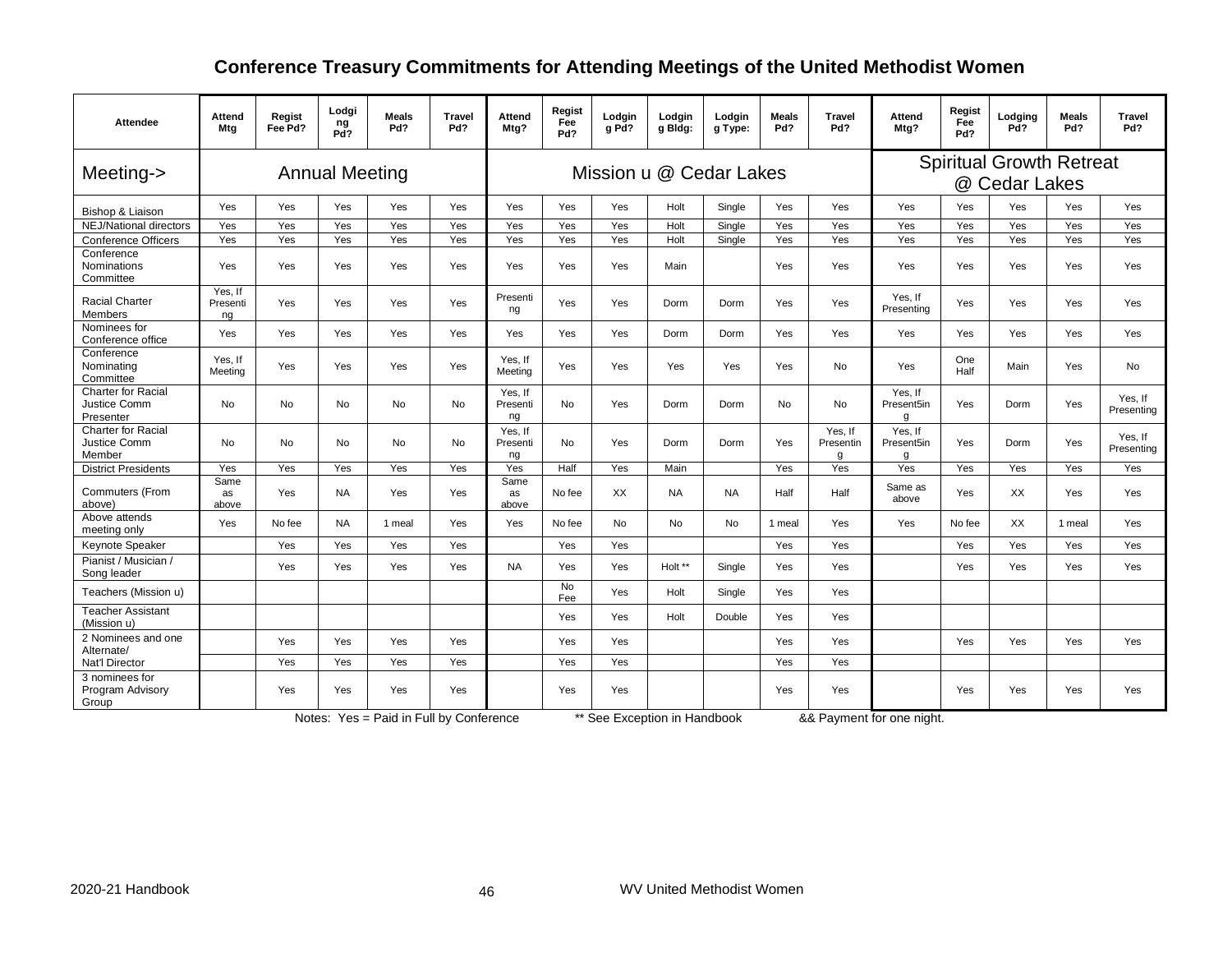# **Legacy Builder**

**What is a Legacy Builder?** A Legacy Builder moves forward the mission of United Methodist Women by making a monthly gift of \$18.69 or more to The Legacy Fund Endowment Campaign in honor of United Methodist Women's 150<sup>th</sup> Anniversary.

**Why is it important?** Becoming a Legacy Builder is a way for our members to participate in a sustainable and regular way of giving to the Legacy Fund Endowment Fund.

**What is the impact of my giving \$18.69/month or more?** Endowing core expenses will equip United Methodist Women to:

- Provide healthy snacks to an afterschool program for children living in poverty.
- Supply books for an international scholarship recipient.
- Purchase baby chicks to create entrepreneurship opportunites for women and children.

**Can I stop my giving or adjust my donation at any time?** Of course. Just call the development office at (212) 870-3705 or email us at: [legacy150@unitedmethodistwomen.org](mailto:legacy150@unitedmethodistwomen.org)

**Will I receive verification of my donations for tax purposes?** All donors will receive an annual statement (mailed in February) reflecting the prior year's gifts.

**How do I become a Legacy Builder?** Make a commitment of \$18.69/month or more to The Legacy Fund Endowment Campaign. You can also choose to make gifts on a quarterly, semiannual, or annual basis -- whatever schedule works best for you.

### **Ways to give: Choose one of these ways to give:**

- Complete the information on the Legacy Builder return envelope.
- Make an online gift on secure website: unitedmethodistwomen.org/legacybuilder
- Text-to-Give by dialing 41444 and texting LEGACYBUILDER to set up payments.
- Contact the Development Office at (212) 870-3705 or via email: [legacy150@unitedmethodistwomen.org](mailto:legacy150@unitedmethodistwomen.org)

**Now is the time to invest in our future mission work as our foremothers did in 1869.**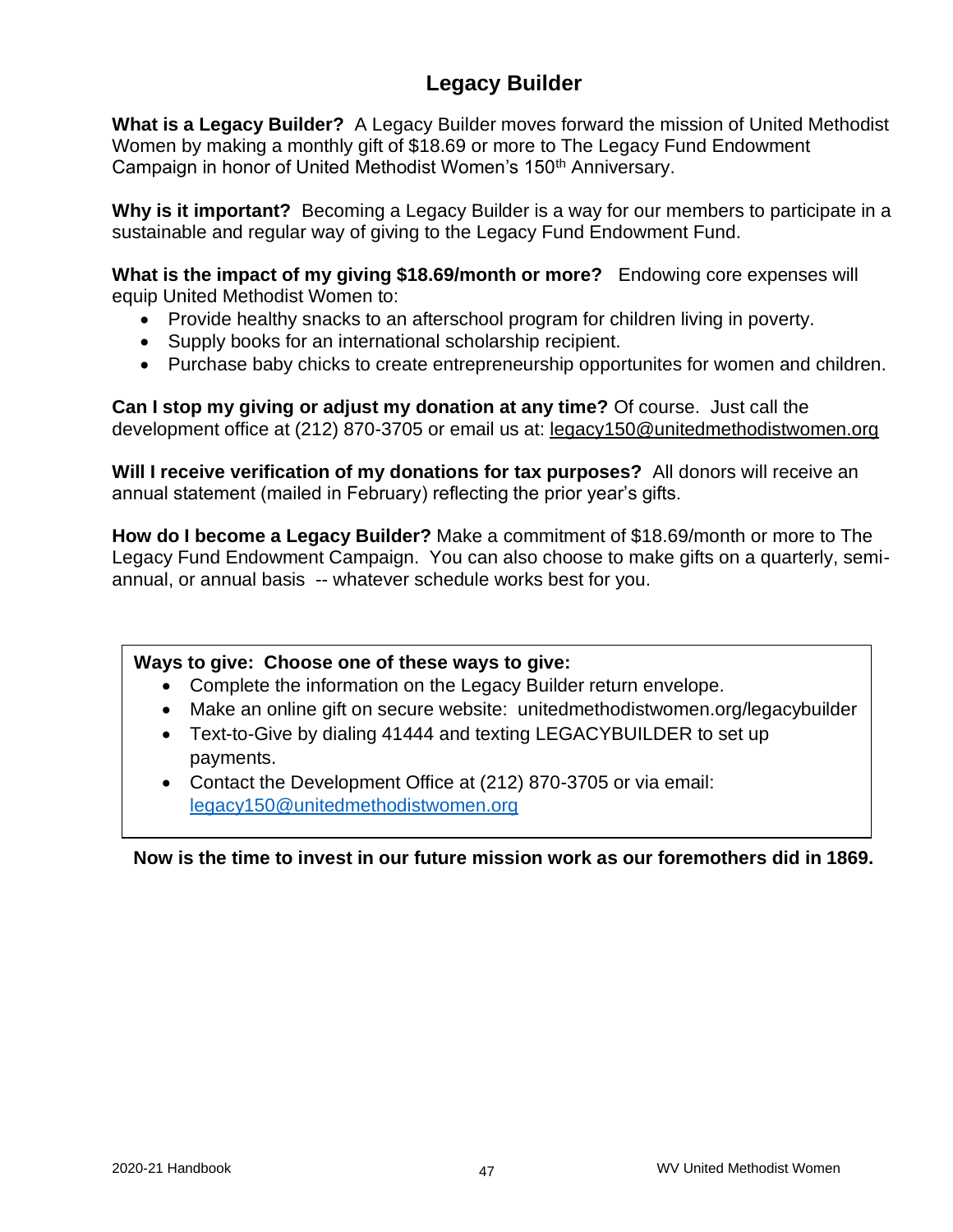**Add 2-page Reading Program list here (separate pdf from web site)**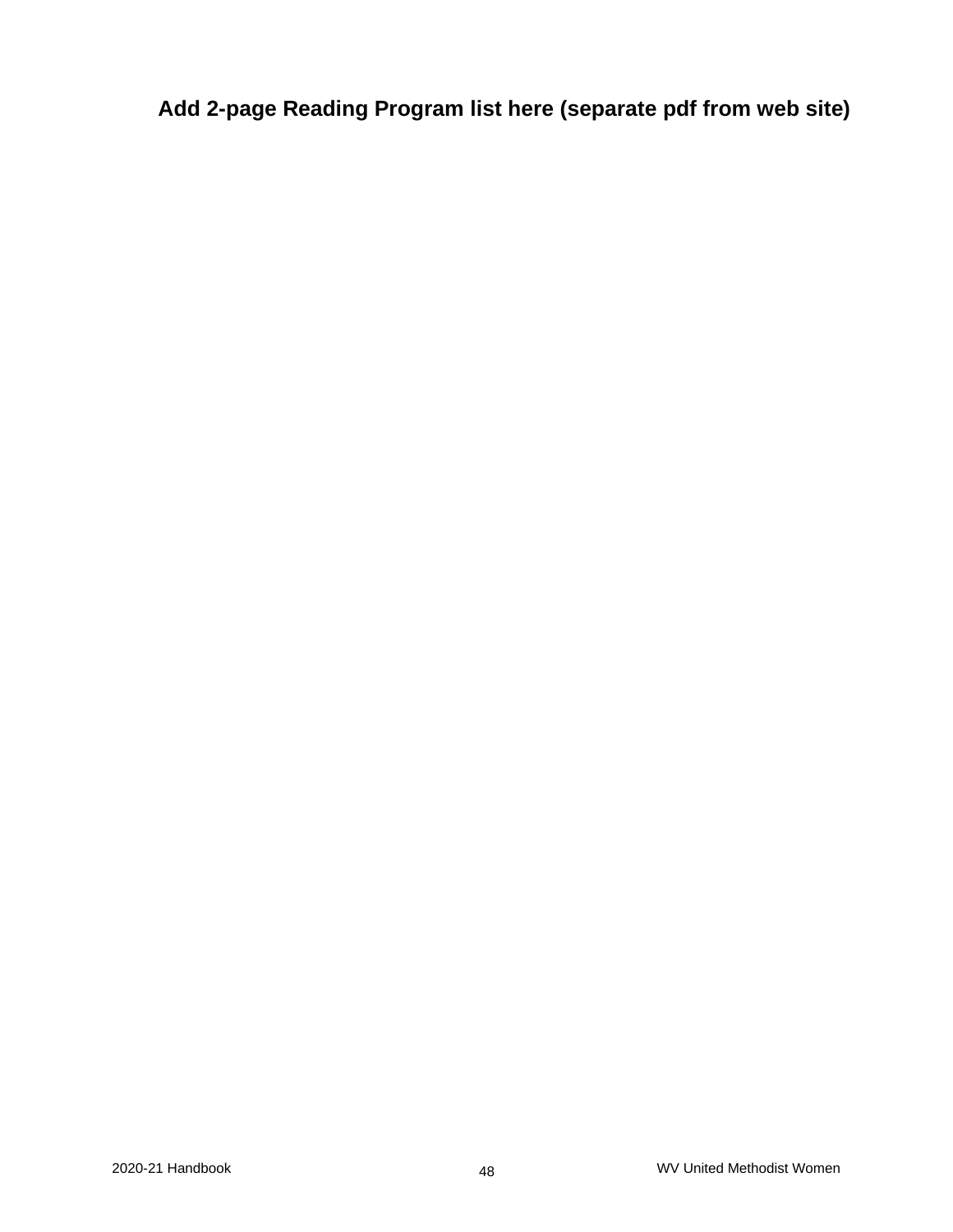**Add 2-page Reading Program list here (separate pdf from web site)**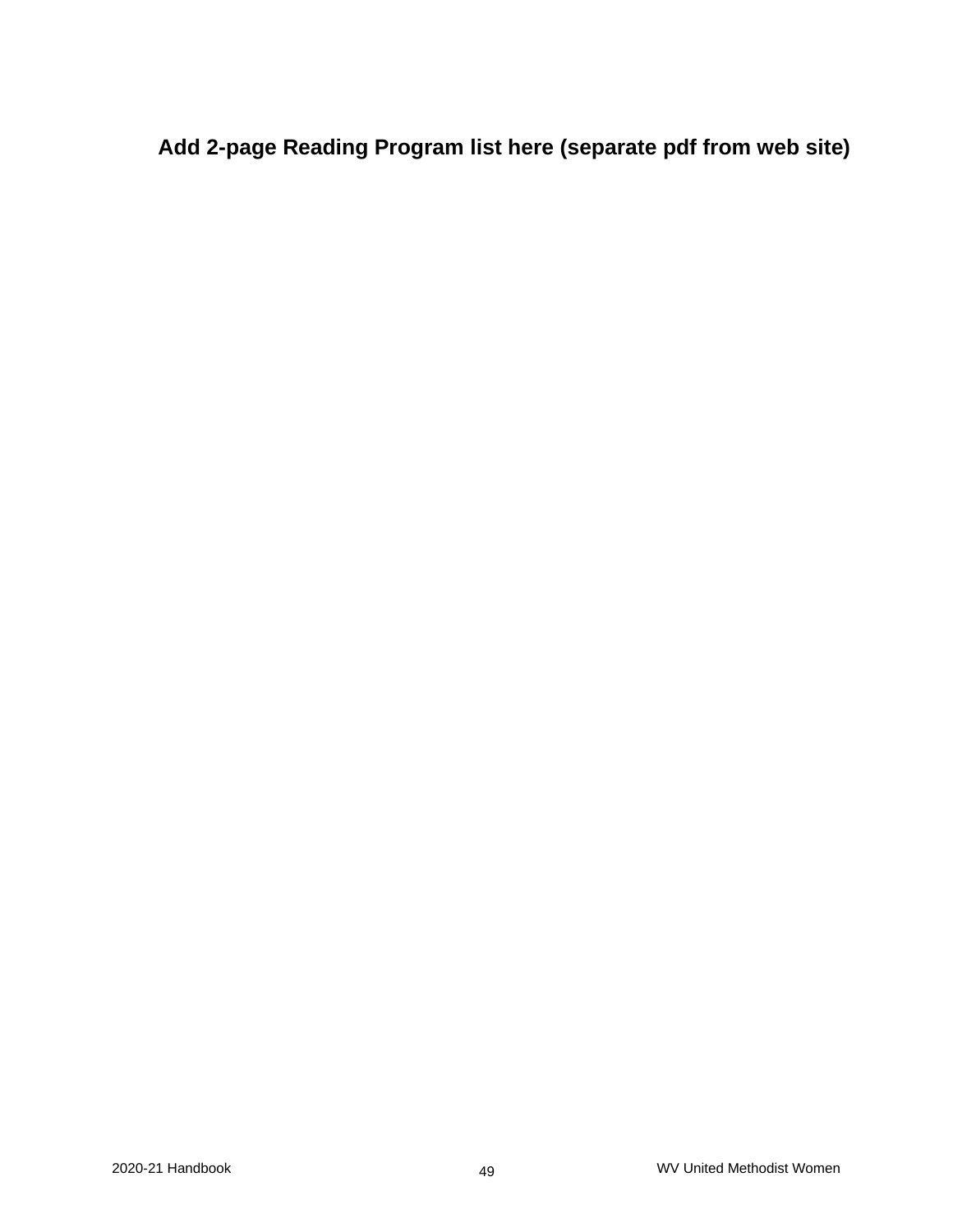ADD pdf of 2021 Sampler Order Form here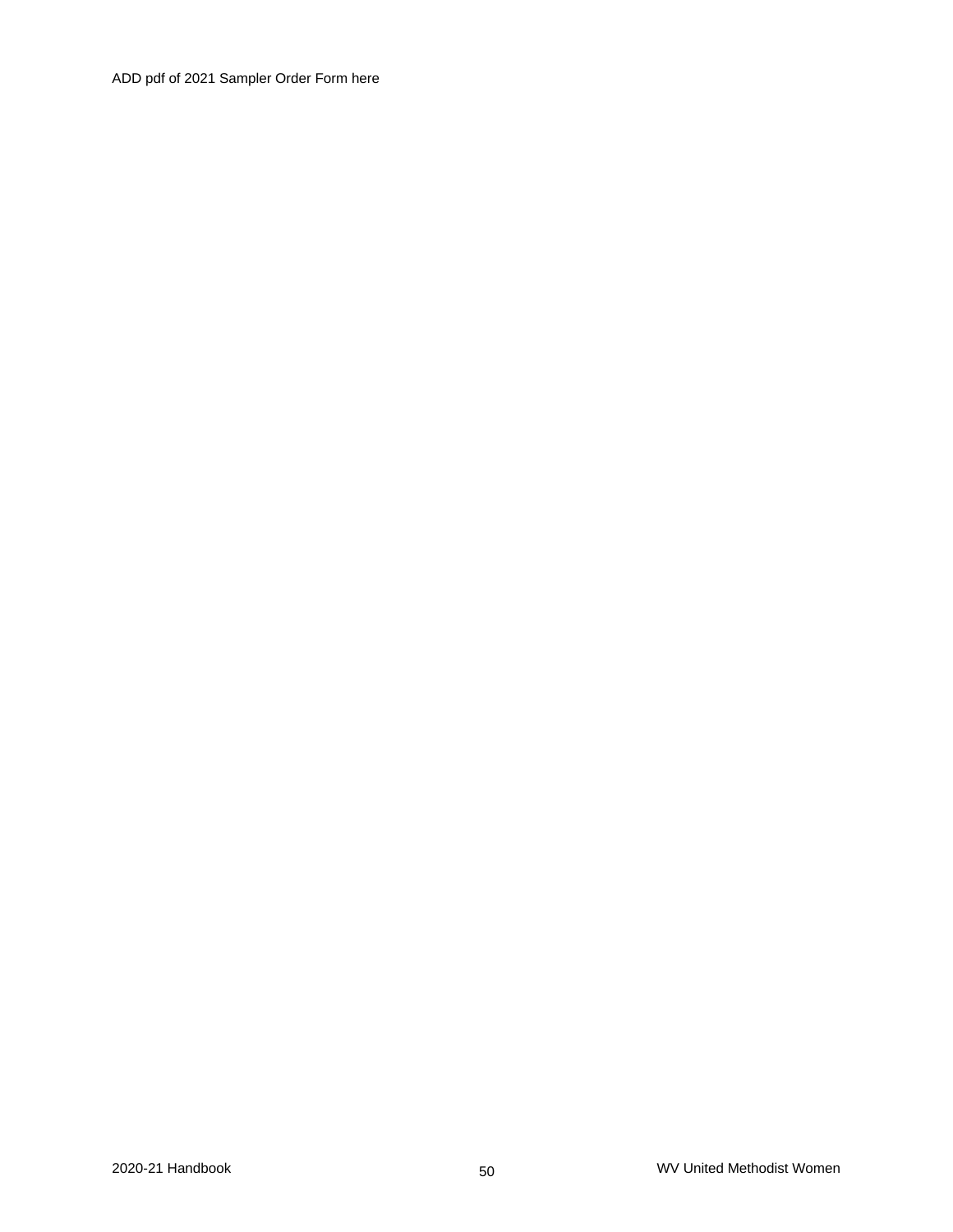# **District Financial Calendar 2021**

| Month:             | <b>ACTIVITY</b>                                                                                                                                                                                  | <b>Notes/Questions:</b> |  |  |  |  |
|--------------------|--------------------------------------------------------------------------------------------------------------------------------------------------------------------------------------------------|-------------------------|--|--|--|--|
|                    | Treasurer prepares previous year's (2020) financial<br>reports and materials for annual audit.                                                                                                   |                         |  |  |  |  |
| January            | Order annual sampler for Program Resources<br>Secretary                                                                                                                                          |                         |  |  |  |  |
| January -<br>March | Treasurer summarizes expenditures from the<br>previous years to assist the leadership team in<br>preparing the budget for 2022.<br>Request A&MD funds from Conference Treasurer.                 |                         |  |  |  |  |
|                    | Collect funds from local units.                                                                                                                                                                  |                         |  |  |  |  |
|                    | Collect pledge cards for 2022 from local units.                                                                                                                                                  |                         |  |  |  |  |
|                    | Remit first quarter funds to conference treasurer.                                                                                                                                               |                         |  |  |  |  |
| March              | District Leadership team discusses and approves<br>2022 budget and the pledge to mission for the<br>district.                                                                                    |                         |  |  |  |  |
|                    | The budget and pledge to mission must be<br>approved at the district Spring Meeting.                                                                                                             |                         |  |  |  |  |
| March -<br>April   | A first quarter financial report should be made<br>available to all at the Spring Meeting.                                                                                                       |                         |  |  |  |  |
|                    | District Spring Meeting offering in accordance with<br>the handbook.                                                                                                                             |                         |  |  |  |  |
| June               | Collect funds for the second quarter and remit to the<br>Conference Treasurer.                                                                                                                   |                         |  |  |  |  |
| July               | Send the 2022 district budget and pledge to the<br>Conference Treasurer.                                                                                                                         |                         |  |  |  |  |
| August             | Prepare second quarter financial report.<br>Attend the Conference Committee on Finance<br>meeting to prepare the 2022 conference budget.                                                         |                         |  |  |  |  |
| September          | Collect the third quarter funds and remit to the<br>Conference Treasurer.                                                                                                                        |                         |  |  |  |  |
| September-         | Send pledge cards to local units for 2022.<br>Update attendees at the District Fall Meeting with a<br>report of mission giving and how much is Needed to<br>meet the district pledge to mission. |                         |  |  |  |  |
| October            | Prepare the third quarter financial statement.                                                                                                                                                   |                         |  |  |  |  |
|                    | Offering at fall meeting in accordance with<br>handbook.                                                                                                                                         |                         |  |  |  |  |
| December           | Collect fourth quarter funds and remit to the<br>Conference Treasurer by requested date.                                                                                                         |                         |  |  |  |  |
|                    | Any excess funds left in the treasury over \$100<br>should be remitted to the Conference Treasurer and<br>counted toward the district's pledge to mission.                                       |                         |  |  |  |  |
|                    | Prepare fourth quarter and full year financial<br>reports.                                                                                                                                       |                         |  |  |  |  |

This document has been prepared by the West Virginia Conference United Methodist Women and edited by Pam Braden. We strive to make the information current to date and accurate as supplied by the nine conference districts and the West Virginia Conference of the United Methodist Church. Should there be an error, please notify the United Methodist Women conference secretary.